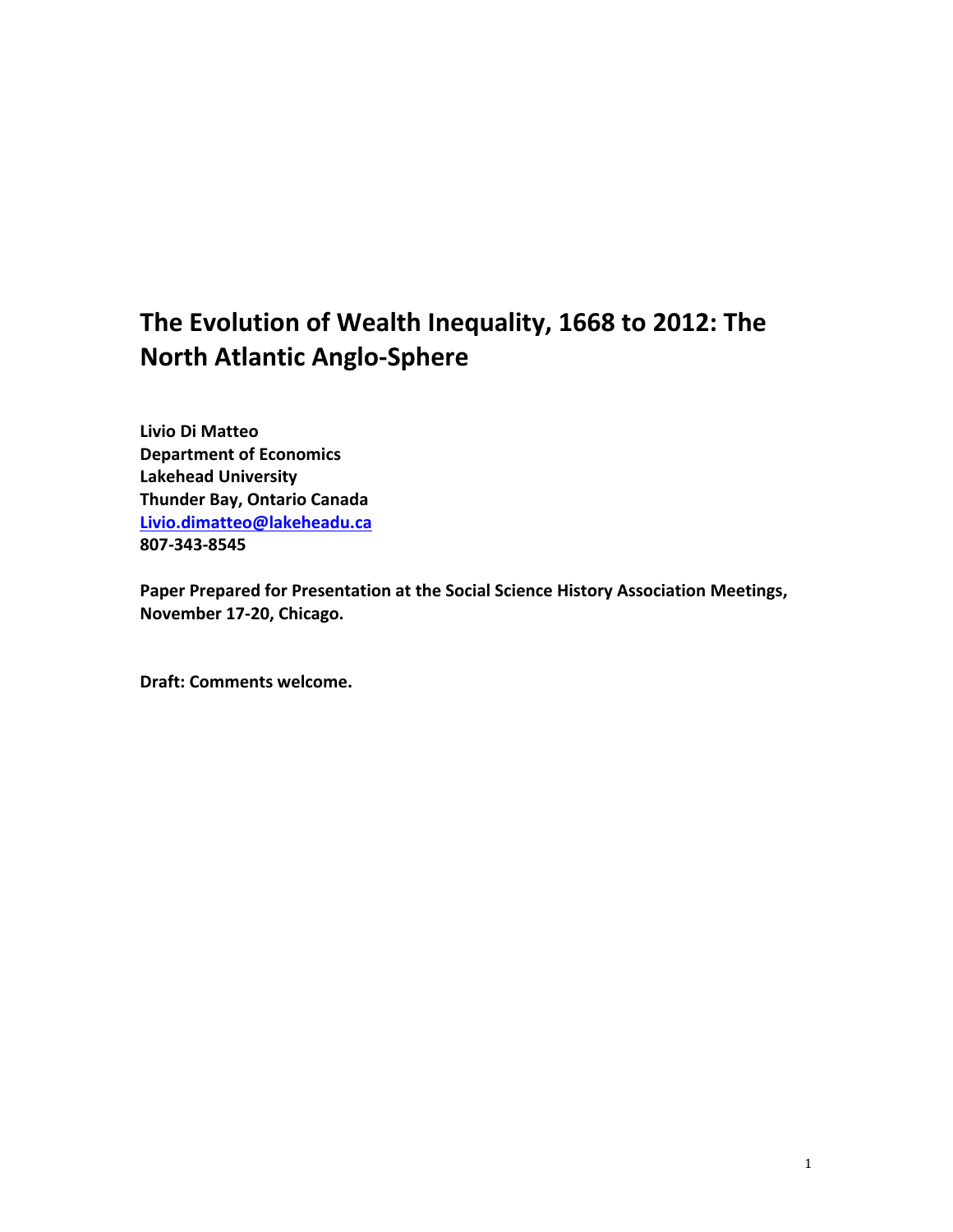#### **INTRODUCTION1**

Long run trends in inequality are an important focus in economic history as recently evidenced by Thomas Piketty's<sup>2</sup> work and a preoccupation with the recent rise of wealth and income shares among the top one percent of international distributions.<sup>3</sup> Piketty's thesis that slower economic growth, combined with a rate of return to wealth greater than the rate of economic growth, is associated with greater inequality is invariably a pessimistic one. It is at odds with the more optimistic Kuznets curve hypothesis that inequality grows during industrialization and economic growth, while declining once industrialization has spread and the economic growth rate slows.<sup>4</sup>

More recently, Milanovic (2016) argues inequality has moved in broad cycles as a result of long-term Kuznets waves with the current rise in inequality being fueled by a new Kuznets wave of innovation in technology and trade. Industrialization was also a Kuznets wave of technological advance and globalization that then generated countervailing forces such as increased education and political upheaval that served to reduce inequality to the lows of the 1970s.

There is indeed debate over whether over long-term economic development and industrialization reduced or increased inequality. Some recent research suggests that the dispersion and mean of inequality statistics across countries, at pre-industrial times and today, are actually similar.<sup>5</sup> In the case of the United States, Williamson and Lindert $<sup>6</sup>$  have argued that industrialization brought about increased inequality whereas</sup> Soltow<sup>7</sup> felt that the industrial revolution had the opposite long term effect because the factory revolution offered greater employment opportunities than previously existed. Yet, Soltow himself has documented that even eighteenth century America appears to have exhibited significant wealth inequality that was nevertheless tolerated because of wider rates of property holding relative to Europe.<sup>8</sup>

While economic inequality appears to have eventually been mitigated in the wake of industrialization, both wealth and income inequality grew during the latter part

<sup>&</sup>lt;sup>1</sup> This paper benefitted from comments on earlier drafts provided by Jim Davies, Jeffrey Williamson, Miroslav Zajicek, Christian Bjornskov, and Niclas Berggren and from discussions at presentations at the 2016 Canadian Economics Association Meetings (Ottawa) and the University of Economics, Prague, Research Seminar Series.

<sup>&</sup>lt;sup>2</sup> See Piketty (2014, 2000, 2006, 1992). Roine and Waldenstrom (2015), Piketty and Saez (2003), Saez and Veall (2003).

<sup>&</sup>lt;sup>3</sup> See for example: Yalnizyan (2010), Wolff (2010), Oxfam (2015), Macdonald (2014), Jackson (2015), Freund and Oliver (2016).

 $4$  Kuznets (1955, 1966).

 $<sup>5</sup>$  See Milanovic, Lindert and Williamson (2010)</sup>

 $6$  See Lindert (1991), Lindert & Williamson (1985) and Williamson and Lindert (1980).

<sup>7</sup> Soltow (1989: 5)

<sup>&</sup>lt;sup>8</sup> The case that wealth inequality increases during industrialization is not supported unambiguously is also noted by Ohlsson, Roine and Waldenstrom (2008), who find that wealth inequality in Denmark, Sweden and Norway did not rise during their early industrialization.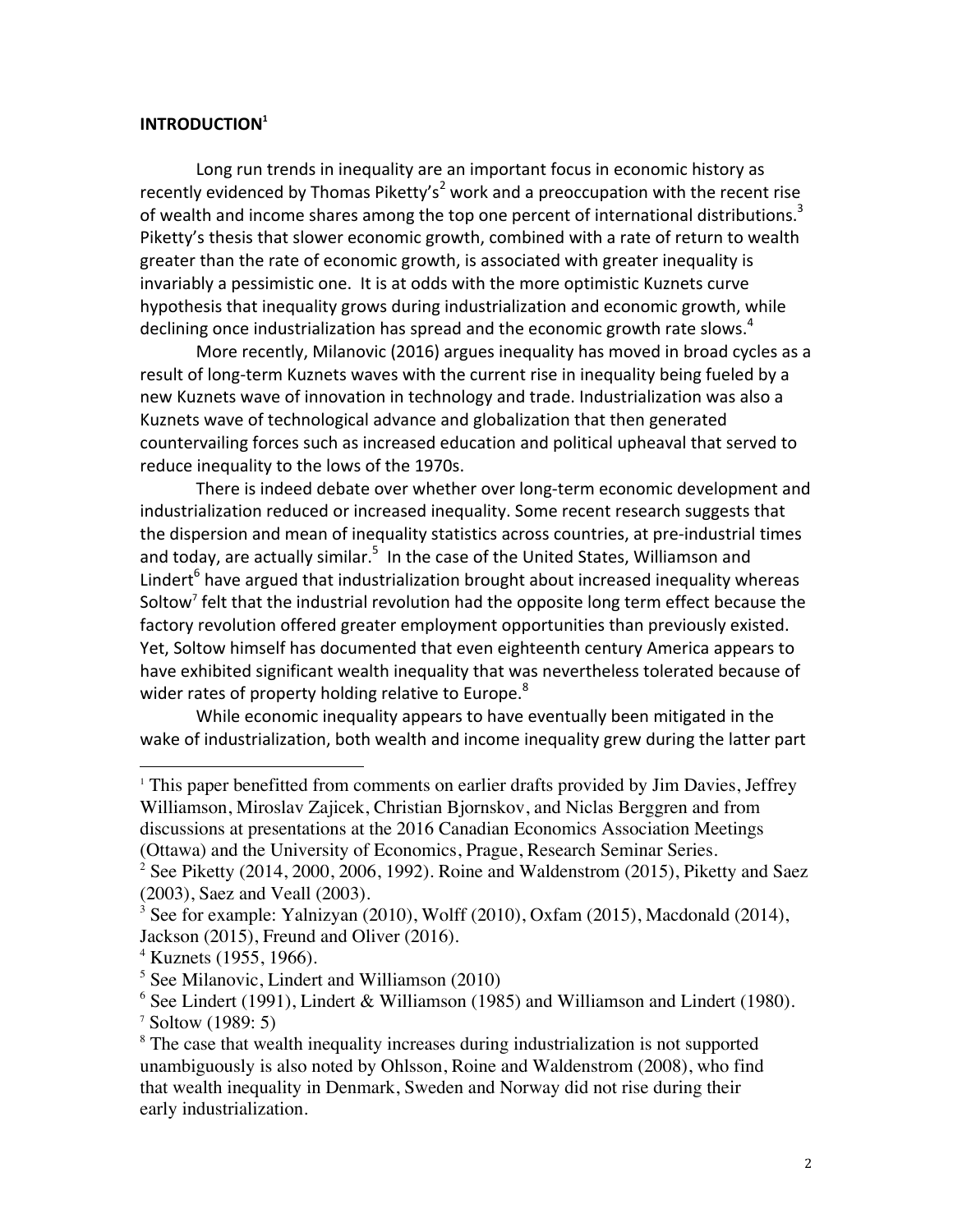of the twentieth century with wealth inequality generally higher than income inequality though given the abundance of data on income inequality the latter is occasionally used as a proxy for the former. $^9$  Lindert and Williamson (2012, 2016) show income inequality in the United States in particular rising in two waves – from 1774 to 1860 and then again from the 1970s to the present.

This paper presents an examination of wealth inequality focusing on Canada and extending to the North Atlantic Anglo-sphere countries of the United Kingdom and the United States over the period stretching from  $1668$  to  $2012 - a$  longer-term perspective than is often used when analyzing wealth inequality. The current policy debate over economic inequality rarely places changes in inequality over the course of the last fifty years into any longer term perspective. An advantage of using these three countries is that they share a common history, language, institutional, economic and cultural features given the original colonial relationships between Canada and the United States with respect to Great Britain.

A combination of measures, data sources and estimates is used including ownestimates from original micro-data as well as results from previously published estimates. The results show high wealth inequality in all three countries in the nineteenth century with a decline during the twentieth century. Evidence for Canada, the United States and the UK in this paper show rising wealth inequality after the 1970s, coinciding with changes in estate and death tax regimes in all three countries suggesting that these taxes may have indeed played a key role in affecting the distribution of wealth. 

<sup>&</sup>lt;sup>9</sup> While the share of the top 1 percent of income earners has grown, it remains substantially below the wealth share of the top 1 percent of wealth holders. For example, Statistics Canada reports that in 2013, Canada's top 1 percent of income earners earned 10.3 percent of income. See http://www.statcan.gc.ca/dailyquotidien/151103/dq151103a-eng.htm. The wealth share of the top one percent in 2005

was nearly 20 percent. For an overview of income distribution and its evolution in Canada and the United States, see Saez and Veall (2005). For an overview of wealth and income inequality trends for the United States and the world, see Wolff (2010) and Davies et al., (2011).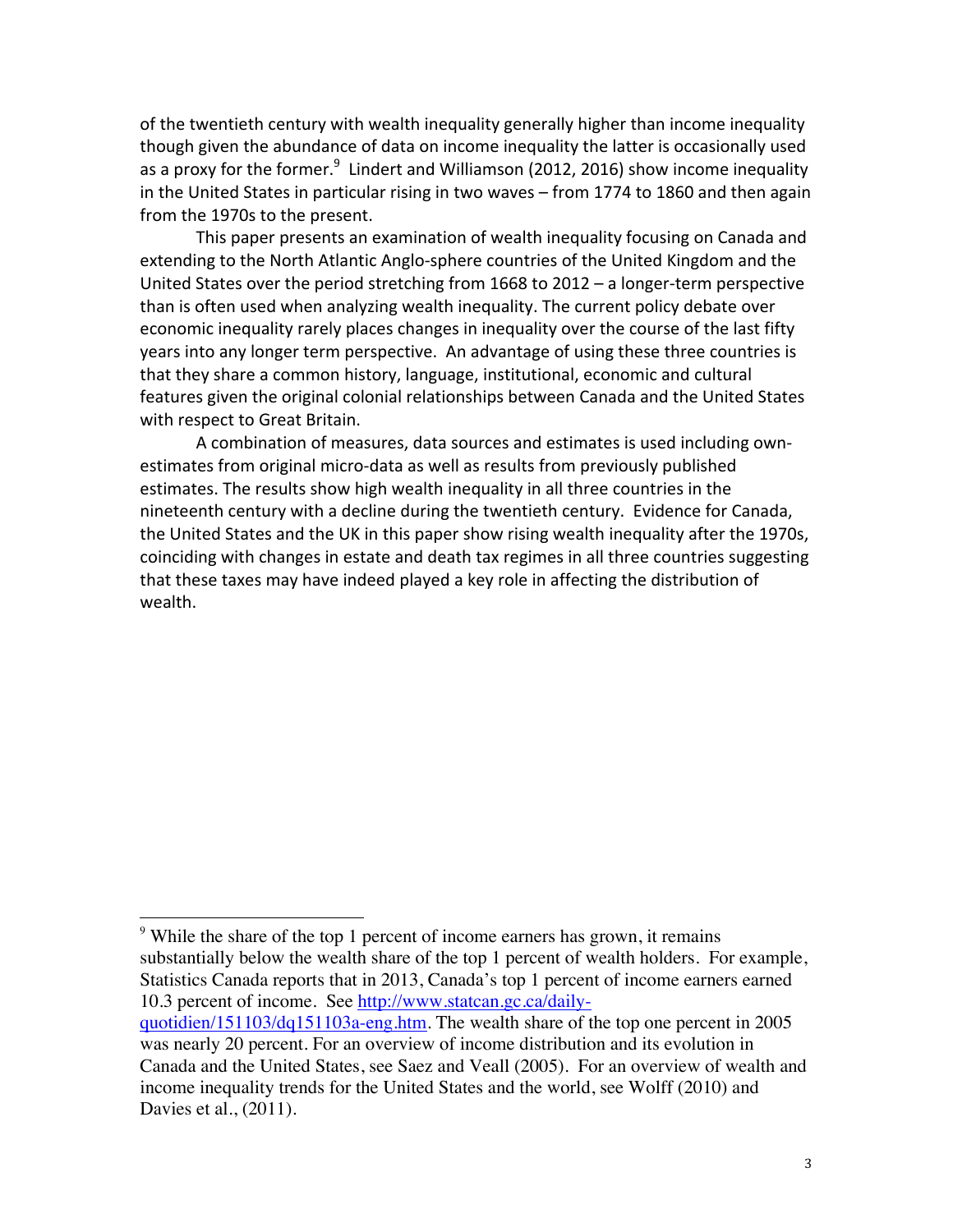#### **CONTEXT**

While there is an abundance of regional and national studies of economic inequality at points in time, integrative long-term views of wealth inequality across countries are rarer. It is well known that wealth is generally more unequally distributed than income and that there has been a downward trend in wealth inequality since the end of the nineteenth century followed by some reversal in the second half of the twentieth century.<sup>10</sup> While wealth and income distribution are correlated, they differ in that wealth is considered a better measure of economic and ultimately political power in a society while income better reflects current standards of living.<sup>11</sup> Indeed, Shammas (1993:427) argues that the tenacious hold of the top 1 percent on a quarter to one third of total American wealth has been a force in political continuity.

North American studies of wealth during the nineteenth and early twentieth centuries find high rates of accumulation as well as high degrees of wealth inequality, even in frontier areas of recent settlement.<sup>12</sup> Australia and New Zealand as regions of recent European settlement have also shown high levels of inequality in the nineteenth century and early part of the twentieth century.<sup>13</sup> European studies have also found quite high inequality in the eighteenth and nineteenth centuries with some reduction

 $10$  Davies and Shorrocks (1999:3). Gini coefficients for income in developed countries currently range from 0.3 to 0.4, while for wealth the range is 0.5 to 0.9. See also Davies et al. (2010: 224) who find that "find that intra-country inequality is so much larger in the case of wealth that it accounts for a larger share of global inequality than it does for income, according to the Gini coefficient. Thus the principal reason for the high global inequality of wealth may be the long-recognized high inequality of wealth within countries."

 $11$  Shammas (1993: 415).

<sup>&</sup>lt;sup>12</sup> For Canada: Siddiq, 'Size Distribution' (1988), Osberg / Siddiq, 'Inequality' (1993), Osberg / Siddiq, 'Wealth' (1993), Darroch, 'Industrialization' (1983), Siddiq / Gwyn, 'Importance' (1991), Di Matteo / George, 'Canadian Wealth' (1992), Di Matteo / George, 'Patterns' (1998), Gwyn / Siddiq, 'Wealth Distribution' (1992), Darroch / Soltow, *Property* (1994), Bouchard, 'Economic Inequalities' (1998), Baskerville, 'Women' (1999), For the United States: Gallman (1969), Main, 'Probate' (1975), Jones, *Wealth* (1980), Burchell, 'Opportunity' (1987), Bolton, 'Inequality' (1982), Soltow, *Men* (1975), Soltow, 'Inequality' (1979), Atack / Bateman, 'Egalitarianism' (1981), Newell, 'Inheritance' (1986), Newell, 'Wealth' (1980), Herscovici, 'Distribution' (1993), Pope, 'Households' (1989), Gregson , 'Wealth' (1996), Ferrie, 'Wealth' (1994), Steckel, 'Poverty' (1990), Steckel / Moehling, 'Rising Inequality' (2001), Stewart, 'Migration' (2006), Clay / Jones, 'Riches' (2008), Walker, 'Opportunity' (2000), Canaday, 'Property' (2008), Stewart, 'Economic Opportunity' (2006).

<sup>13</sup> Shanahan, 'Distribution' (1995) and Galt, 'Wealth' (1985) and McAloon, *Idle Rich* (2002). See also Rubinstein, 'Distribution' (1979). For a reference on the use of probate records in English economic history, see Owens et al., 'Measure' (2006).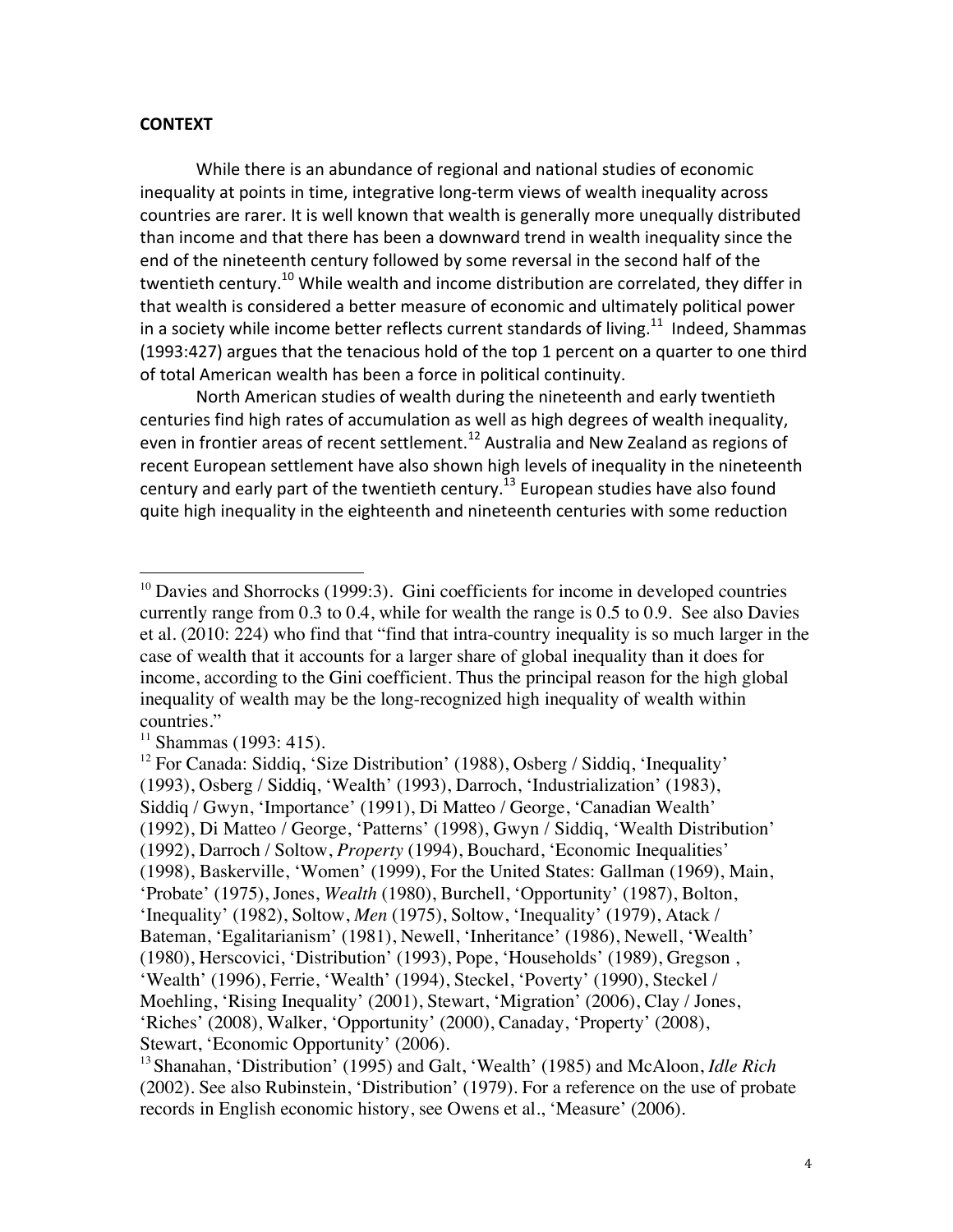over the course of the twentieth century.<sup>14</sup> While some of these studies have examined change over time, the emphasis of many of these wealth micro data studies is on measuring inequality at specific points in time or change over time in a specific region.

Some long-term studies of wealth inequality are of particular interest given the comparisons being pursued in this paper. Williamson and Lindert (1980) find that wealth in the United States was less concentrated during the colonial period while nineteenth century industrialization brought great inequality bringing it on par with that of Western Europe. Soltow (1989) on the other hand argues that American inequality did not increase quickly during industrialization and that industrialization indeed actually operated to reduce inequality. Wealth concentration then diminished during the twentieth century with the advent of social security being a factor but also technological change, labour supply and capital accumulation over time and the impact of the war and depression era.

Woolff and Marley (1989) using individual based estate data estimate a decline in wealth concentration in the United States from the late 1920s to the late 1940s, a slight increase in the 1960s, a sharp drop in the 1970s, and then a minor increase to 1981. They also find that including social security wealth in the household portfolio increases the decline in inequality over the period 1939-81, while changing the unit of observation in the estate data, from individual to household, reduces the decline in wealth concentration over the period 1922-53, but not in the 1970s.

Shammas (1993:428) argues that additional factors involve changes in property laws and the legal emancipation of women along with the advent of liberal government programs in the wake of the Depression and the Second World War. Looking at select measures of wealth inequality using probate, census and survey records, for the years 1774, 1860, 1870 and 1962, Shammas (1993) finds that the evolution of inequality measures for the United States often can vary depending on whether one measures inequality based on the adult population or households and that the wealth share of the top one percent appears to be subject to short-term fluctuations rather than a steady decline.<sup>15</sup>

Indeed, the wealth share claimed by the top 1 and 5 percent of households appears higher in the late twentieth century than in 1774. What is perhaps the most remarkable according to Shammas is "how little wealth in any period has been owned by the majority of households, those in the bottom three quintiles."<sup>16</sup> Moreover, what wealth has trickled down has generally come not from the top 1 percent but rather those placed lower in the top quintile.

 $14$  See for some recent examples, see Roine and Waldenstrom (2015), Nicolini and Palencia (2015), Alfani (2015). See also Atkinson (2000) and Lindert (1986, 1991, 2000).  $15$  For Canada, Wolfson (1979) finds that adjustments to definitions of household or family size can have significant effects on measures of wealth distribution that vary by age in particular understating the economic position of the elderly.

<sup>&</sup>lt;sup>16</sup> Shammas (1993: 421). A similar result has also been noted for Canada in Di Matteo (2016a).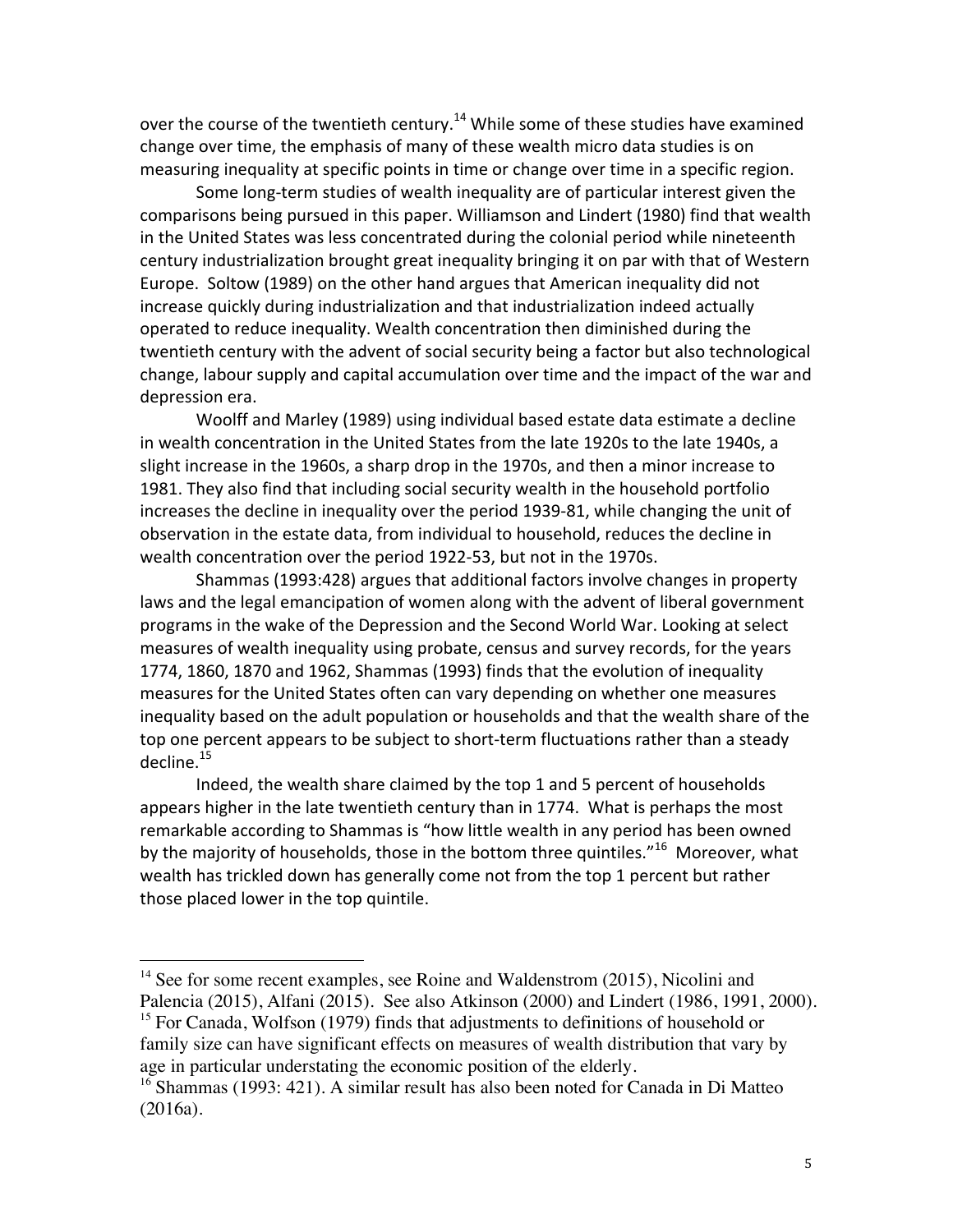Roine and Waldenstrom (2015) review long run developments in the distribution of wealth starting from circa  $1750 -$  the time of the start of the British industrial take-off – for about ten developed countries<sup>17</sup> and find that wealth inequality was high and fairly constant in the nineteenth century. However, wealth inequality decreased during the first 80 years of the twentieth century almost everywhere with the subsequent years marked by divergent trends across countries. Roine and Waldenstrom find estimated top wealth shares at the beginning of the twentieth century clearly higher in the U.K. relative to the U.S. but starting around the First World War the top percentile group wealth shares decrease substantially until approximately 1980.

For the United Kingdom, estimates going back for the period prior to 1800 done by Lindert (1986, 2000) and Soltow (1981) using probate and tax assessment records find high and increasing wealth inequality in the second half of the eighteenth century with the nineteenth century also seeing increasing concentration at the top of the distribution. After the First World War, work using estate tax data by Atkinson and Harrison (1978) and Atkinson et al.,(1989 find a steep drop in wealth inequality until the 1980s and then the start of an increase. Atkinson (2013) finds that inherited wealth as a share of national income fell from the First World War until the 1970s but has since grown.

Studies documenting the long-term evolution of wealth for Canada are much more limited. Recent studies using primarily Statistics Canada Survey of consumer Finance and Survey of Financial Security Data find there has been an increase in Canadian wealth inequality since the early 1980s.<sup>18</sup> This is after a period of some decline from the late 1960s and early 1970s.<sup>19</sup> Di Matteo (2016a) takes a longer-term perspective using estate multiplier estimates for Ontario in 1892 and 1902 and wealth distributions for Canada constructed from micro data for 1984 Survey of Consumer Finances and the 2005 Survey of Financial Security.

Di Matteo finds that for the period 1892 to 1902, the wealth of the top ten percent ranges from 72.6 percent to 80.9 percent while that of the middle 40 percent ranges from 19.1 to 20.5 percent and that of the bottom 50 percent ranges from zero to seven percent. By 1984, the wealth (net worth) of the top ten percent is down to 51.9 percent while that of the middle 40 percent rises to 42.2 percent. However, the share of the bottom 50 percent is only six percent. The share of the top ten percent then rises by 2005 reaching 60.1 percent while that of the middle forty percent falls to 35.5 percent and that of the bottom 50 percent declines to 4.4 percent.

<sup>&</sup>lt;sup>17</sup> Australia, UK, France, USA, Switzerland, Finland, Norway, Denmark, Netherlands, Sweden.

 $18$  See Morissette and Zhang (2006). For 1984, Morissette and Zhang report that in Canada by 1984, the top 10 percent owned 51.8 percent of wealth, while the next 40 percent owned 42.8 percent of wealth and the bottom 50 percent 5.4 percent. By 2005, they report that the share of the top 10 percent had grown to 58.2 percent while the next forty had declined to 38.6 percent and that of the bottom fifty percent had dropped to 3.2 percent.

<sup>19</sup> See Wolfson (1979), Oja (1983).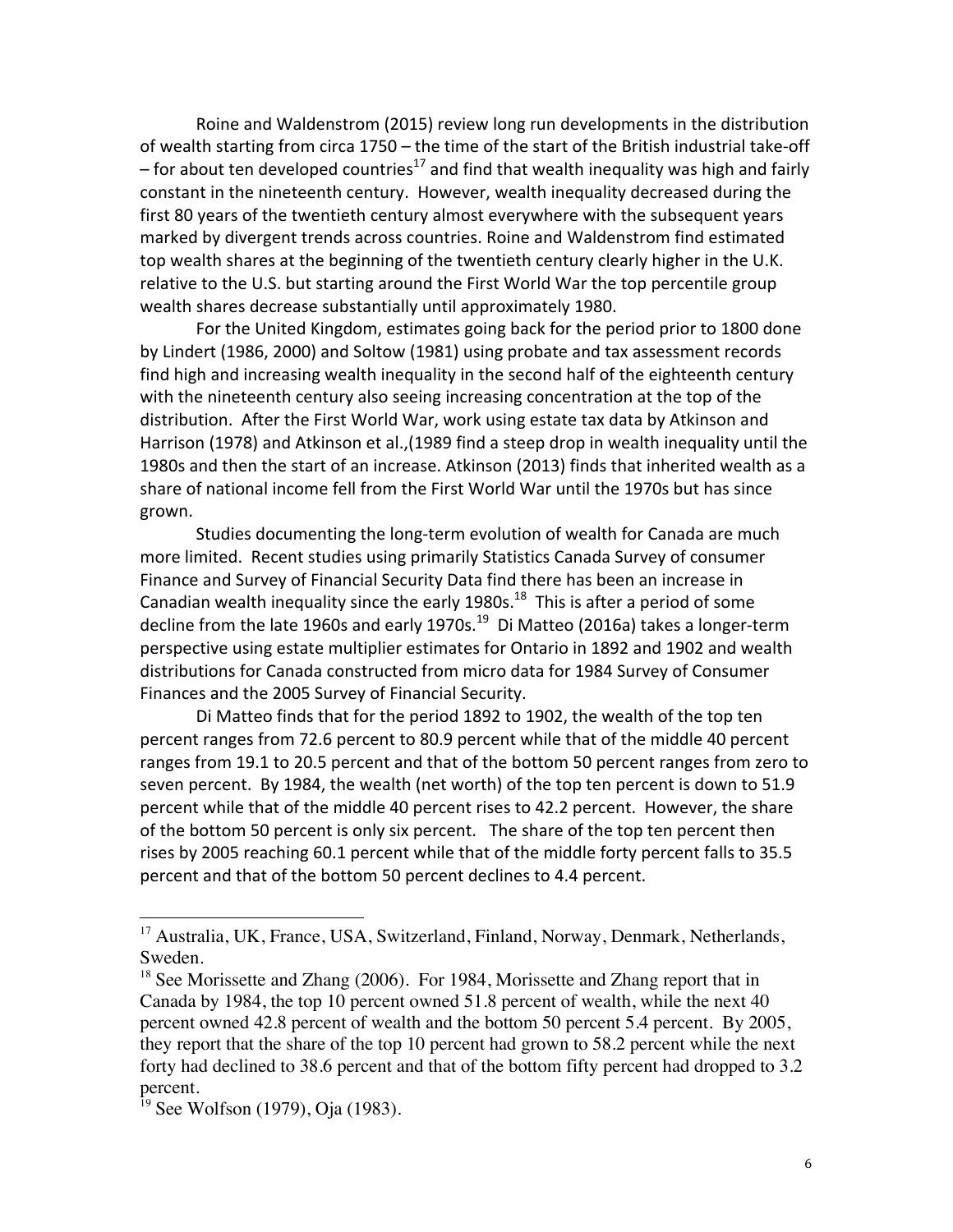#### **DATA SOURCES AND METHODOLOGICAL ISSUES**

There are potentially a large number of methodological issues when it comes to examining wealth inequality that are compounded if international comparisons are to be made. Among them are the actual definition of what wealth is, the unit of observation, assorted biases of the data source being made use of, asset coverage, sampling differences as well as institutional differences when data from different countries is compared. $20$ 

These issues are exacerbated when long-term international comparisons of historical wealth inequality are to be made given the diversity of data sources over time. Roine and Waldenstrom (2014) in their look at long-term trends in wealth inequality use international data sets that cover households, adults, families and males only and that were generated from surveys, tax records and probate. They note that even when a common unit of comparison is available across countries (for example, households) the definition is not identical across countries and can even vary over time within a country. Nevertheless, as Roine and Waldenstrom (2015: 5) write: "Finally, one should remember that it is not always a matter of choosing the right inequality measure for the question at hand. In fact, when it comes to the study of long run inequality the availability of any data at all is often the binding constraint."

In light of these issues, the approach in this paper will use a large number of estimates over time obtained from a variety of sources to provide a range of inequality estimates both at points in time, over time and within the countries being examined. It should be noted that the definition of wealth as well as the underlying units for comparison differ across these countries both at points in time and over time. Units of study range from individuals to families to households while the definition of wealth includes gross estate, estimates of net worth and household wealth. As a result, smoothing procedures will be used in an effort to deal with outliers in the process of determining longer-term trends in inequality over time.

## *Canada*

The wealth inequality estimates for Canada are for the period 1851 to 2012 and come from four main sources: 1) historical wealth micro-data collected from probate records 2) published scholarly estimates, 3) Statistics Canada Survey data and 4) Federal Government tax data. The historical probate wealth micro data was collected for four regional data sets: they are Wentworth County, Ontario (1872-1927), Thunder Bay District, Ontario (1885-1927), Ontario (1892, 1902) and Manitoba (1875-1927). These data sets vary in size with Ontario 1892 and 1902 consisting of 3,515 and 3,641 individuals; Wentworth County at 2,516; Thunder Bay District at 2,338 and Manitoba at 826. The primary data source is the probate records of Ontario and Manitoba surrogate Courts with probate being an institutional process that transferred property from the

 $20$  Wolff (1991: 94)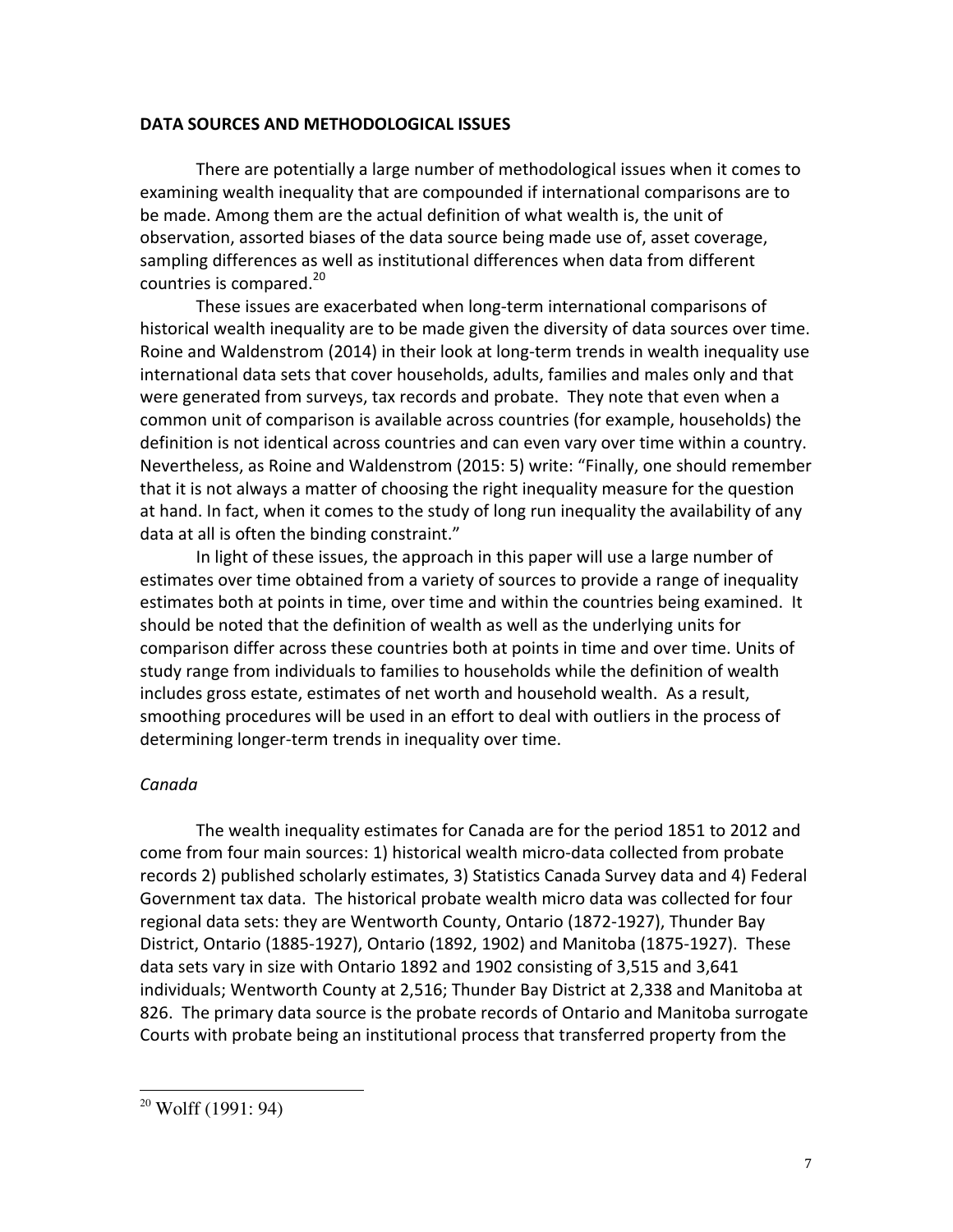dead to the living and as part of the process did a detailed market based evaluation of assets. $^{21}$ 

There have also been several wealth inequality studies done for Canada for the nineteenth century and these studies have invariably included estimates of inequality in terms of either Gini coefficients or wealth shares by decile. In a series of papers, Siddig (1988) and Siddiq and Gwyn (1992) looked at the distribution of wealth in Nova Scotia using probate records and provide estimates of Gini Coefficients and wealth shares for 1851 and 1871. Darroch (1983) uses municipal property assessment rolls and analyzes inequality of real estate holdings for Toronto for the period 1861 to 1899.

Moving into the twentieth century, there are a number of wealth and financial surveys by Statistics Canada, which have provided estimates of wealth distribution. Public use micro-data is available from Statistics Canada with the Survey of Consumer Finances and the Survey of Financial Security. For 1970 and 1977, estimates of wealth inequality are taken from Oja (1987) while Gini Coefficients and wealth shares were calculated from micro-data files for 1984, 1999, 2005 and 2012.<sup>22</sup> The Statistics Canada micro data includes estimates of family net worth along with numerous individual and family characteristics as well as detail on specific assets. $23$ 

While estimates of Canadian wealth inequality for this paper are available at various points in time for the period 1851 to 1927 and from 1970 to 2012, there is an important gap for the period 1927 to 1969. In an effort to obtain some estimates of wealth inequality for this critical period spanning the Great Depression as well as World War II and the post-war era, Federal Estate Taxation information was used to construct wealth inequality measures for the years 1950 to 1952 and 1959 to 1960. These estimates are detailed in Appendix I.

Estate and gift taxes have a long history in Canada at both the federal and provincial levels.<sup>24</sup> Provincial succession duties  $-$  that is a tax on the beneficiary in respect of the amount received from an estate - were levied in numerous provinces in

 

 $22$  These sources are as follows: Statistics Canada. Household Surveys Division, Statistics Canada Survey of Consumer Finances, 1977 [Canada]: Economic Family and Unattached Individuals Income, Assests and Debts Study Documentation, October 7, 2015; Statistics Canada. Household Surveys Division. Survey of Consumer Finances, 1984 (Canada): Economic Family and Unattached Individuals Income, Assets, Debt. Study Documentation. October 7, 2015; Income Statistics Division, Statistics Canada Survey of Financial Security, 1999 [Canada]: Economic Family File Study Documentation October 7, 2015; Income Statistics Division, Statistics Canada Survey of Financial Security, 2005 [Canada] Study Documentation, October 7, 2015; Income Statistics Division, Statistics Canada Survey of Financial Security, 2012 [Canada] Study Documentation October 7, 2015

 $21$  For some details on these data sets, their construction and previous use, see Di Matteo (2004, 2012, 2013, 2016).

<sup>&</sup>lt;sup>23</sup> These include deposits, savings bonds, cash on hand, registered retirement savings plans, registered home ownership plans, other liquid and non-liquid assets, value of vehicles owned, the value of owner occupied homes and vacation homes.  $24$  Goodman (1995).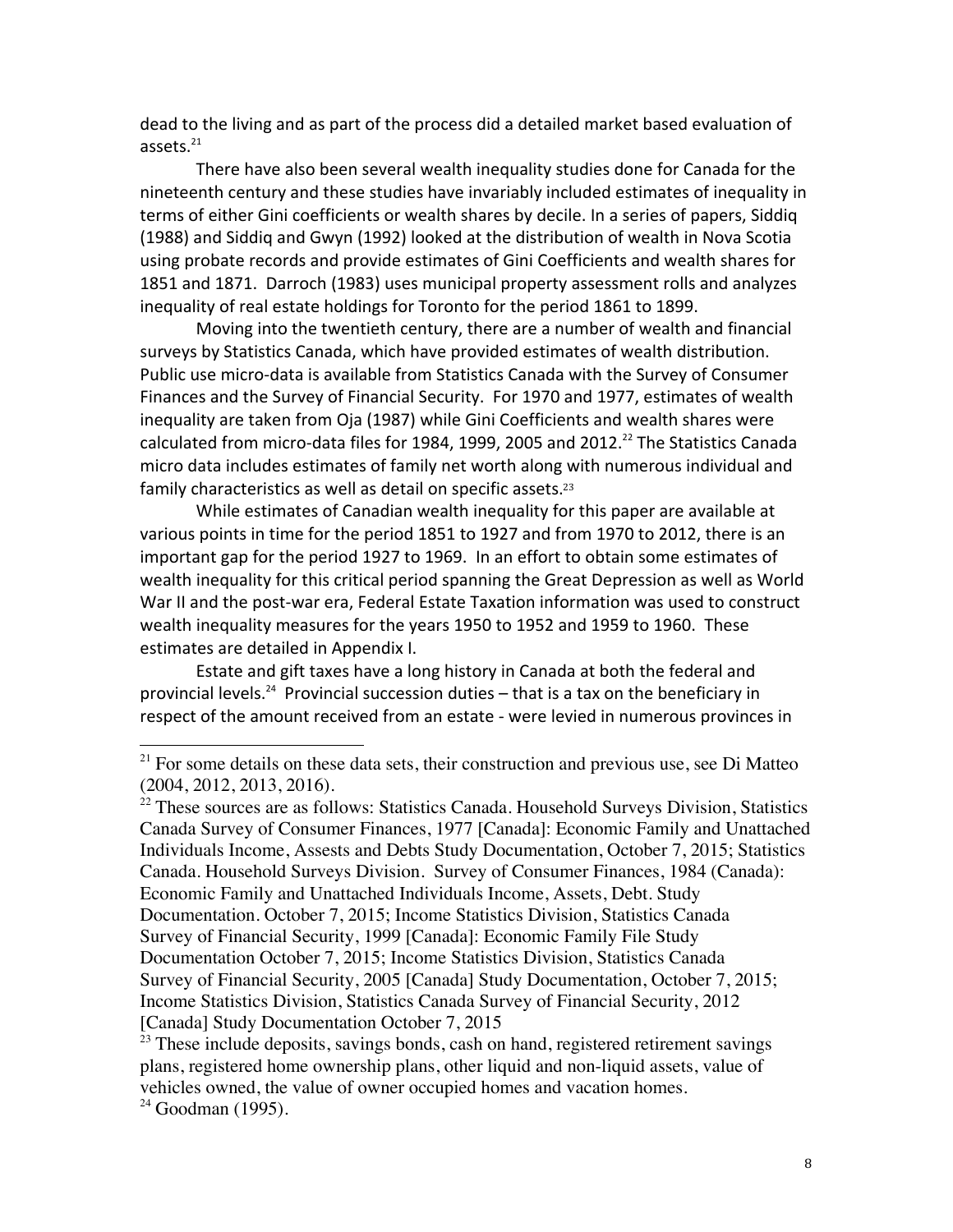the 1890s and remained in effect in most provinces until the 1970s.<sup>25</sup> The Federal government imposed estate taxes  $-$  a duty imposed on the value of property passing at the time of death  $-$  in 1941, under the Succession Duty Act that was then replaced by the Estate Tax Act in 1959.<sup>26</sup> While the difference in practice between these two acts was minor in terms of the actual application and administration of estate taxes, in terms of reporting, prior to 1959 the Taxation Statistics report estate income on which taxation was levied while after 1959 estate size and tax on the taxable value is reported.

The Estate Tax was repealed in 1972 as part of a process of tax reform. While generally a minor source of federal government revenue (See Figure 1), Bird (1978) argues that the abolition of the federal estate tax was the most important tax reform of the post-World War Two era in that it symbolized a retreat from direct attempts to affect the distribution of Canadian wealth via taxation. Bird (1978: 144) concluded that: "Canada has gained few, if any, benefits from its move away from death taxes and has paid a significant price in terms of reduced equality of opportunity, probably increased inequality of wealth, and certainly increased fossilization of the structure of wealth."  $27$ 

Department of National Revenue, Taxation Statistics for the years 1952, 1953 and 1954 were used to estimate the distribution of the income from estates for the years 1950 to 1952 as a proxy for the wealth distribution while those for 1961 and 1962 were used to estimate the distribution of estates for 1959 and 1960.<sup>28</sup> There were 3,990 estates in 1950, 4,610 in 1951 and 5,500 in 1952. The income per estate by income class was calculated and then based on the number of estates in each income class a

<sup>&</sup>lt;sup>25</sup> See Perry (1984: 125).

 $26$  By the 1960s, the Federal Estate Tax for domiciled decedents allowed a basic exemption of \$40,000 with additional exemptions if there were surviving spouses and children. Rates of taxation ranged from  $10\%$  to  $16\%$  for the first \$20,000 of taxable estate value. For values of \$20,000 to \$200,000, the tax rate ranged from 18% to 26%. From \$200,000 to \$750,000, the rates ranged from 28% to 42%. From \$750,000 to \$1,800,000 the rates continued rising eventually reaching 52%. On remaining amounts the rate was 54%. See Department of National Revenue, Taxation Division, Taxation Statistics 1964, Queen's Printer, Ottawa, Canada, pp.80-81. There was also a Gift Tax first imposed in 1935. See Perry (1984:228). By the 1960s, the Gift Tax ranged from 10 percent on an aggregate taxable gift value of \$5000 and under to 28 percent on amounts over \$1,000,000. The Federal Gift Tax was also repealed in 1972. See Canada Year Book, 1962, p. 1021.

 $27$  Bird (1978: 140) also notes a report of the Ontario Government's Taxation Committee in 1967 that notes that wealth taxation and death taxes in particular had a significant role in controlling extremes of wealth.

 $^{28}$  Department of National Revenue, Taxation Division, Taxation Statistics 1952, Queen's Printer, Ottawa, Canada; Department of National Revenue, Taxation Division, Taxation Statistics 1953, Queen's Printer, Ottawa, Canada; Department of National Revenue, Taxation Division, Taxation Statistics 1954, Queen's Printer, Ottawa, Canada; Department of National Revenue, Taxation Division, Taxation Statistics 1961, Queen's Printer, Ottawa, Canada; Department of National Revenue, Taxation Division, Taxation Statistics 1962, Queen's Printer, Ottawa, Canada.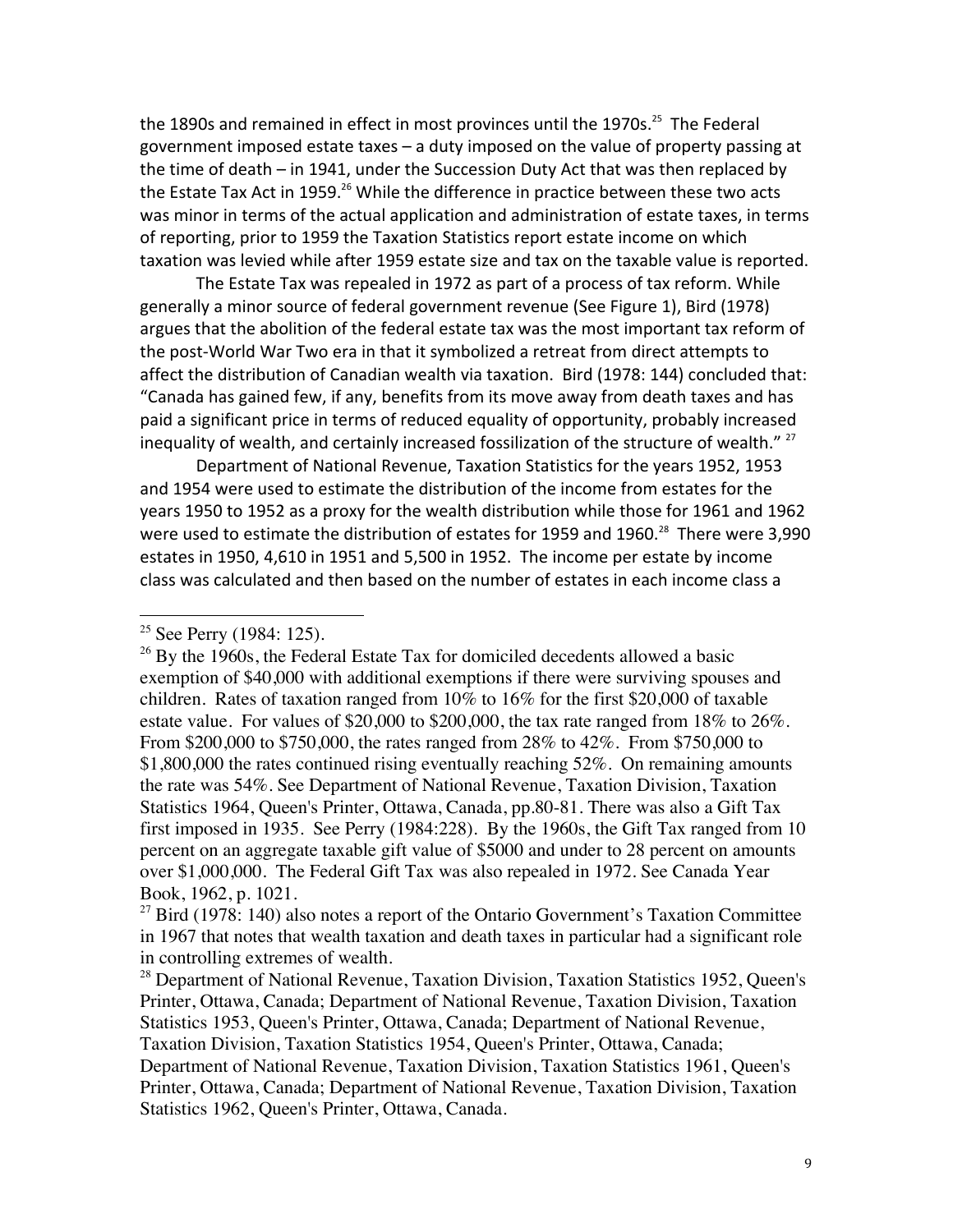simulated distribution was constructed with the individuals in each income class assigned the average estate income for that class.

This process was repeated for 1959 and 1960 but with some modification given that there was an exemption for estates under \$50,000 in size resulting in an absence of these estates in the Taxation Statistics Tables. Using the numbers of estates by estate size ranges provided in the tables, an exponential function was used to interpolate the numbers of estates below \$50,000 and the average estate value used was the average of the range employed. With this adjustment, there were a total of 4,092 estates in 1959 and 7,128 in 1960 and these were used to construct a simulated wealth distribution with the individuals in each estate size class assigned the average estate size for that class. Detailed tables illustrating these calculations for 1950 to 1952 and 1959 to 1960 are provided in Appendix 1.

## *United States*

The wealth inequality estimates for the United States come from an assortment of secondary sources and research and span the period 1680 to 2011. Moreover, they include wealth inequality estimates calculated for the entire country as well as for separate states, regions, as well as some urban areas resulting in considerable geographic diversity for these point estimates. Moreover, there is variation as to whether decile shares or Gini coefficients are consistently available.

Roine and Waldenstrom (2014) provide a convenient set of wealth shares for the period 1774 to 2010 for the top 1, 5 and 10 percent, which they also take from a substantial secondary literature. Their work uses estimates from Shammas (1993), Kopczuk and Saez (2004), Lindert (2000), Wolff (1987,1996) and Kennickell (2009,2011). Piketty (2014) also provides wealth decile shares based on the work of Kennickell (2009, 2011) and Wolff (1994).

Soltow (1989) presents Gini coefficients for the nineteenth century United States estimated from census data as well as includes other estimates done by other scholars for the Charleston District in South Carolina, New Jersey and Suffolk County, Massachusetts for the period from 1720 to 1983. Jones (1980) presents estimates of Gini coefficients and wealth share constructed from colonial probate data.

Shammas (1993) provides wealth inequality estimates for the period 1774 to 1986 incorporating work by Lindert and Williamson, and Jones as well as household net worth data from survey data. Gallman (1969) provides decile shares of US personal wealth from the US manuscript census for the period 1810 to 1900. Osberg (1984) includes estimates done for 1962 and 1973 from U.S. survey data.

Finally, some late twentieth century numbers are produced by Pfeffer et al.,(2013) spanning the years from 1984 to 2011 as well as by Davies et al., (2010) for 2000. Pfeffer et al., provide Gini coefficients for US net worth data from the U.S. Panel Survey of Income Dynamics while Davies et. al., provide an estimate of the Gini coefficient of inequality for household wealth from Survey of Consumer Finance data.

These estimates of US wealth inequality are quite diverse combining census, tax and survey data, but also different units of observation including households and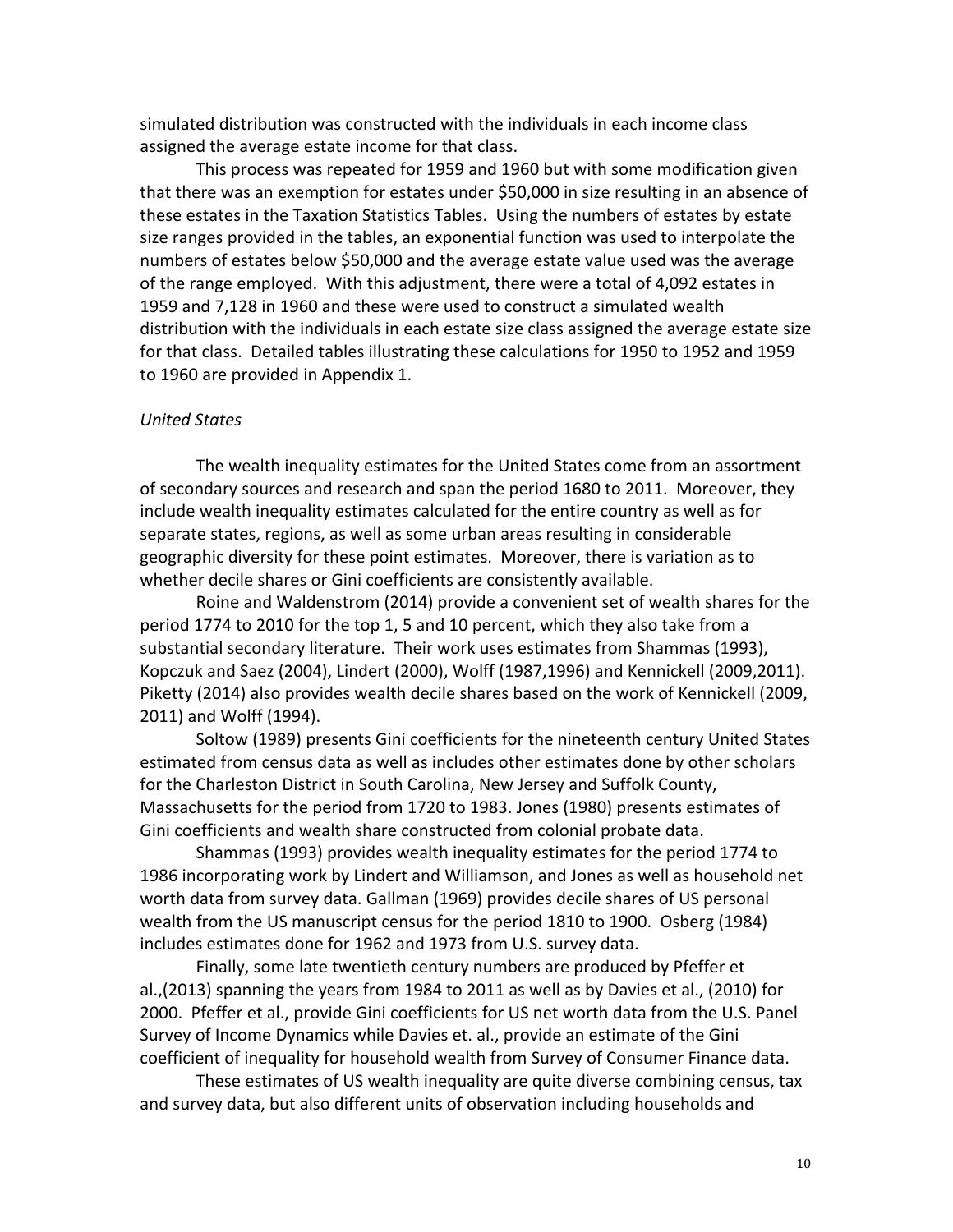families as well as for the case of the nineteenth century free households or free adults as well as adult males only. As well, there are some gap periods in the US data also. In the case of Gini coefficients, there is an absence of Gini coefficient estimates from 1870 to the late 1950s. There is fortunately more comprehensive coverage to the data when it comes to the wealth share of the top ten percent for this period. The presence of data gaps for either one measure or another make it valuable to have more than one measure of wealth inequality when trying to ascertain the evolution of long term trends.

Another important dimension with respect to any discussion of American wealth inequality is again the effects and importance of estate taxation. While estate taxes in various forms have a long history in the United States as far back as the postrevolutionary period, the modern estate tax system begins in 1916.<sup>29</sup> Like Canada, these taxes made up a relatively small share of total federal revenues accounting for at most 1 to 2 percent.<sup>30</sup> In terms of maximum rates, they rose dramatically from 1920 to 1940, were at a peak from 1940 to the mid 1970s and then began to drop.<sup>31</sup>

In 1976, there was a major overhaul of the system that combined the previously separate exemptions for estate and gift taxes into a single unified tax and that saw a reduction in the top rates from 77 percent down to 55 percent by 1981. In the period since 1977, less than two percent of deceased adults have left estates large enough to be taxable and at present a relatively small percentage of estates are taxable. The Economic Growth and Tax Relief Reconciliation Act of 2001 began eliminating the death tax with a scheduled phase-out of rates but as a result of sunset provisions in 2011 the estate tax reverted back to the 1997 law with a top rate of 55 percent.<sup>32</sup>

#### *United Kingdom*

The wealth inequality estimates for the United Kingdom come from primary and secondary sources that span the period 1668 to 2010. They are essentially national estimates though the definition of nation varies somewhat with United Kingdom and England and Wales both being used in this paper interchangeably. As with Canada and the United States, the aim was to collect as many estimates as possible for Gini coefficients and wealth shares of the top 10 percent.

 $29$  U.S. Federal taxes on wealth at death have been enacted since 1797 often in response to revenue needs in time of war or crisis.

<sup>&</sup>lt;sup>30</sup> Congressional Budget Office (2009:1).

 $31$  DeLong (2003: Figure 4).

 $32$  The Economic Growth and Tax Relief Reconciliation Act of 2001 (EGTRRA) phased out the estate tax beginning in 2001, essentially by increasing the tax exempt amount of an estate and by reducing the top marginal tax rate an estate). In 2010, the estate tax is was temporarily repealed. Starting in 2011, the estate tax is reinstated with an effective exemption amount of \$1 million and a maximum marginal tax rate of 55 percent. See Congressional Budget Office (2009). For a longer-term history of US Federal estate taxation, see also Johnson and Eller (1998).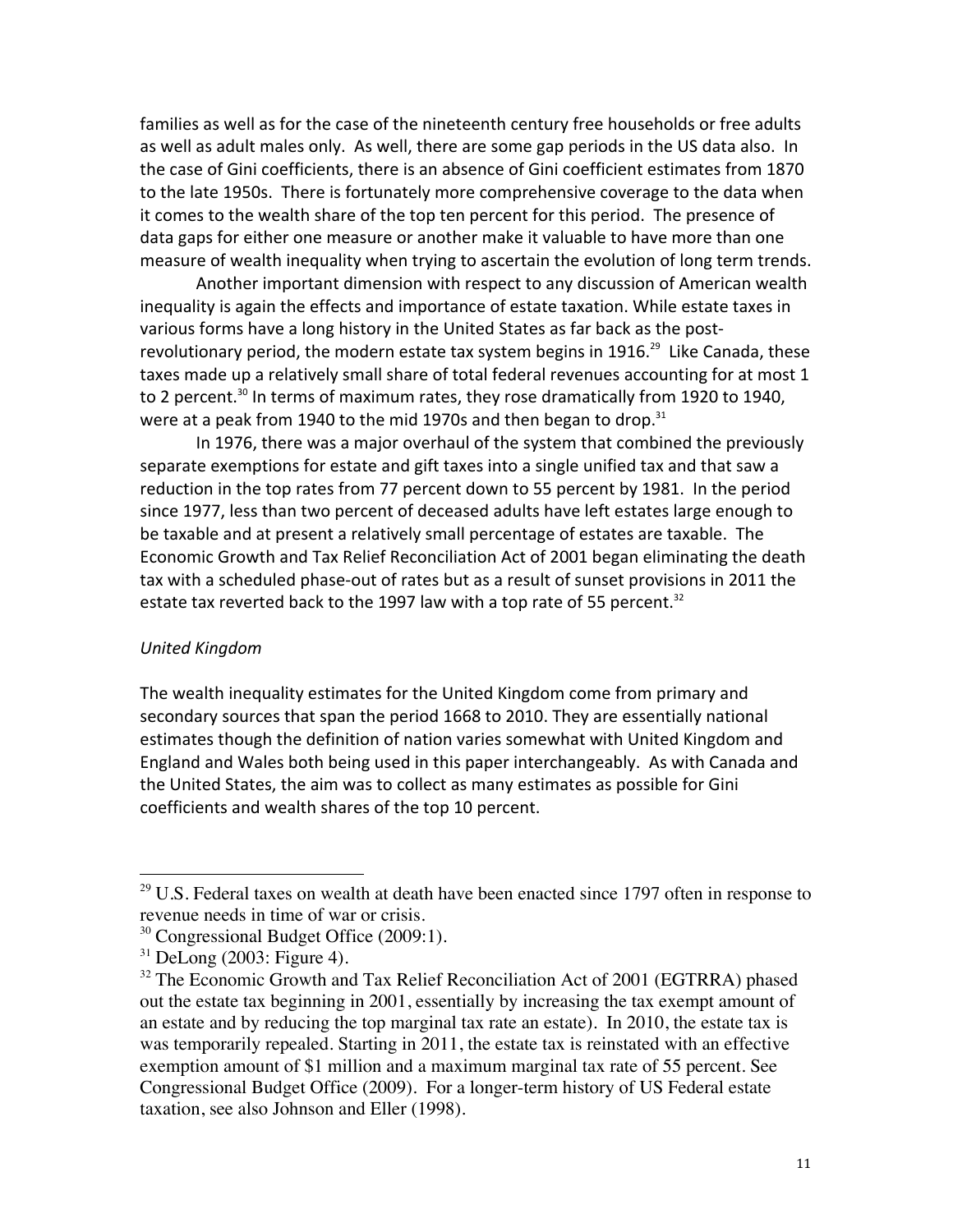A key data source is the net estate values from probate estate data for England and Wales compiled by Peter Lindert<sup>33</sup> for the period stretching from 1661 to 1875. This data set contains 12,592 individual observations and was used to calculate Gini coefficients and the wealth share of the top 10 percent for selected years starting in 1668 and ending in 1875.<sup>34</sup> Roine and Waldenstrom (2014) provide a series for the wealth share of the top 10 percent stretching from 1740 to 2005. Davies and Shorrocks (1999: 641) provide estimates of both a Gini coefficient and the top decile share for UK adjusted net worth for the years 1966, 1976, 1985 and 1993. Similar numbers are provided in a website publication by the Institute for Economic Affairs publication for the years 2006, 2008 and 2010.<sup>35</sup>

The Chartbook of Economic Inequality<sup>36</sup> provides the wealth share of the top 10 percent taken from estate tax data for years from 1923 to 1930, 1936 to 1937, 1950 to 1962 and 1964 to 2003. Rowlingson (2012) provides estates of both top decile shares and Gini coefficients for wealth for select years from 1976 to 2005. Di Matteo et al., (2012) is the source for Gini coefficient estates for probate wealth for 1870 and 1902 while Davies et al (2000) provides a Gini coefficient estimate for household wealth in 2000.

While England also has a long history of probate and succession duties stretching back to a stamp duty on wills probated in 1694, the modern United Kingdom system of estate taxation as a tax on property passing on death with higher rates begins in 1894. When the estate tax was introduced, approximately 15 percent of estates were liable for tax but the proportion began to rise given the fixed 100-pound exemption threshold until 40 percent of estates were liable to tax by 1945. The threshold was then increased to 2000 pounds and the proportion liable to tax fell to 10 percent and there was a downward trend from this until the 1990s.<sup>37</sup>

The estate duty tax was replaced in 1975 by a Capital Transfer Tax that was then renamed the Inheritance Tax in 1986. $38$  It was accompanied by declining rates starting in 1981 that reduced the rate on transfers at death to 60 percent from 75 percent. Moreover, in 1986 reforms were made that allowed donors to escape the tax by making gifts that they survived by seven years. By 2009, the rate had fallen to 40 percent on the value of estates over a basic threshold.<sup>39</sup>

 $33$  See Lindert (1986)

<sup>&</sup>lt;sup>34</sup> The years are: 1668, 1669, 1670, 1698, 1699, 1700, 1729, 1730, 1731, 1738, 1739, 1740, 1741, 1810 and 1875.

<sup>&</sup>lt;sup>35</sup> Wealth Inequality the Facts. Institute for Economic Affairs.

http://www.iea.org.uk/sites/default/files/publications/files/Wealth%20inequality%20brief ing%20formatted.pdf

<sup>&</sup>lt;sup>36</sup> Chartbook of Economic Inequality. http://www.chartbookofeconomicinequality.com

 $37$  Atkinson (2013: 8).

 $38$  Atkinson (2013: 7).

 $39$  Boadway et al.,  $(2009)$ .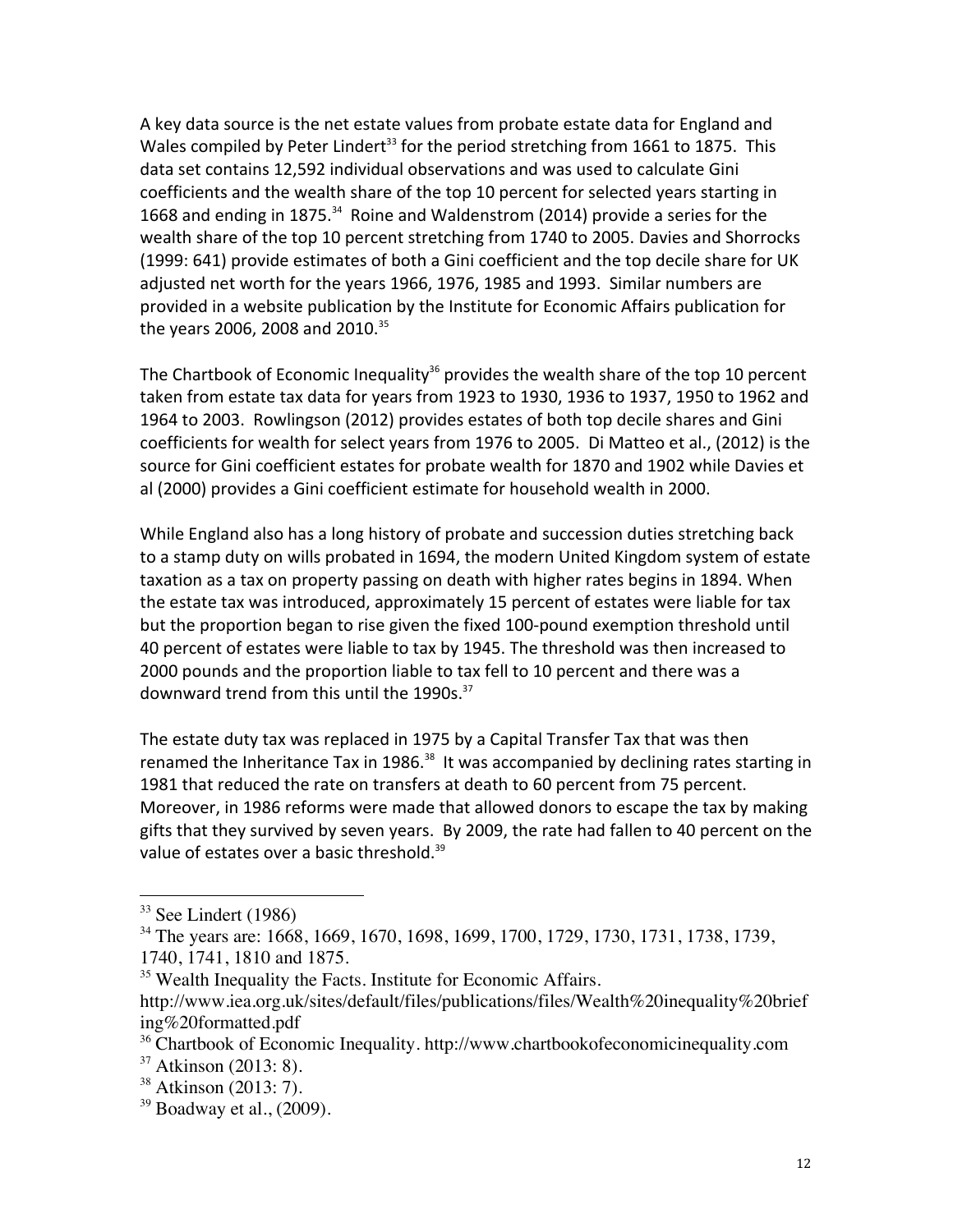## **ANALYSIS**

## *Determinants of Inequality*

 

The complex long-term determinants of inequality ultimately depend on the ability of economic units to take advantage of economic opportunities and the capacity to absorb economic shocks. Any study of inequality using historical micro-data must be placed into the context of Simon Kuznet's (1955, 1966) work on the inverted U-hypothesis relationship between economic growth and inequality, which was based on income distribution data for the United States and the United Kingdom.

Milanovic (2016) builds on this approach in terms of looking at inequality as moving in cycles as a result of a series of long-term waves of Kuznets cycles. Studies finding a Kuznets type relationship in an American context include Williamson (1965), Lindert and Williamson (1985), Williamson and Lindert (1980), and Lindert (1991). For Canada, Alan Green (1967, 1968/69, 1971) found evidence of a Kuznets curve with regional disparities converging after World War I. The Kuznets Curve is by no means uncontroversial and there is also a literature that has found weak empirical support for the relationship.<sup>40</sup>

Williamson (1996, 1998) and Higgins and Williamson (2002) move beyond examining inequality as simply an unconditional Kuznets curve relationship and consider that along with changes in income or wealth, inequality is rooted in public policy, skills, institutions<sup>41</sup>, education, resource endowments and age structure.<sup>42</sup>

A key public policy factor that affects the long-term evolution of economic inequality and especially wealth inequality<sup>43</sup> is the system of inheritance and of course estate taxation. In the North-Atlantic Anglo-sphere, the system of inheritance is rooted in British institutions with a key feature being primogeniture  $-$  the eldest son receiving the bulk of the inheritance – that functioned to enhance long-term dynastic wealth

 $40$  For an overview of some of this literature, see Gallup (2012) as well as Deininger and Squire (1998), Savvidesa and Stengos (2000), Atkinson and Brandolini (2001) and Barro (2000, 2008).

<sup>41</sup> Religious affiliation can also be a factor. See Di Matteo (2016b).

 $42$  As another example, Spain sees a fall in income inequality during the opening phases of its economy opening up to international competition from the 1850s to the 1890s and then a rise in inequality from the 1890s to the start of World War I which coincided with a return to protectionism. See Escosura (2008).

<sup>&</sup>lt;sup>43</sup> Intergenerational wealth transmission can have significant effects on wealth distribution over time. The simple decision as to whether inheritances go to the firstborn son (primogeniture) or whether there is more partible or equal division (multi-geniture) is important in affecting wealth distribution. See Di Matteo (2016).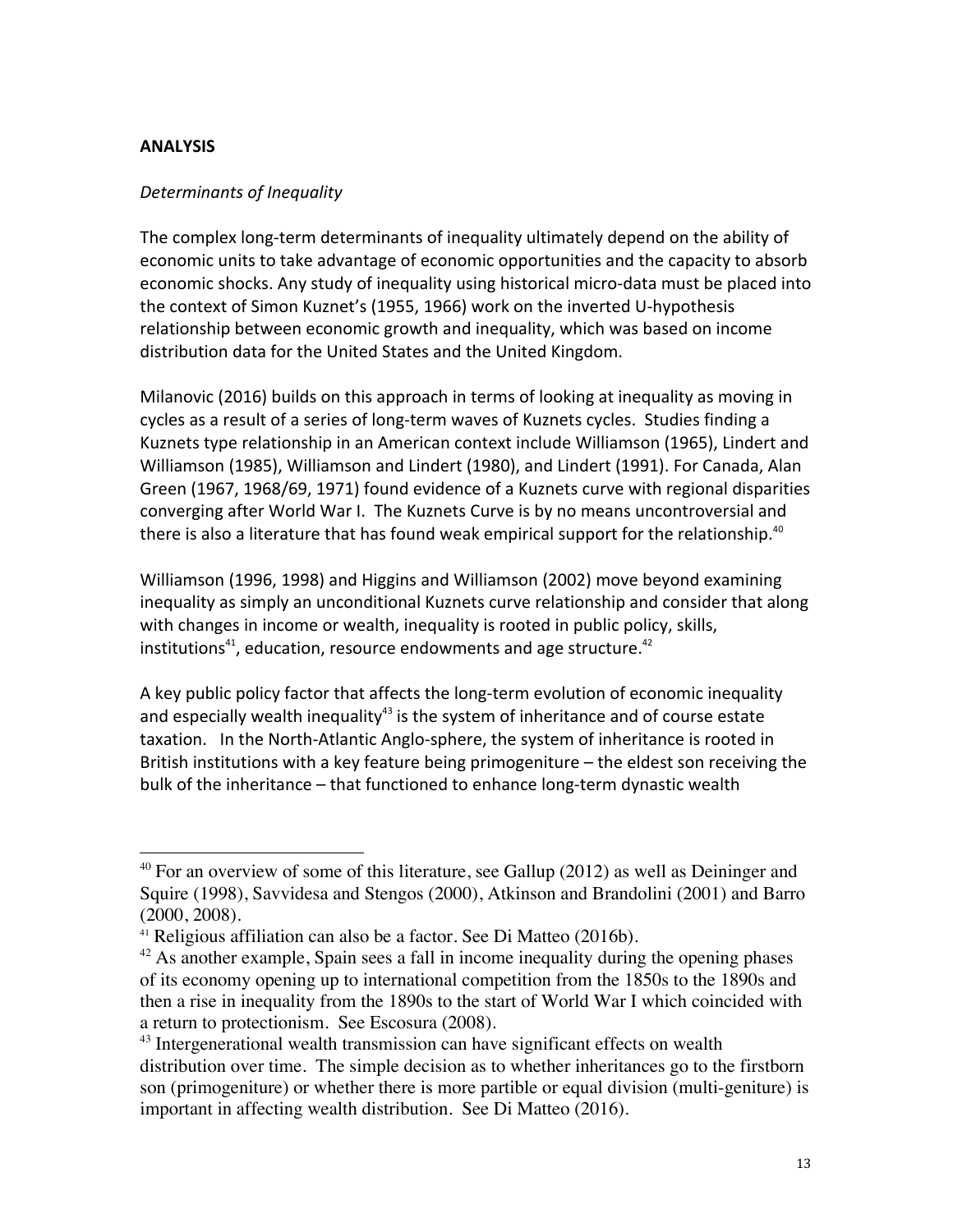accumulation and played a factor in fostering inequality.<sup>44</sup> In the land-rich settler countries such as Canada and the United States, the purpose of inheritance shifted towards providing offspring with a start in life in return for old-age support and moved inheritance systems more towards multi-geniture.<sup>45</sup> In all of these three countries, increased wealth inequality ultimately brought about the call for estate taxation.

While Canada, the United States and the United Kingdom all bring in wealth taxes on the property of the deceased by the middle of the twentieth century, these taxes are all either eliminated or reduced substantially after the 1970s. For Canada, the federal estate taxes are in effect from 1941 to 1973. For the United States, the modern system is in effect from 1916 to 1977 with reductions in wealth taxation rates take effect after 1977. In the UK, the modern estate tax system with a jump in rates starts in 1894 and a period of declines in the rate begin in 1981. Thus, for all three countries, we have a period of relatively higher or effective estate taxation that can be used as a determinant variable for wealth inequality.

## *Results*

The available data compiled for both Gini coefficients over time and the wealth share of the top 10 percent of the wealth distribution for Canada, the United States and the United Kingdom are provided in Appendices 2-4. Figures 2 to 4 plot the Gini coefficients against time separately for each of the three countries using a non-parametric local polynomial smoother while Figure 5 combines the Gini coefficients for all three countries into one plot. Figure 6 to 8 plot the wealth shares of the top 10 percent against time separately for each of the three countries while Figure 9 combines them into one diagram. In all of these figures, a third degree polynomial smoothing line is estimated to gauge the broad direction of inequality changes and see if they are in

 $44$  Delong (2002:4-5).

<sup>&</sup>lt;sup>45</sup> Ransom and Sutch (1986) argued the nineteenth century saw America's transition from a target bequest motive to life cycle saving as evidence from surveys of industrial workers in Michigan and Maine, found declining savings rates for older workers and a hump-shaped profile indicative of life cycle saving. Di Matteo (1997) also finds evidence of such a transition for nineteenth century Ontario. For the colonial United States Alston and Schapiro (1984) argue the North was characterized by multi-geniture while the South was marked by primogeniture. Salamon (1980) finds that Germans in east-central Illinois used partible inheritance whereas the Irish impartible. Newell (1986) in a study of Butler County, Ohio found a shift in towards more equal division of estates over time. The British legal legacy in nineteenth century English Canada made primogeniture dominant but over time there was a move towards greater equality in estate division. Gagan (1976) chronicles three inheritance systems in nineteenth century Peel County, Ontario: partible, impartible and partible-impartible. While the first two are selfexplanatory, the latter is a system whereby the estate was devolved on one or several heirs (usually the sons) with compensation payments to the siblings.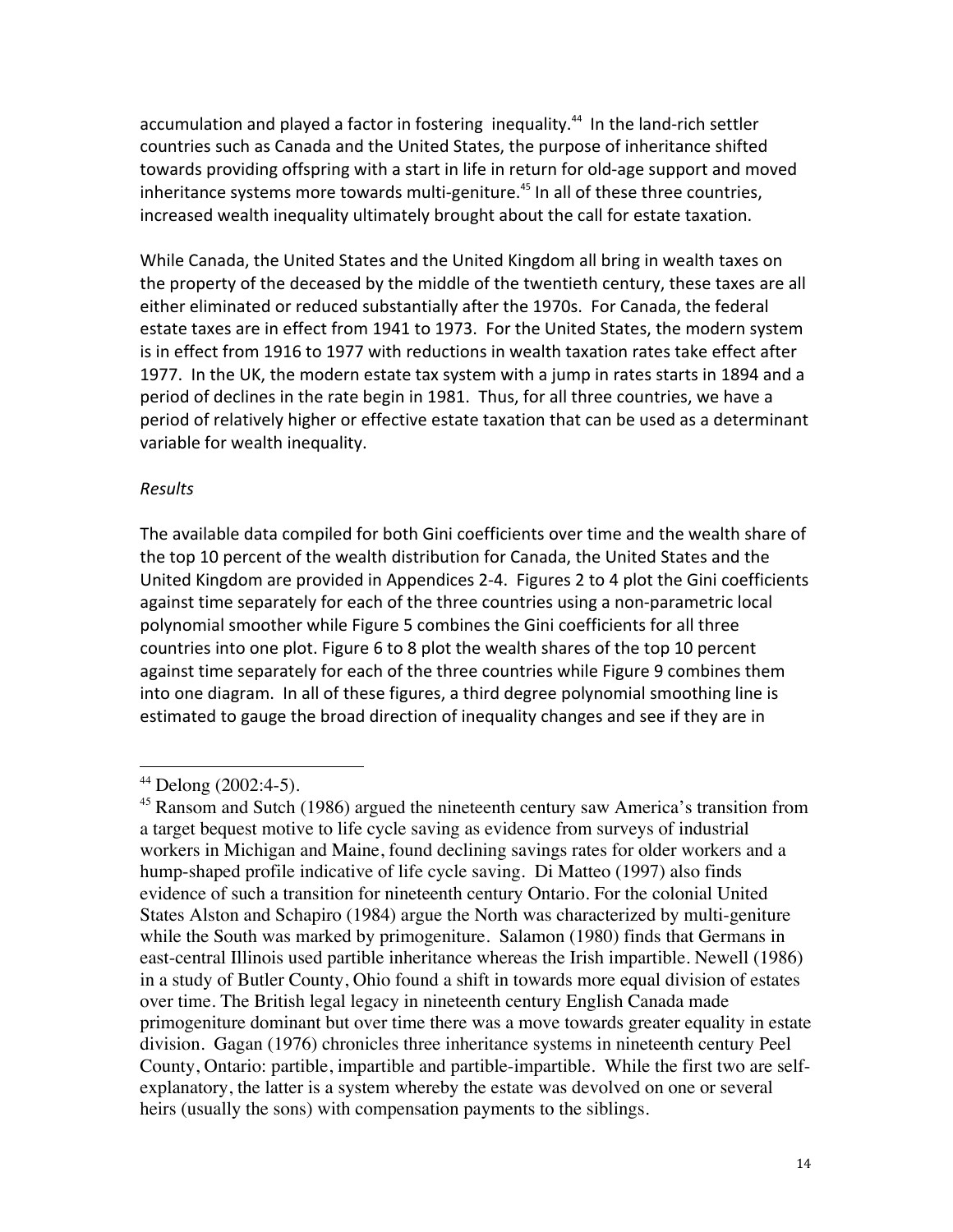accord with the general literature – that is, an increase during industrialization, a decrease during the twentieth century and then an increase again since the 1970s.<sup>46</sup>

In terms of smoothed trends, Figures 2 and 6 for Canada show rising inequality from the middle of the nineteenth century until the early twentieth century and then a slight decline going until the 1970s and then an increase in inequality. Based on the smoothed line, Canadian wealth inequality rises more gently during the  $19<sup>th</sup>$  century and overall appears to be more stable especially when compared to the United States. Relative lower inequality in Canada may also be a function of the nature of the wealth accumulation provess. For example, Freund and Oliver (2016) provide a data analysis that shows that billionaires in the United States are more dynamic than Europe in that one half of European billionaires inherited their fortunes while only one-third in the United States. 

For the United States, Figures 3 and 7 show a steep increase in wealth inequality from the colonial era until the late nineteenth century, which is then followed by some mitigation of that inequality into the twentieth century<sup>47</sup> with an increase in wealth inequality starting after 1970. Indeed, by the early  $21<sup>st</sup>$  century, American wealth inequality appears comparable to that of the nineteenth century.

For the United Kingdom, Figures 4 and 8 reveal wealth inequality actually declining from the late  $17<sup>th</sup>$  to the mid  $18<sup>th</sup>$  century but there is then a steep ascent until approximately 1900 followed by a steep decline that continues into the present period based on the smoothed trend lines.

Finally Figures 5 and 9 combines the wealth inequality measures for all three countries and fit polynomial smoothing while Figure 10 combines the Gini coefficients for all three countries but allows for differentiation to facilitate comparison. When all three countries are combined, there is a general trend of declining inequality from the middle of the  $17<sup>th</sup>$  century to the middle of the  $18<sup>th</sup>$  century followed by an increase in inequality – coinciding with industrialization – and then a reduction in inequality as we move into the twentieth century.

<sup>&</sup>lt;sup>46</sup> The local polynomial smoother is estimated using STATA 13 and assumes the default epanechnikov kernel function (which is is said to be the most efficient in minimizing the mean integrated squared error). The bandwidth is also default selected and in STATA is chosen by the rule-of-thumb method that provides the asymptotically optimal constant bandwidth by minimizing the conditional weighted mean integrated squared error.  $47$  Delong(2003) also notes the sustained increase in inequality brought about in America during the second half of the industrial revolution and based on estimates of the share of the top 1 percent of wealth held by households (Delong 2003; Figure 3) finds increasing inequality up to 1900 and diminishment afterwards.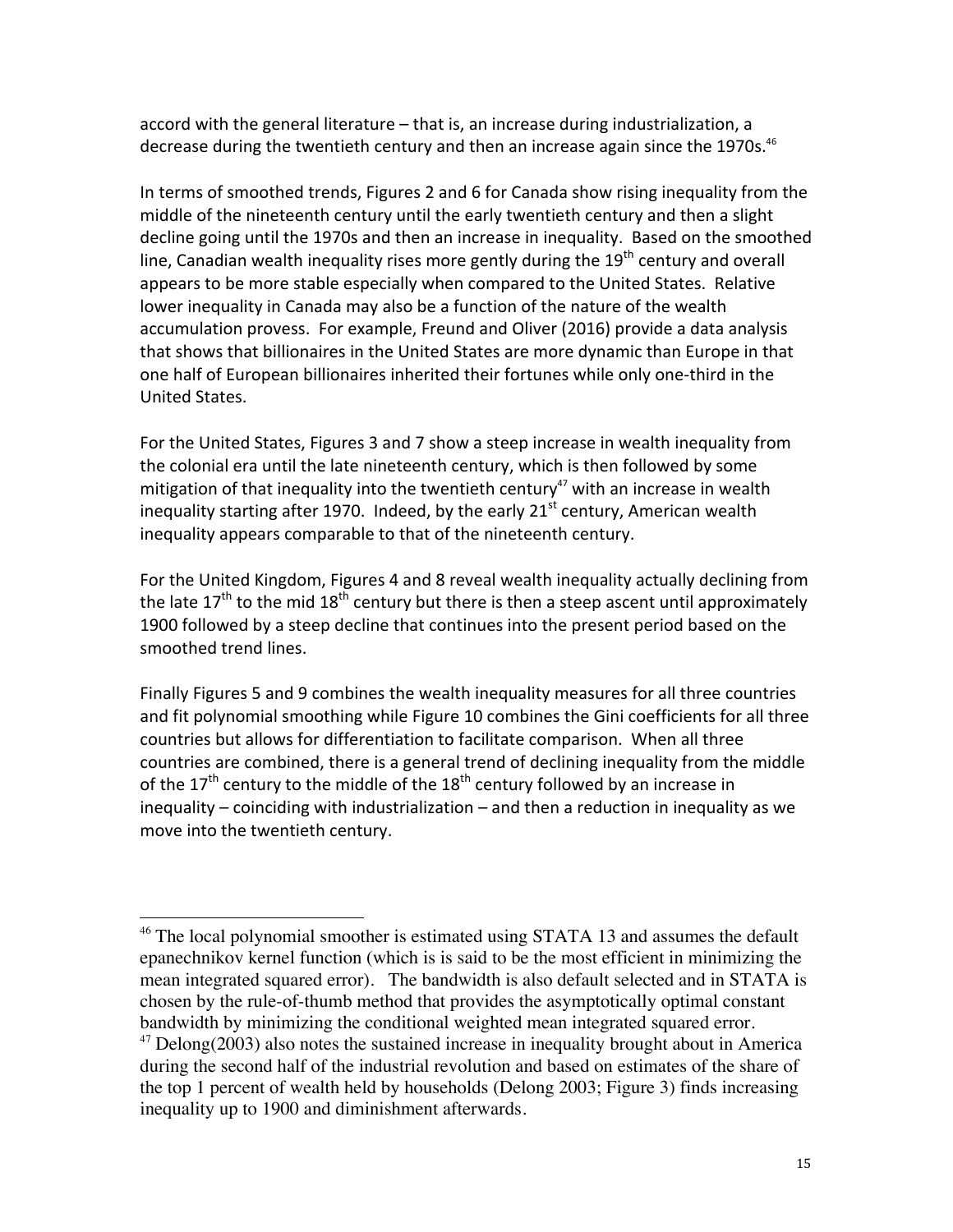Figures 10 and 11 show that American wealth inequality was substantially less than that of the United Kingdom prior to 1800 but whereas inequality in the United Kingdom was high and stable until the twentieth century. America was indeed a more egalitarian land relative to Britain during the colonial era which no doubt spawned its ethos as a land of opportunity. However, wealth distributions grew more unequal over time as American wealth inequality grew dramatically between the mid  $17<sup>th</sup>$  and the late  $19<sup>th</sup>$  centuries.

Between 1680 and 1750, the average value of the Gini coefficient for the United States was 0.585 while for the United Kingdom it was 0.765 - which could be attributed to land abundance and availability during the colonial settlement period. However, for the 19<sup>th</sup> century, the average value of the Gini coefficient was 0.799 for the United States and 0.833 for the United Kingdom. For the nineteenth century, wealth inequality was higher in both the United States and the United Kingdom relative to Canada, which for the period 1851 to 1900 sees an average Gini wealth coefficient of 0.704.

The twentieth century sees the steepest declines in wealth inequality in the United Kingdom and Canada. For the United Kingdom, the Gini coefficient drops from 0.863 in 1902 to 0.640 by the mid 1980s. It then rises peaking at about 0.70 in 2005 before starting to decline again and then reaches  $0.610$  by 2010. For Canada, from an average Gini coefficient of 0.724 in 1902, wealth inequality fell to reach values that ranged from 0.551 to 0.716 between 1959 and 1970. For the United States, 1870 sees a Gini coefficient of 0.830 and by the early 1980s it falls to about 0.720 but by 2011 it had grown to 0.879. Early  $21^{st}$  century American wealth inequality is now comparable to what existed in the late nineteenth century.

All three North Atlantic Anglo-sphere countries appear to be marked by rising inequality during nineteenth century industrialization era followed by declines in inequality during the twentieth century that bottomed out during the 1970s. Since the 1970s, there was an increase in wealth inequality in Canada and the United States with the United States being the most pronounced. Interestingly enough, for the United Kingdom, inequality appears to continue top fall into the  $21<sup>st</sup>$  century and is the lowest of the three countries. A key question is whether the decline in wealth inequality during the twentieth century can be statistically and significantly related to the higher estate tax regimes of that period in all three countries.

Table 1 presents a pooled regression for the determinants of inequality that regresses the natural log of Gini coefficients for these three countries on year, year-squared and year cubed as well as a dummy variable for the existence of a higher tax rate estate tax regime (For Canada, 1941 to 1973; for the United States, 1916 to 1977; For the UK, 1894 to 1981) and dummy variables for the United States and the United Kingdom with Canada as the omitted category. OLS is used as the estimation technique. However, given the differences in the relative sizes of the three countries, a weighted OLS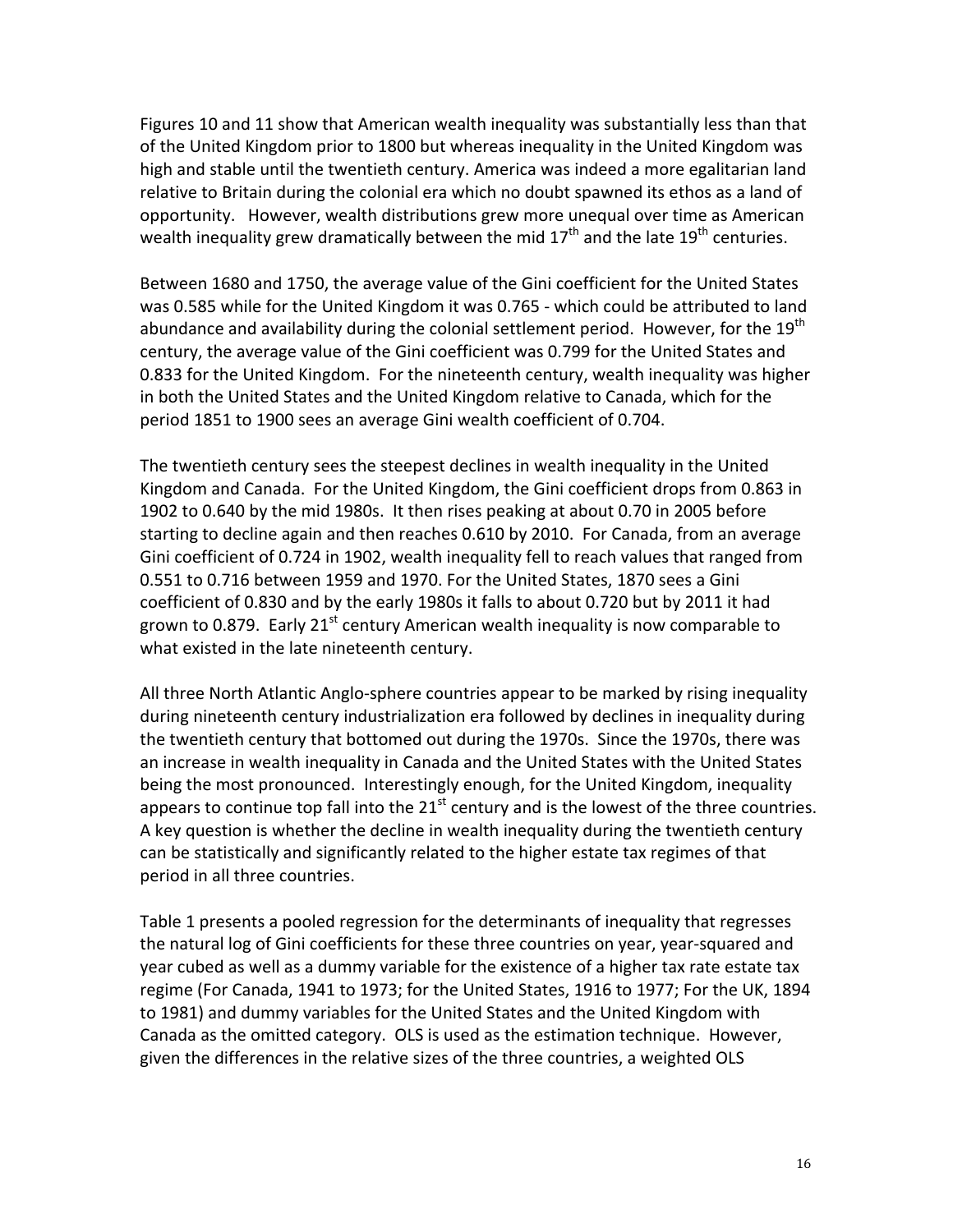regression is also estimate with the weighting variable being the country's population share. $48$ 

The results confirm a "cubic" pattern to inequality over time with decline, increase and then decline though the magnitude of the coefficients show that overall, inequality has declined over time. Inequality in the United States and the United Kingdom is significantly higher than in Canada – given the  $log$ -linear specification, the Gini coefficients from the weighted OLS regression are 14.3 percent higher for the United States and 15.9 percent higher for the United Kingdom. As well, the higher estate tax regime variable was negative and significant for the weighted regression and negative but only significant at the 10 percent level for the un-weighted regression.

## **Conclusions**

 

An examination of wealth inequality is conducted focusing on Canada and extending to the North Atlantic Anglo-sphere countries of the United Kingdom and the United States over the period stretching from approximately 1668 to 2012 using assorted estimates for Gini coefficients and the wealth share of the top ten percent of the wealth distribution. A key advantage of using these three countries is that they share a common history, language, institutional, economic and cultural features given the historical colonial relationship between Canada and the United States with respect to Great Britain.

This is a longer-term perspective than is often used when analyzing wealth inequality and allowed the opportunity to see whether the era of industrialization was associated with rising or falling inequality. The results show high wealth inequality in all three countries in the nineteenth century with mitigation during the twentieth century. Prior to 1750, wealth inequality was higher in the United Kingdom than the United States but inequality grew rapidly in the United States to the point where it matched

http://www.visionofbritain.org.uk/census/SRC\_P/6/GB1841ABS\_1 and http://www.tacitus.nu/historical-atlas/population/british.htm and https://web.viu.ca/davies/h320/population.colonies.htm. 

<sup>&</sup>lt;sup>48</sup> The average population for each of these three Anglosphere countries was calculated for the years 1650-1750, 1750-1800, 1800-1850, 1850-1900, 1900-1950, 1950-2000 and the period 2000-2010. Population shares were estimated by dividing the average population for the period to the sum of the averages of the three countries and the population share was then assigned to the respective years available in the dataset corresponding to the period. Between 1650 and 2010, the US share of the Anglosphere population rises from  $10\%$  to  $76\%$ , the Canadian share rises from  $0$  to  $8$  percent and the British share falls from  $90$  percent to  $16$  percent. Data sources for the population estimates include the Census of Canada, Statistics Canada, Eh. Net and assorted web resources including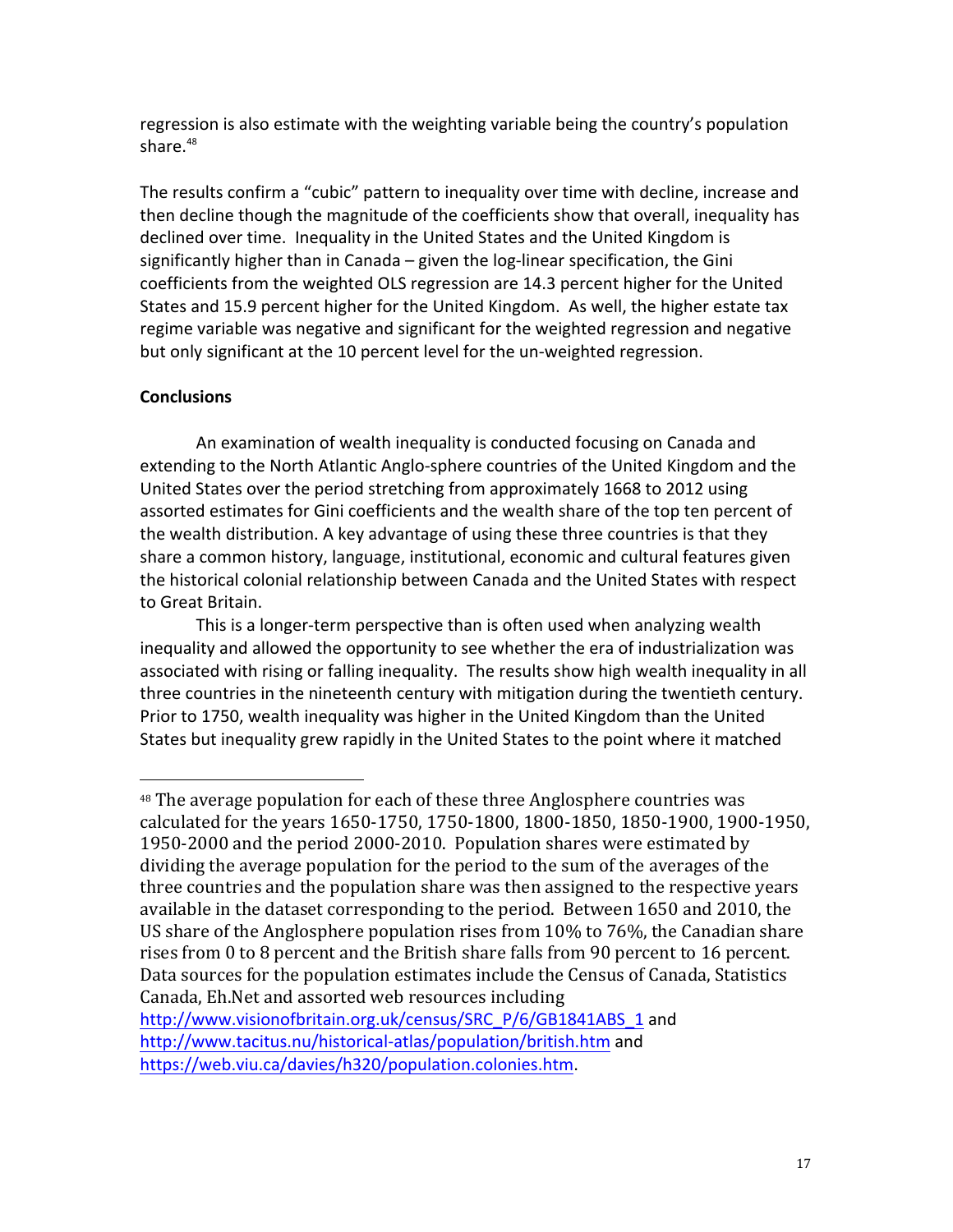United Kingdom inequality by the mid-nineteenth century. Industrialization does appear to have been characterized in all three countries by rising inequality in wealth.

Evidence for Canada, the United States and the UK in this paper based on Gini coefficients all show falling wealth inequality during the first three quarters of the twentieth century with the UK's continuing into the  $21^{st}$  century. This decline in wealth inequality is correlated with the onset of more significant estate tax regimes in all three countries. However, wealth inequality begins to rise in Canada and the United States after the 1970s but not in the United Kingdom. This rising inequality can indeed be attributed to an assortment of factors such as changes in factor market incomes, globalization, skills differentials, institutions, education, resource endowments and age structure. However, it also coincides with changes in estate and death tax regimes in these countries suggesting that these taxes may have played a key role in affecting the distribution of wealth.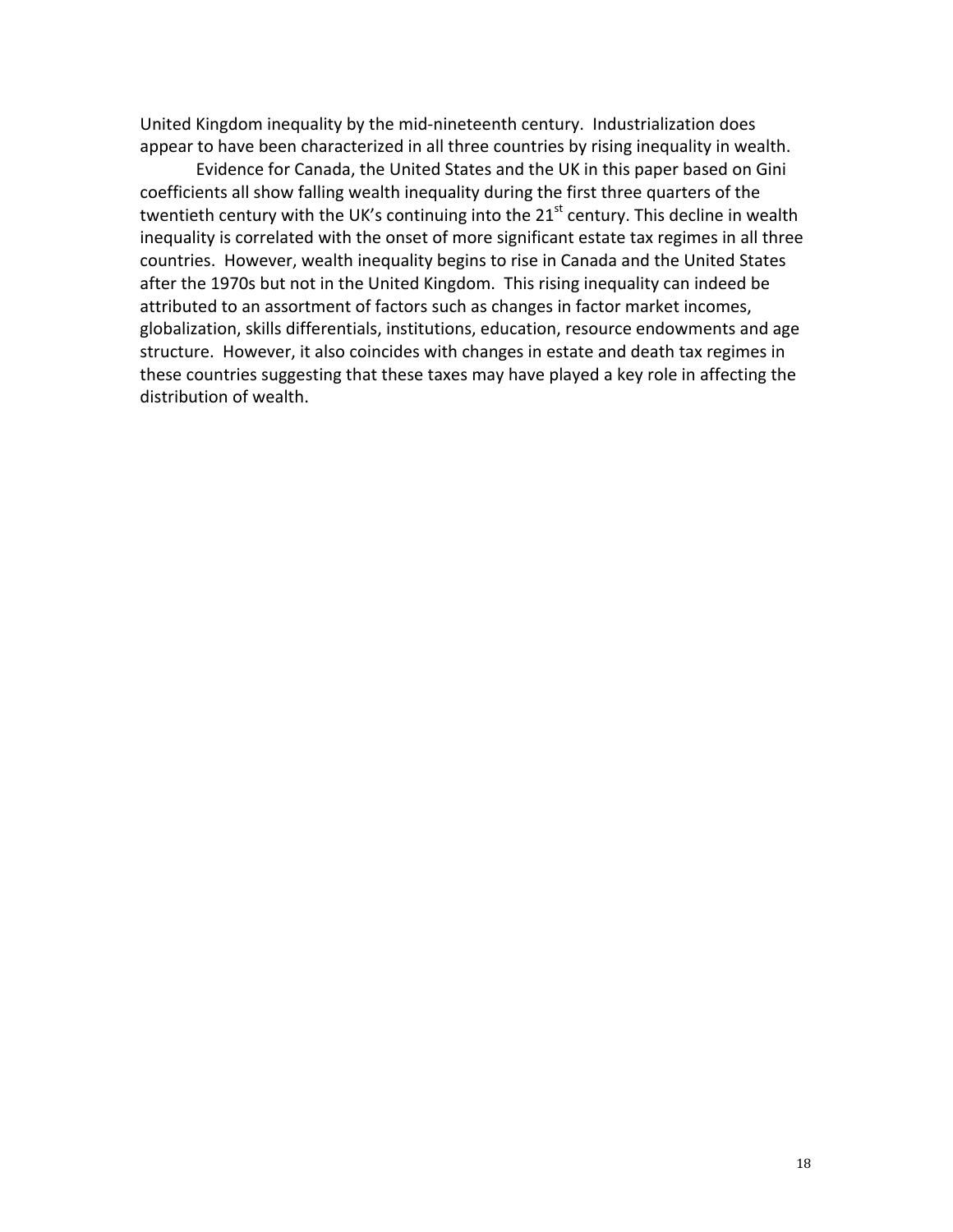## **FIGURE 1**

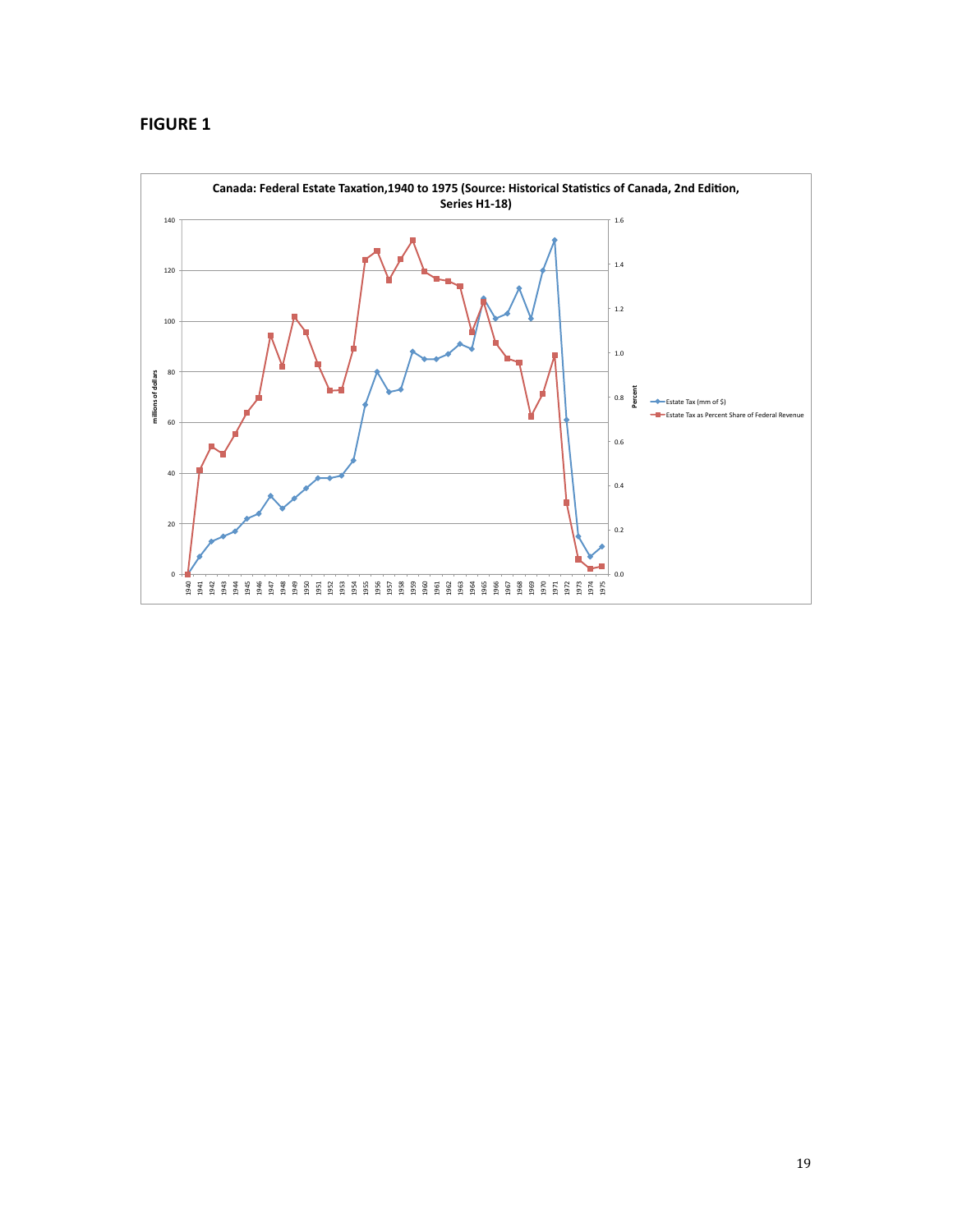**FIGURE 2** Gini Coefficients of Wealth Inequality, Canada, 1851-2012



 $kernel = epanechnikov, degree = 3, bandwidth = 69.5, width = 104.25$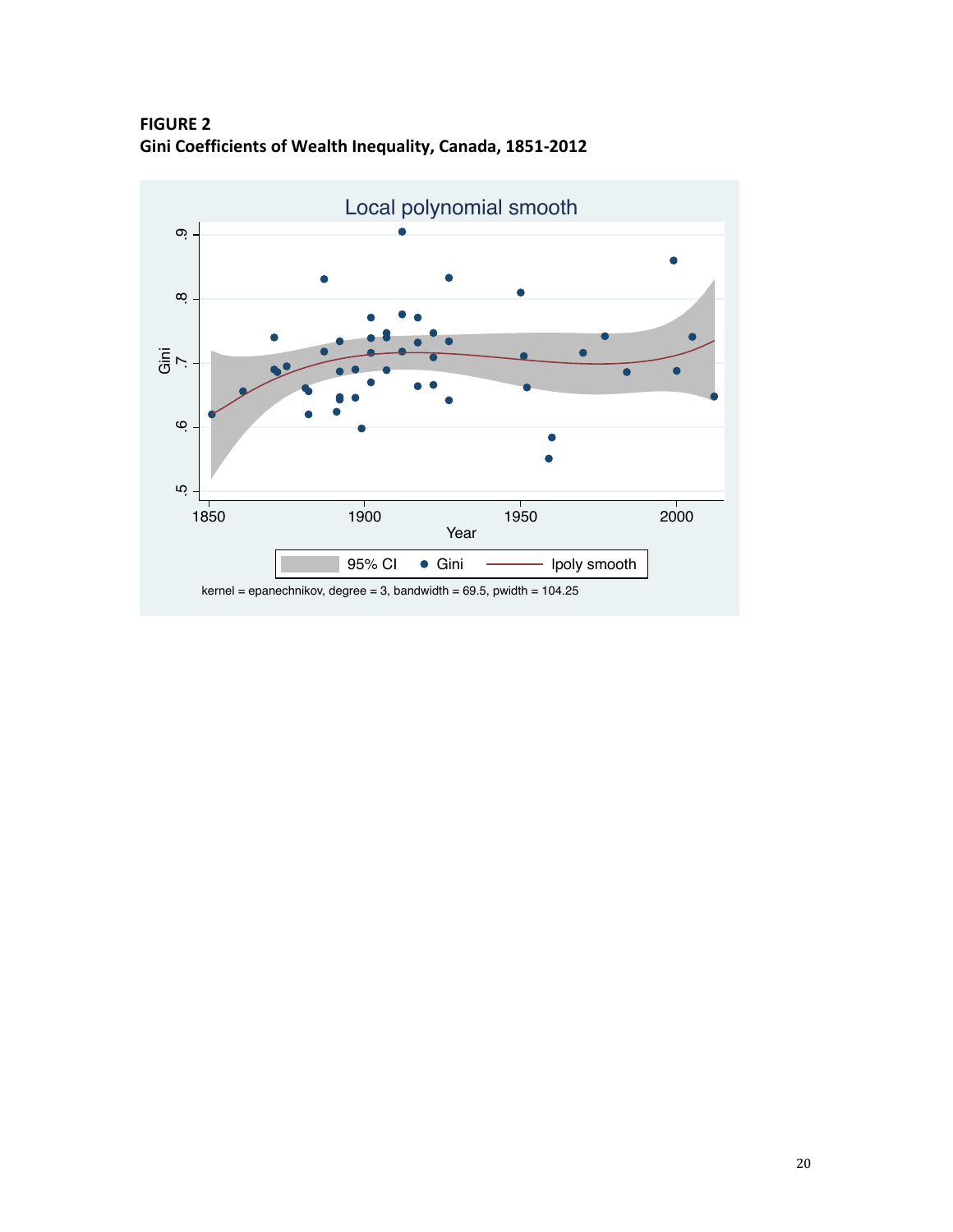**FIGURE 3 Gini Coefficients of Wealth Inequality, United States, 1680-2011** 

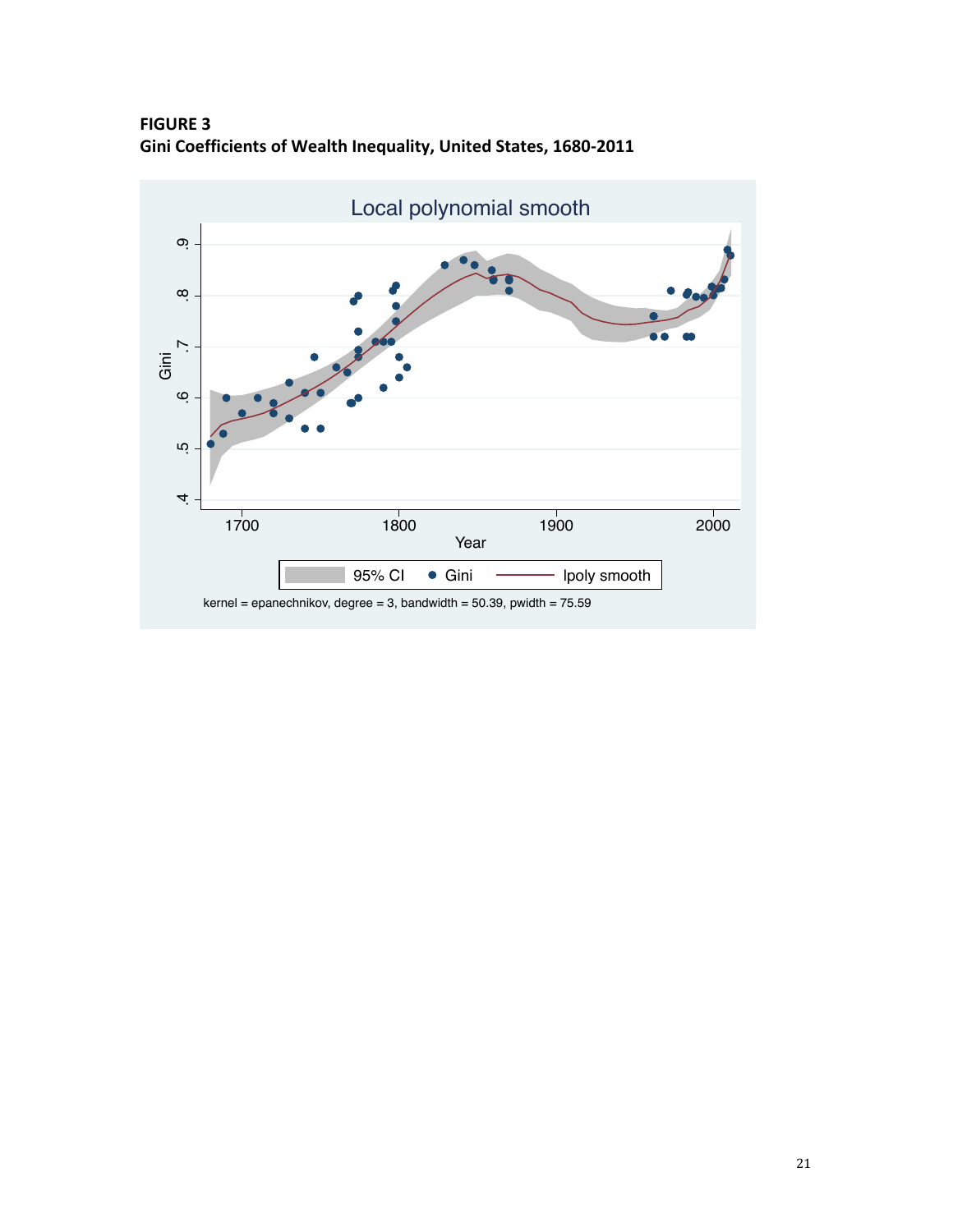**FIGURE 4** Gini Coefficients of Wealth Inequality, United Kingdom, 1688-2010

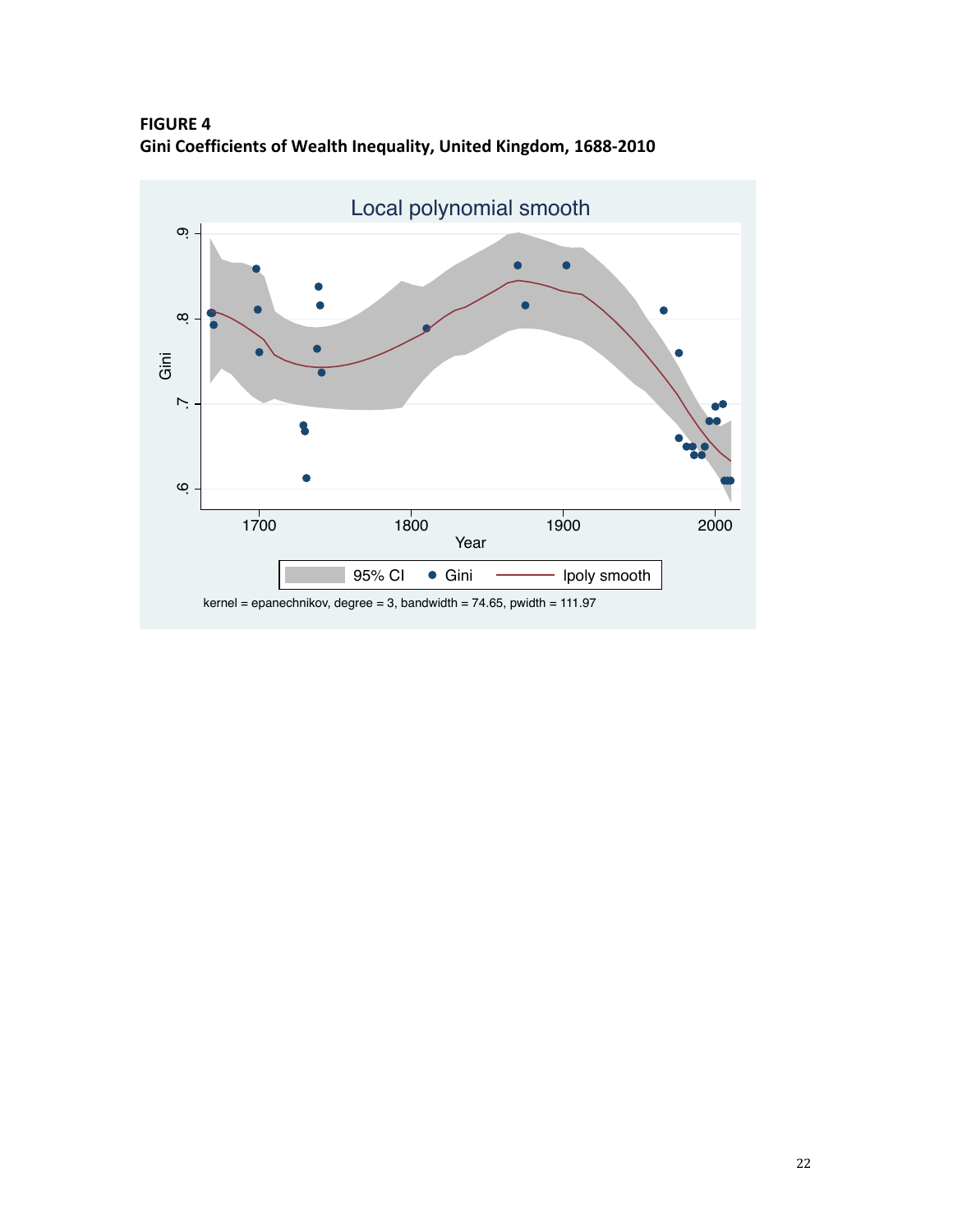## **FIGURE 5**

Pooled Gini Coefficients of Wealth Inequality, 1680-2012: Canada, United States and **United Kingdom**

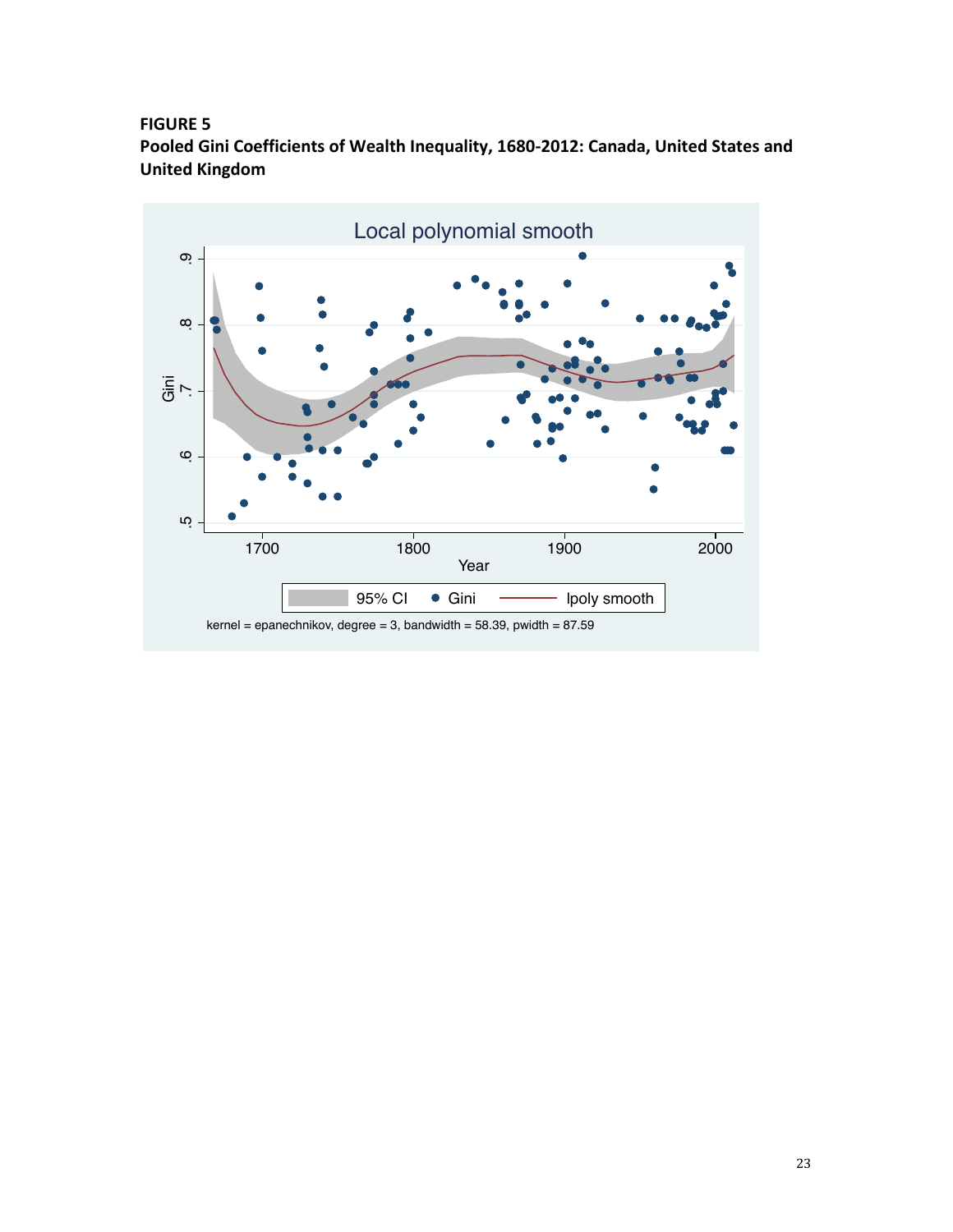**FIGURE 6** Wealth Share of Top 10 Percent, Canada, 1851-2012

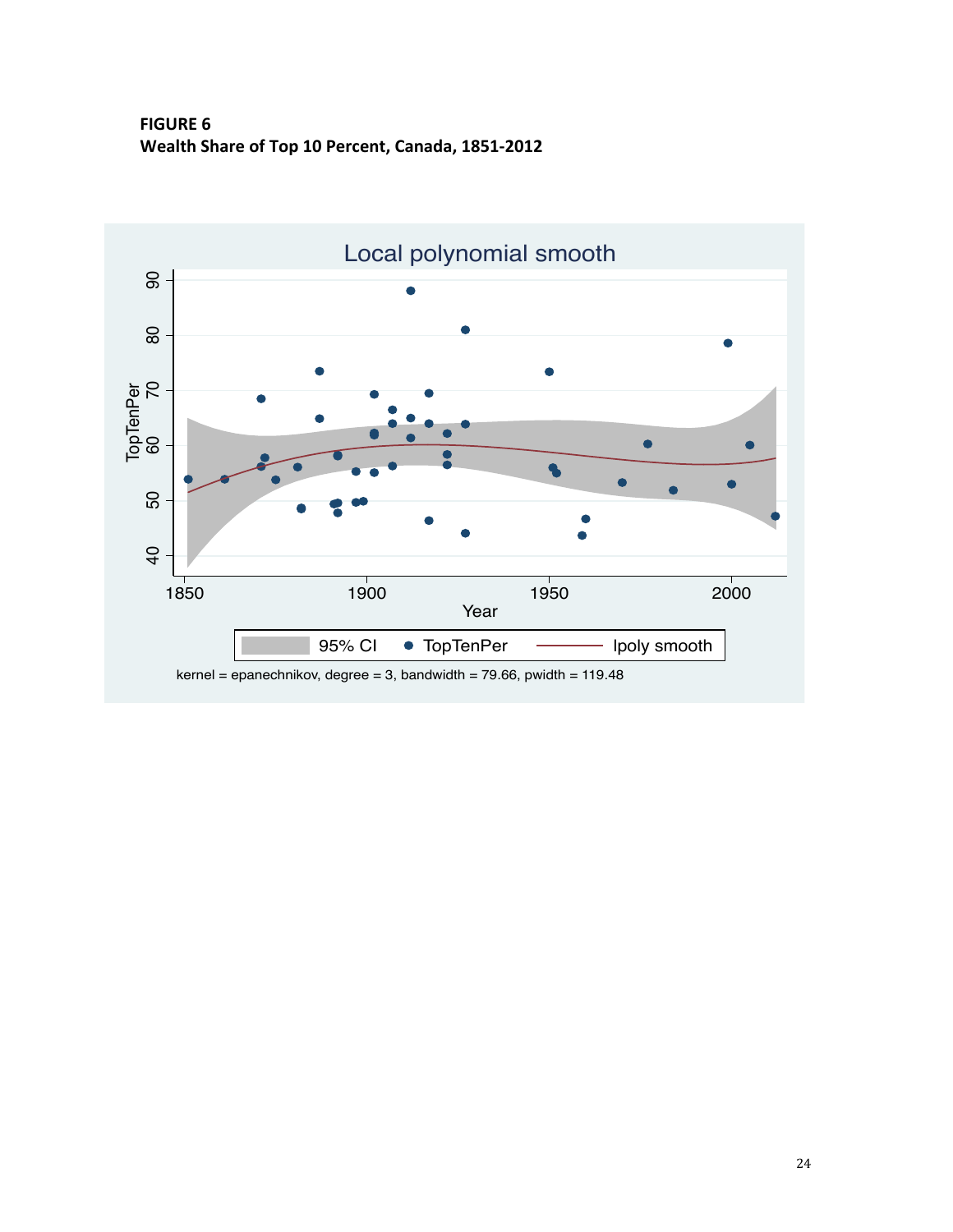**FIGURE 7** Wealth Share of Top 10 Percent, United States, 1774-2011

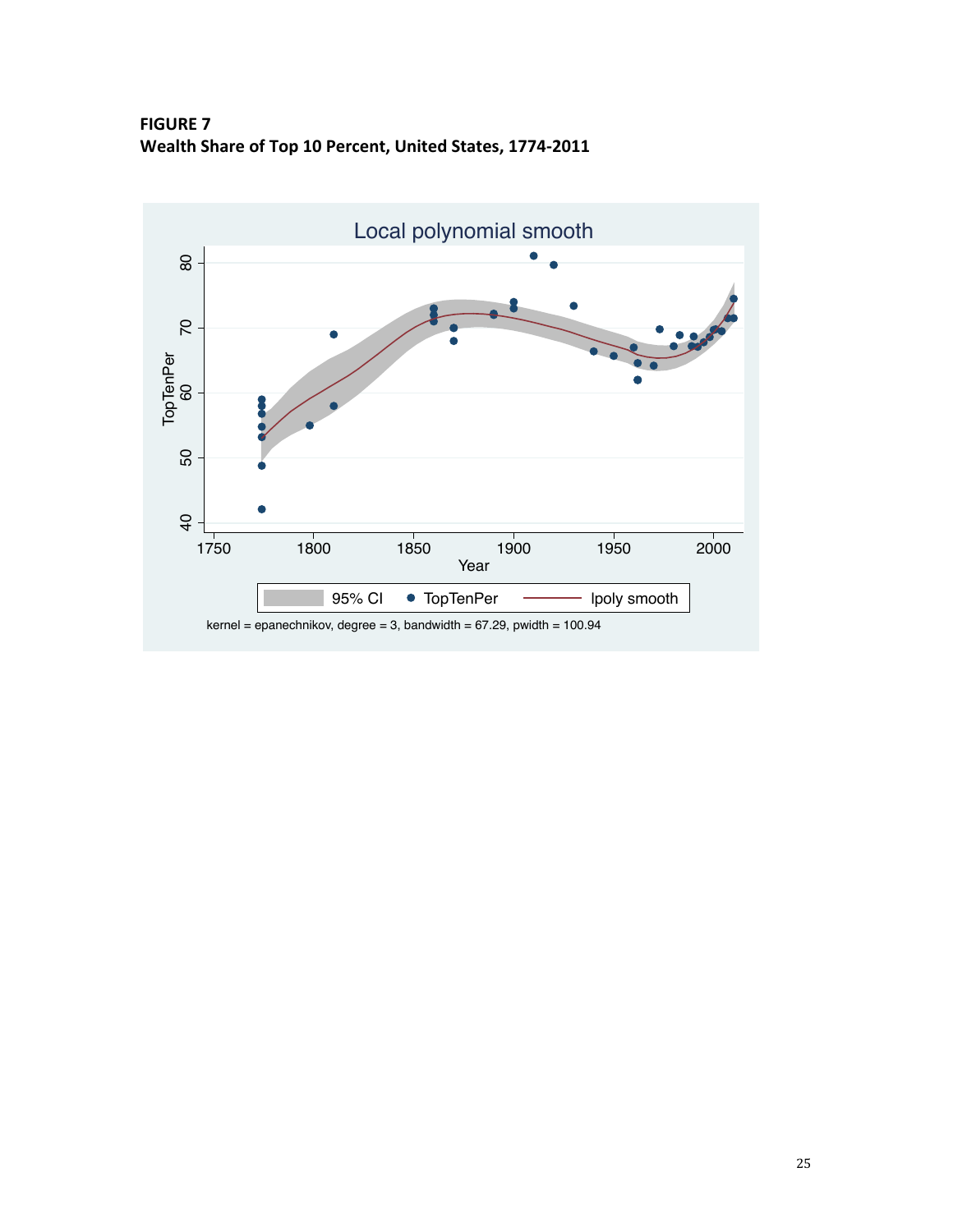**FIGURE 8** Wealth Share of Top 10 Percent, United Kingdom, 1668-2011

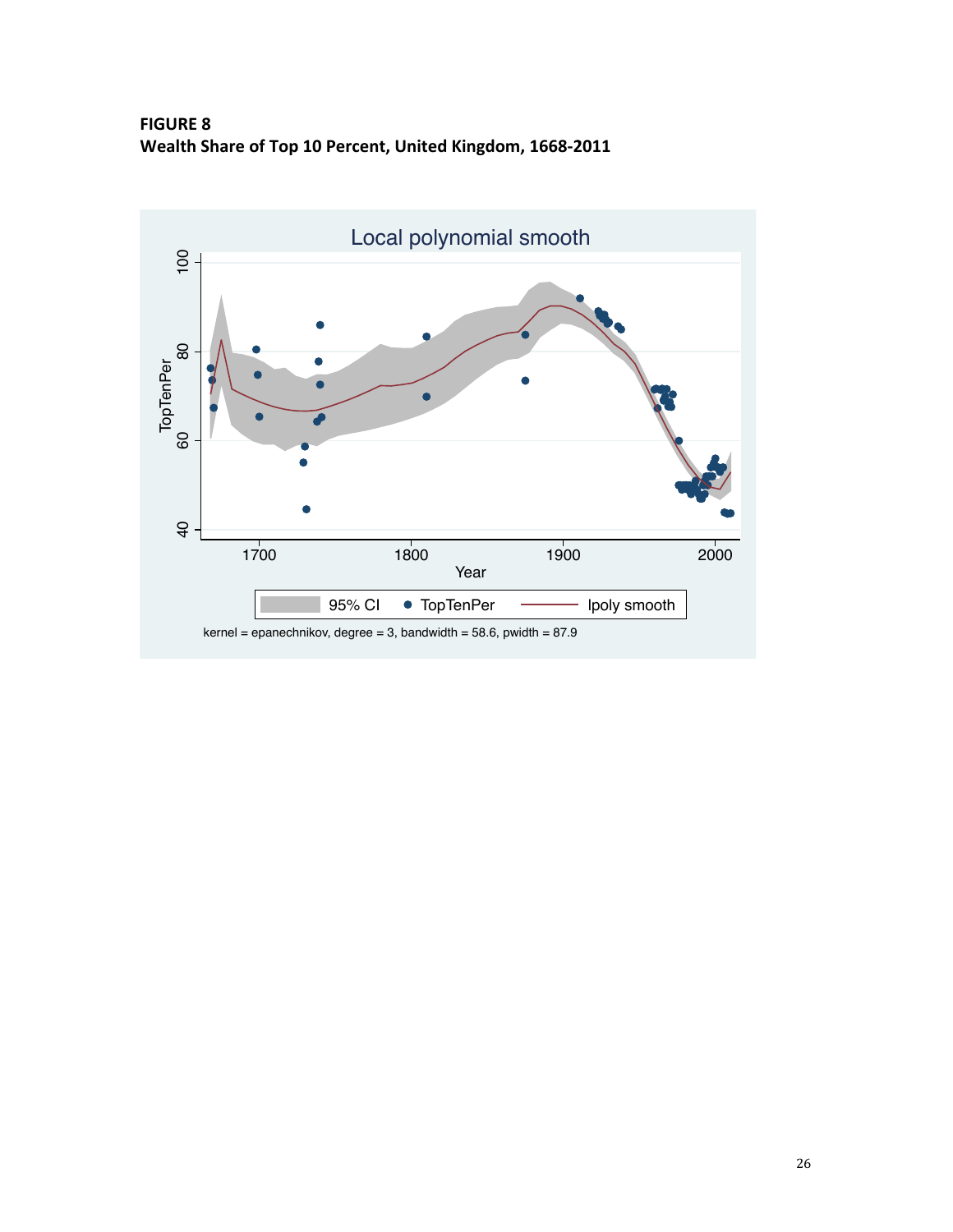## **FIGURE 9**

Pooled Wealth Shares of the Top Ten Percent, 1680-2012: Canada, United States and **United Kingdom**

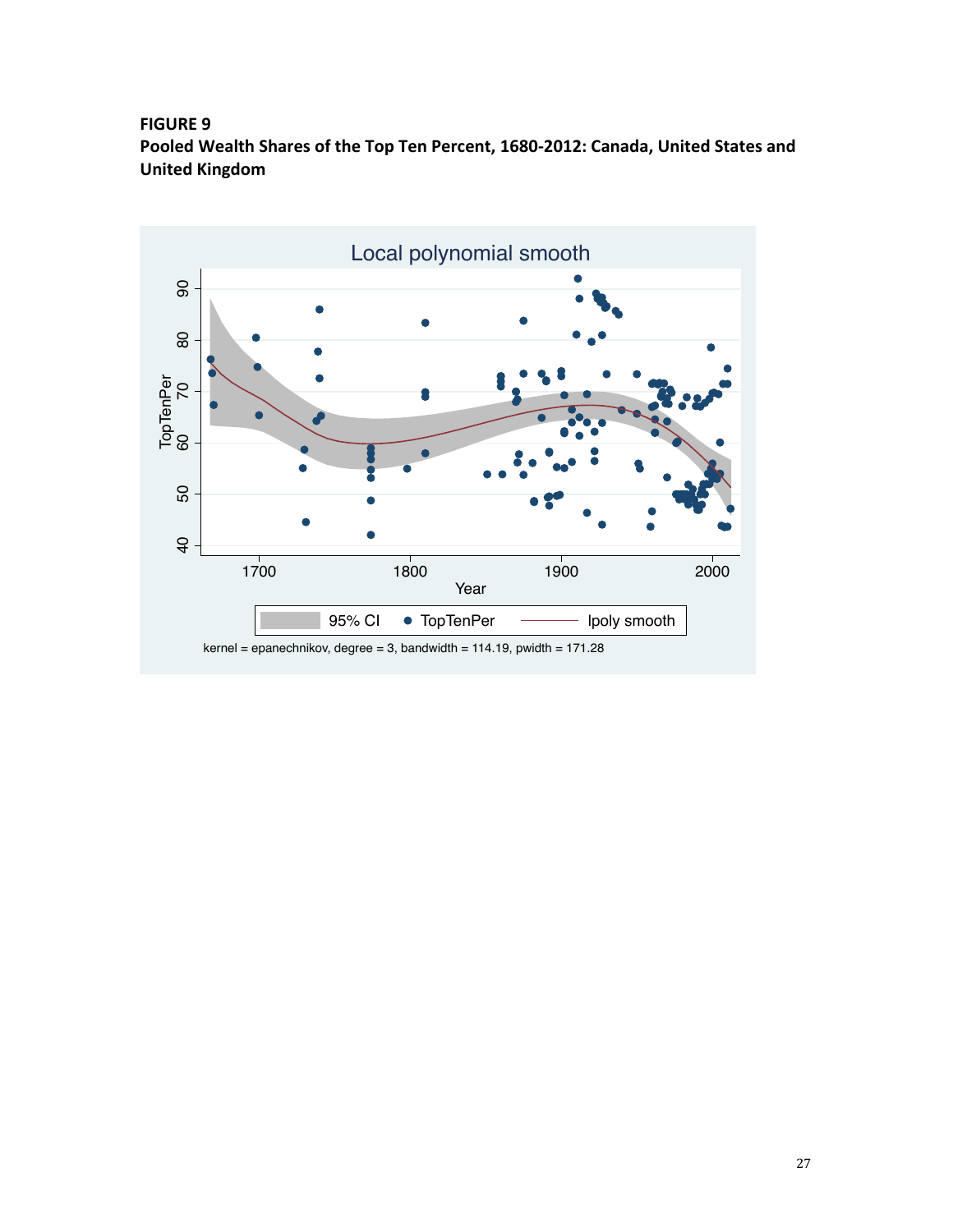# **Figure 10** Gini Coefficients by Country: Canada, the United States and the United Kingdom, **1680-2012**

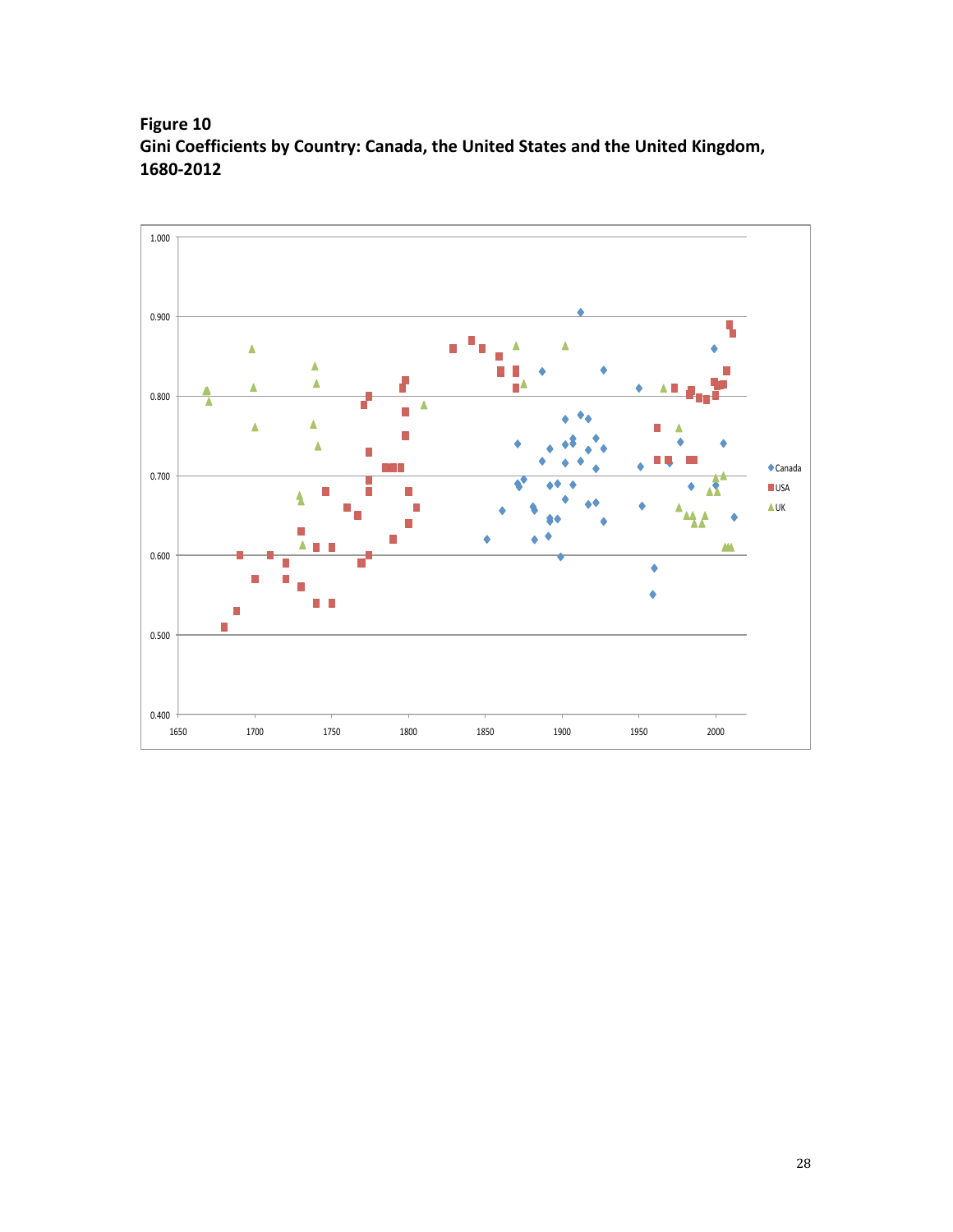**Figure 11** 

Gini Coefficients by Country with Separate LOWESS Smooth (bandwidth=0.5): Canada, the United States and the United Kingdom, 1680-2012

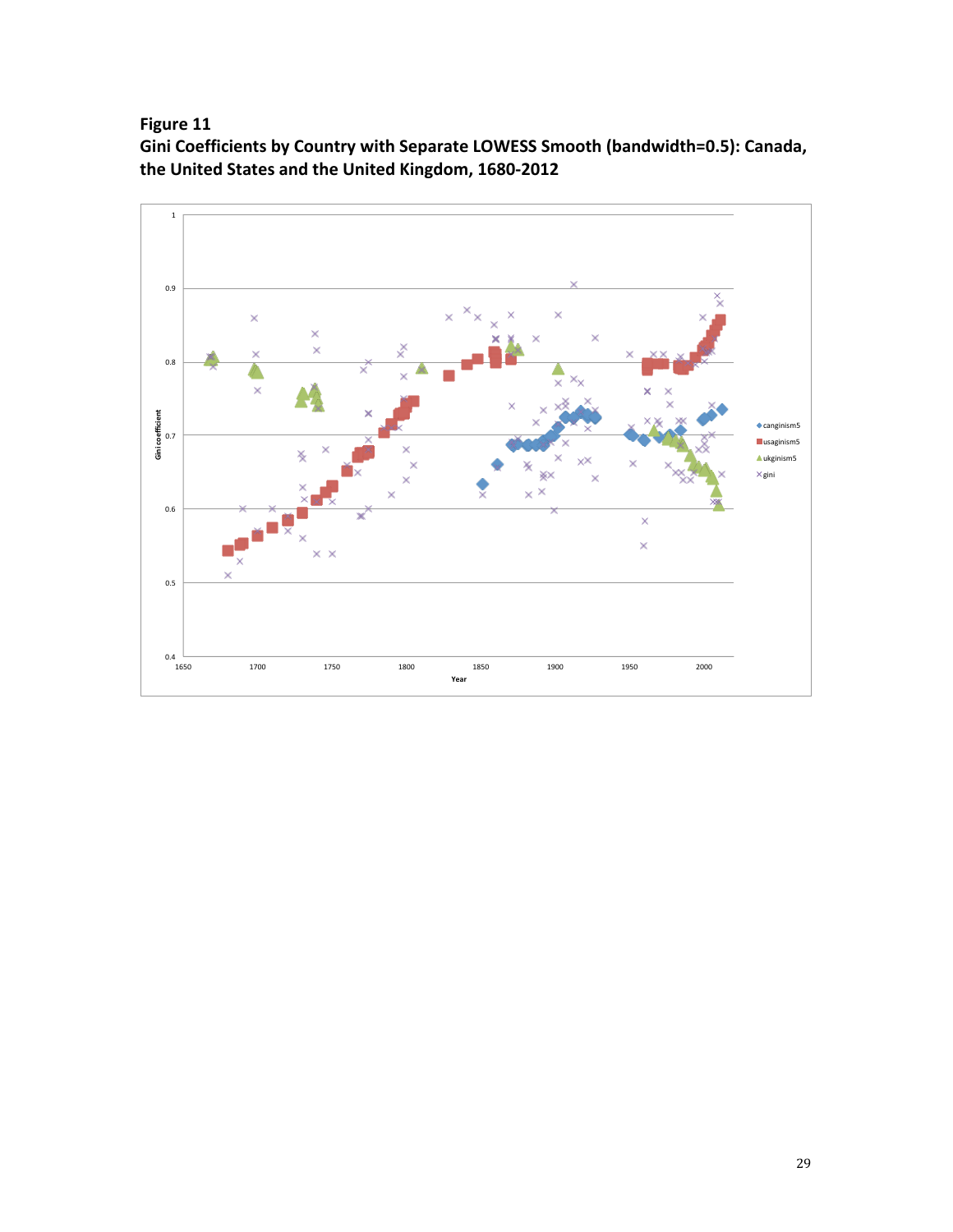# **Table 1 OLS Regression Results**

Dependent Variable: Natural log of Gini coefficident.

|                          | Unweighted Regression Weighted Regression** |         |                         |             |  |  |
|--------------------------|---------------------------------------------|---------|-------------------------|-------------|--|--|
|                          | <b>Coefficient</b>                          |         | t-statistic Coefficient | t-statistic |  |  |
| Year                     | $-0.48133440$                               | $-3.14$ | $-0.53339540$           | $-4.40$     |  |  |
| <b>Year Squared</b>      | 0.00026530                                  | 3.19    | 0.00029080              | 4.40        |  |  |
| <b>Year Cubed</b>        | $-0.00000005$                               | $-3.24$ | $-0.00000005$           | $-4.40$     |  |  |
| <b>United States</b>     | 0.12942120                                  | 4.32    | 0.14319160              | 3.69        |  |  |
| United Kingdom           | 0.13978450                                  | 4.16    | 0.15932030              | 3.62        |  |  |
| Higher Estate Tax Regime | $-0.06576220$                               | $-1.86$ | $-0.09846840$           | $-3.13$     |  |  |
| Constant                 | 289.66280000                                | 3.08    | 324.86660000            | 4.39        |  |  |
| Adjusted R-squared       | 0.1631                                      |         | 0.1686                  |             |  |  |
| F-statistic(6,141)       | 5.77                                        |         | 5.97                    |             |  |  |

\*.(wght=populaton.share)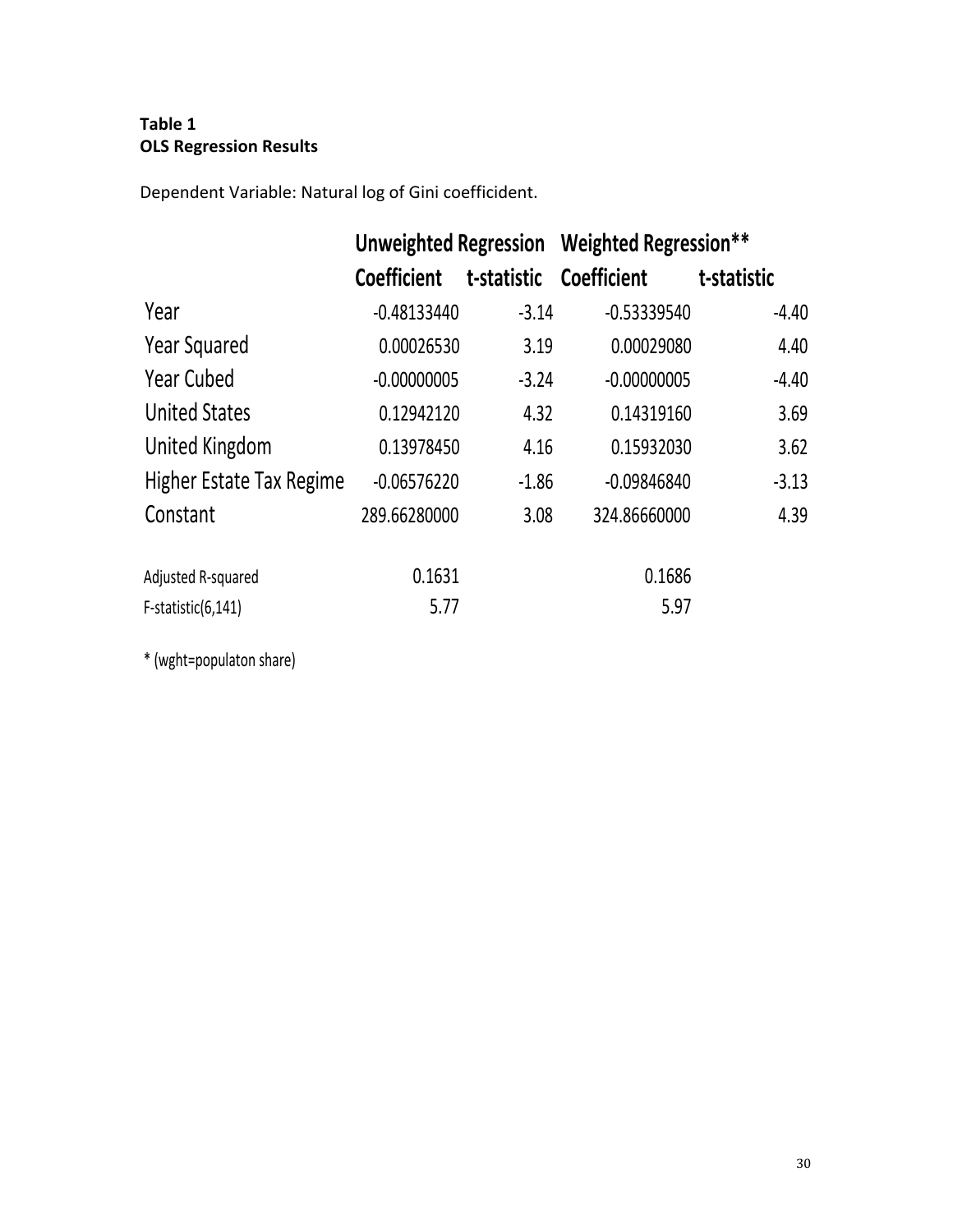## **REFERENCES**

Alfani, G. (2015) "Economic Inequality in northwestern Italy: A Long-Term View (Fourteenth to Eighteenth Centuries), Journal of Economic History, 75, 4, 1058-1096. Alston, L.J. and M.O. Schapiro (1984) "Inheritance Laws Across Colonies: Causes and Consequences", Journal of Economic History, 44, 2, 277-287.

Atack, J. / Bateman, F. (1981), 'Egalitarianism, Inequality, and Age: The Rural North in 1860', in: Journal of Economic History XLI, 85-93.

Atkinson, A.B. (2013) Wealth and Inheritance in Britain from 1896 to the Present. Centre for Analysis of Social Exclusion. No. 173. November.

Atkinson, A.B. (2000) "Distribution of Income and Wealth in Britain over the Twentieth Century," in eds. Halsey, A. and J. Webb, Twentieth-Century British Social Trends. Palgrave Macmillan, UK.

Atkinson, A.B. and A. Brandolini (2001) "Promise and Pitfalls in the Use of "Secondary" Data-Sets: Income Inequality in OECD Countries as a Case Study," Journal of Economic Literature, 39,3,771-799.

Atkinson, A.B., Gordon, J.P.F., Harrison, A. (1989). "Trends in the Shares of Top Wealthholders in Britain: 1923–1989". Oxford Bulletin of Economics and Statistics 51(3), 315–332. 

Atkinson, A.B., Harrison, A. (1978). The Distribution of Personal Wealth in Britain. Cambridge University Press, Cambridge.

Barro, R.J, (2008) "Inequality and Growth Revisited," ADB Working Paper on Regional Economic Integration No. 11.

Barro, R.J. (2000) "Inequality and Growth in a Panel of Countries," Journal of Economic Growth 5:5-32.

Baskerville, P. (1999), 'Women and investment in late-nineteenth-urban Canada: Victoria and Hamilton, 1880-1901', in: Canadian Historical Review 80, no. 2, 191-218. Bird, R. (1978) "Canada's Vanishing Death Taxes," Osgoode Hall Law Journal, 16, 1, 133-145.

Boadway, R., E. Chamberlain, C. Emmerson (2009) Taxation of Wealth and Wealth Transfers: Appendices. Prepared for the Report of a commission on Reforming the Tax System for the  $21^{st}$  Century, Chaired by Sir James Mirrlees, The Institute for Fiscal Studies. www.ofs.org.uk/mirrleesreview.

Bolton, S.C. (1982), 'Inequality on the Southern Frontier: Arkansas County in the Arkansas Territory', in: The Arkansas Historical Quarterly 41, no. 1, 51-66.

Bouchard, G. (1998), 'Economic Inequalities in Saguenay Society, 1879-1949: A Descriptive Analysis', in: Canadian Historical Review 79, no. 4, 660-690.

Burchell, Robert A. (1987), 'Opportunity and the Frontier: Wealth-Holding in Twenty-Six Northern Californian Counties 1848-1880', in: The Western Historical Quarterly 18, no. 2, 177-196.

Canaday, N. (2008), 'The accumulation of property by southern blacks and whites: Individual-level evidence from a South Carolina cotton county, 1910-1919', in: Explorations in Economic History 45, 51-75.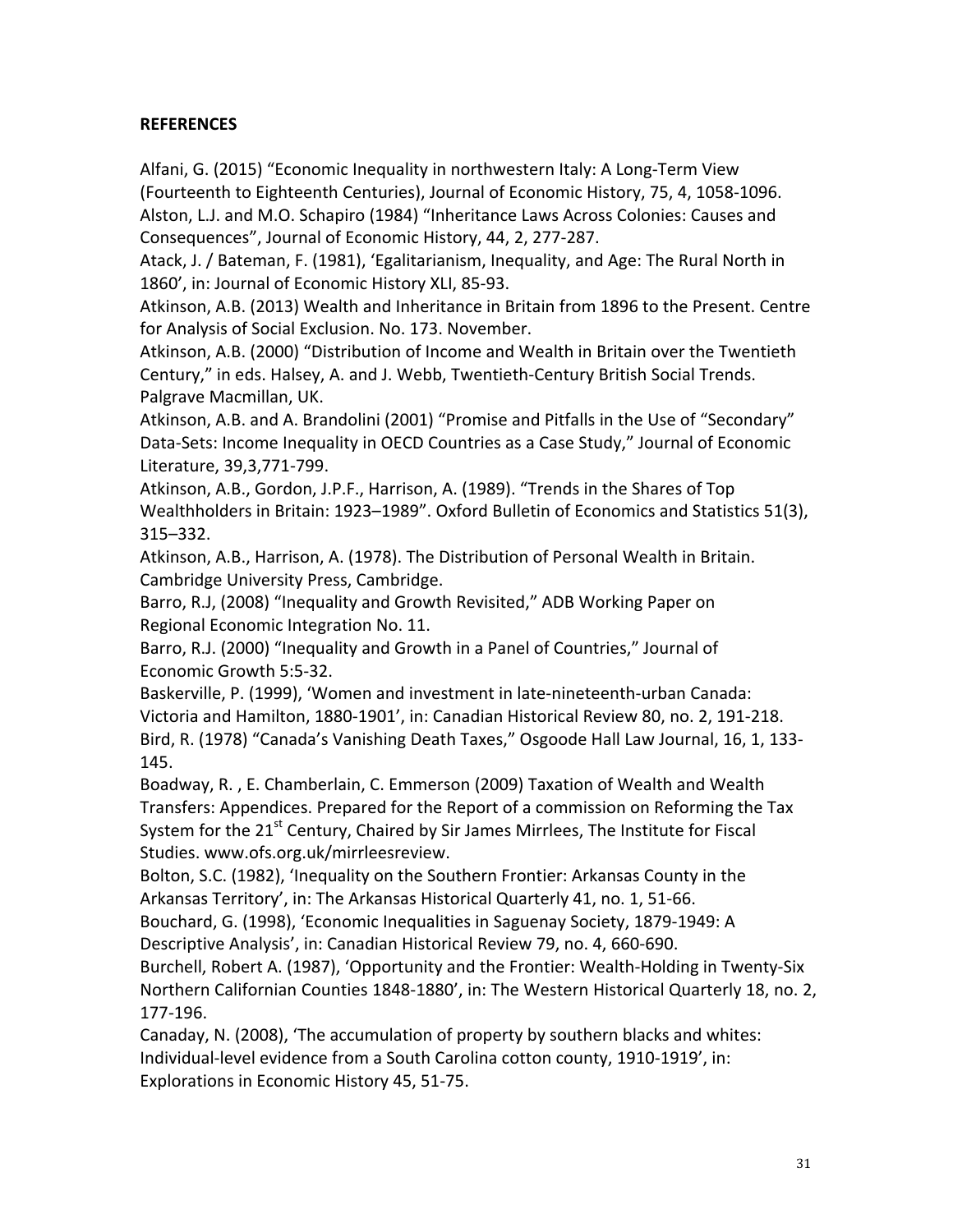Clay, K. / Jones, R. (2008), 'Migrating to Riches? Evidence from the California gold rush', in: The Journal of Economic History 68, no. 4, 997-1027.

Cleveland, W.S. (1979), 'Robust Locally Weighted Regression and Smoothing

Scatterplots', in: Journal of the American Statistical Association 74, 829-836.

Cleveland, W.S. (1985), The Elements of Graphing, Monterey, CA: Wadsworth.

Cleveland, W.S. (1993), Visualizing Data, Summit, NJ: Hobart.

Congression Budget Office (2009) Federal Estate and Gift Taxes. Economic and Business Issue Brief. December 18, 2009.

Darroch, G. / Soltow, L. (1994), Property and Inequality in Victorian Ontario Structural Patterns and Cultural Communities in the 1871 Census, Toronto: University of Toronto Press.

Darroch, G. (1983), 'Early Industrialization and Inequality in Toronto, 1861-1899', in: Labour/Le Travailleur 11, 31-61.

Davies, J.B / Shorrocks. A.F. (1999), 'The Distribution of Wealth', in: Handbook of Income distribution: Volume 1, ed. by A.B. Atkinson  $/$  F. Bourguignon: Elsevier Science.

Davies, J.B., S. Sandstrom, A. Shorrocks and E.N. Wolff (2011) "The Level and

Distribution of Global household Wealth," The Economic Journal, 121, March, 223-254.

Deininger, Klaus, and Lyn Squire. 1998. "New ways of looking at old issues: inequality and growth," Journal of Development Economics 57: 259-87.

Delong, B. (2003) "Bequests: An Historical Perspective," in Death and sollars: The role of gifts and Bequests in America, Chapter 2, eds. A.H. Munnell and A. Sundén. Brookings Institution Press, Washington, D.C.

Di Matteo, L. (2016a) "Wealth Distribution and the Canadian Middle Class: Historical Evidence and Policy Implications, Canadian Public Policy, 42,2, 132-151.

Di Matteo, L. (2016b) "All equal in the sight of God: economic inequality and religion in the early twentieth century,"European Review of Economic History, 20, 23-45.

Di Matteo, L. (2013) "Women, wealth and economic change:An assessment of the impact of women's property law in Wentworth County, Ontario, 1872-1927," Explorations in Economic History, 50, 285-307.

Di Matteo, L. (2012) "Land and inequality in Canada 1870-1930," Scandinavian Economic History Review, 60, 3, 309-334.

Di Matteo, L. (2004) "Resource Boom and Bust, 1885-1920: Regional Wealth Evidence from Probate Records," Australian Economic History Review, 44, 1, 52-78.

Di Matteo, L. (2001), 'Patterns and Determinants of Wealth Inequality in Late-Nineteenth Century Ontario', in: Social Science History 25, no. 3, 347-380.

Di Matteo, L. (1998), 'Wealth Accumulation and the Life-Cycle in Economic History: Implications of Alternative Approaches to Data', in: Explorations in Economic History 35, no. 3, 296-324. Erratum 36, no. 1, 107.

Di Matteo, L. (1997), 'The Determinants of Wealth and Asset Holding in Nineteenth Century Canada: Evidence from Micro-data', in: Journal of Economic History 57, no. 4, 907-934.

Di Matteo, L. (1996), 'The Wealth of the Irish in Nineteenth Century Ontario', in: Social Science History 20, no 2, 209-234.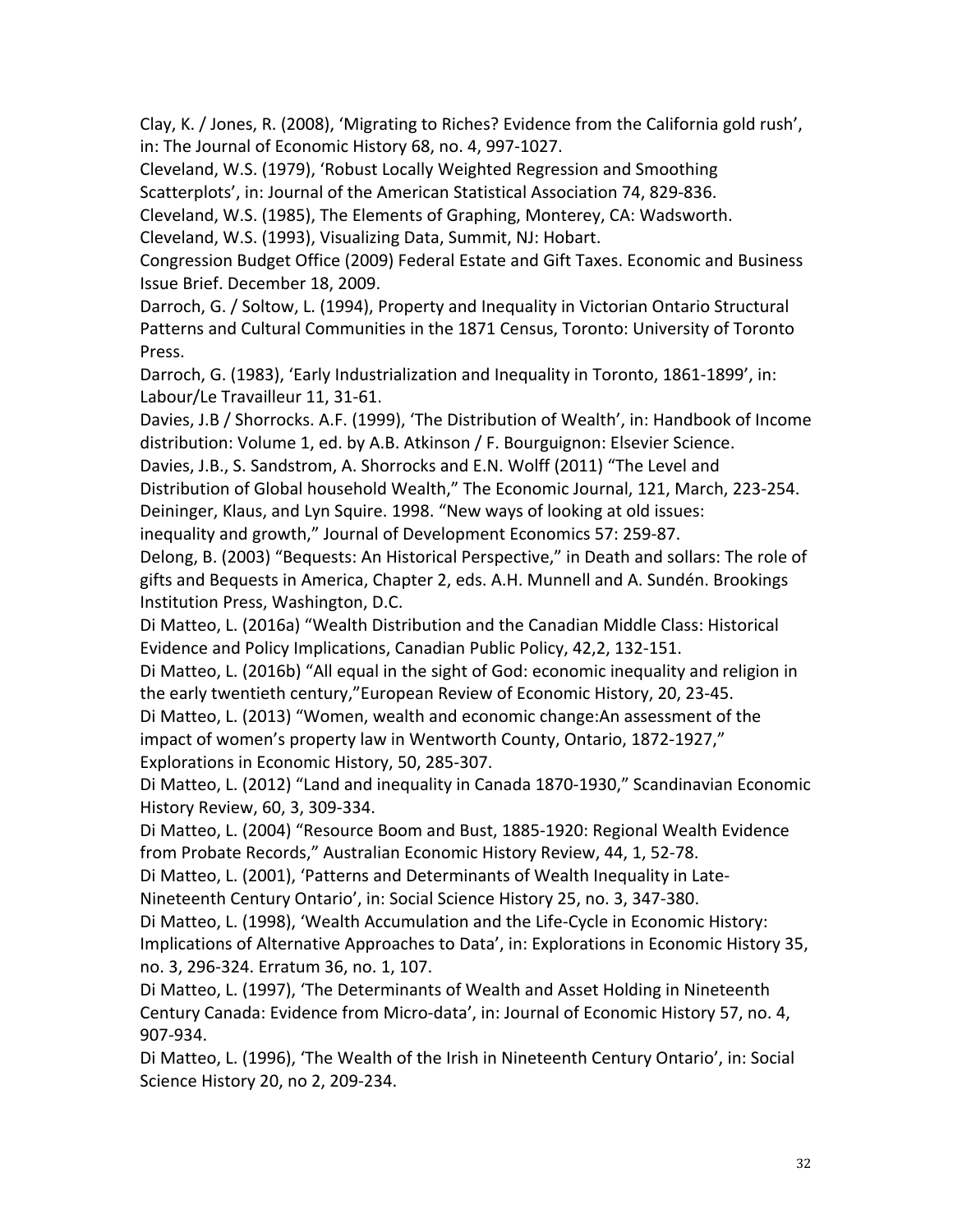Di Matteo, L. / George P. (1998), 'Patterns and Determinants of Wealth among Probated Decedents in Wentworth County, Ontario, 1872-1902', in: Histoire Sociale/Social History XXXI, no. 61, 1-34.

Di Matteo, L. / George P. (1992), 'Canadian Wealth Inequality in the Late Nineteenth Century: A Study of Wentworth County, Ontario, 1872-1902', in: Canadian Historical Review LXXIII, 453-483.

Ferrie, J. (1994), 'The Wealth Accumulation of Antebellum European Immigrants to the U.S., 1840-1860', in: Journal of Economic History 54, 1-33.

Freund, C. and S. Oliver (2016) "The Origins of the Superrich: The Billionaire Charactersitics Database," Working Paper Series, 16-1, February, Peterson Institute for International Economics.

Gagan, D. (1976) "The indivisibility of land: A micro-analysis of the system of inheritance in nineteenth century Ontario," Journal of Economic History 36:126-41.

Gallman, R.E. (1969) "Trends in the size distribution of Wealth in the nineteenth Century: Some Speculations," ed. L. Soltow, Six Papers on the Size Distribution of Wealth and Income.

Gallup, J.L. (2012) "Is There a Kuznets Curve?" Working Paper.

https://www.pdx.edu/econ/sites/www.pdx.edu.econ/files/kuznets\_complete.pdf Galt, M.N. (1985), 'Wealth and Income in New Zealand 1870 to 1939' (Unpublished PhD Thesis, Victoria University, Wellington)

Goodman, W.D. (1995) Death Taxes in Canada, in the Past and in the Possible future. Canadian Tax Journal, 43, 5, 1360-1376.

Green, A.G. (1971)Regional Aspects of Canadian Economic Growth. (Toronto: University of Toronto Press).

Green, A.G. (1968/69) 'Regional inequality, structural change, and economic growth in Canada." Economic Development and Cultural Change 17: 567-83.

Green, A.G. (1967) "Regional Aspects of Canada's Economic Growth, 1890-1929," The Canadian Journal of Economics, 33,2, 232-245.

Gregson, M.E. (1996), 'Wealth Accumulation and Distribution in the Midwest in the Late Nineteenth Century', in: Explorations in Economic History 33, 524-538.

Gwyn, J. / Siddiq, F.K. (1992), 'Wealth Distribution in Nova Scotia during the

Confederation Era, 1851 and 1871', in: Canadian Historical Review LXXIII, no. 4, 435-452. Herscovici, S. (1993), 'The Distribution of Wealth in Nineteenth Century Boston:

Inequality among Natives and Immigrants, 1860', in: Explorations in Economic History 30, 321-335.

Higgins, M. and J.G. Williamson (2002) "Explaining Inequality the World Round: Cohort Size, Kuznets Curves, and Openness," Southeast Asian Studies, vol. 40, no. 3 (December 2002): pp. 268-302. Reprinted in B. Milanovic (ed.), GLOBALIZATION AND INEQUALITY (Cheltenham, UK: Elgar, 2012).

Jackson, A. (2015) "The Return of the Gilded Age: Consequences, Causes and Solutions," Broadbent Institute. The Harry Kitchen Lecture in Public Policy, April 8, 2015.

Jphnson, B.W./M.B. Eller (1998) "Federal Taxation of Inheritance and Wealth Transfers," in R.K. Miller and S.J. McNamee, eds. Inheritance and Wealth in America. New York: Plenem Press, 61-90.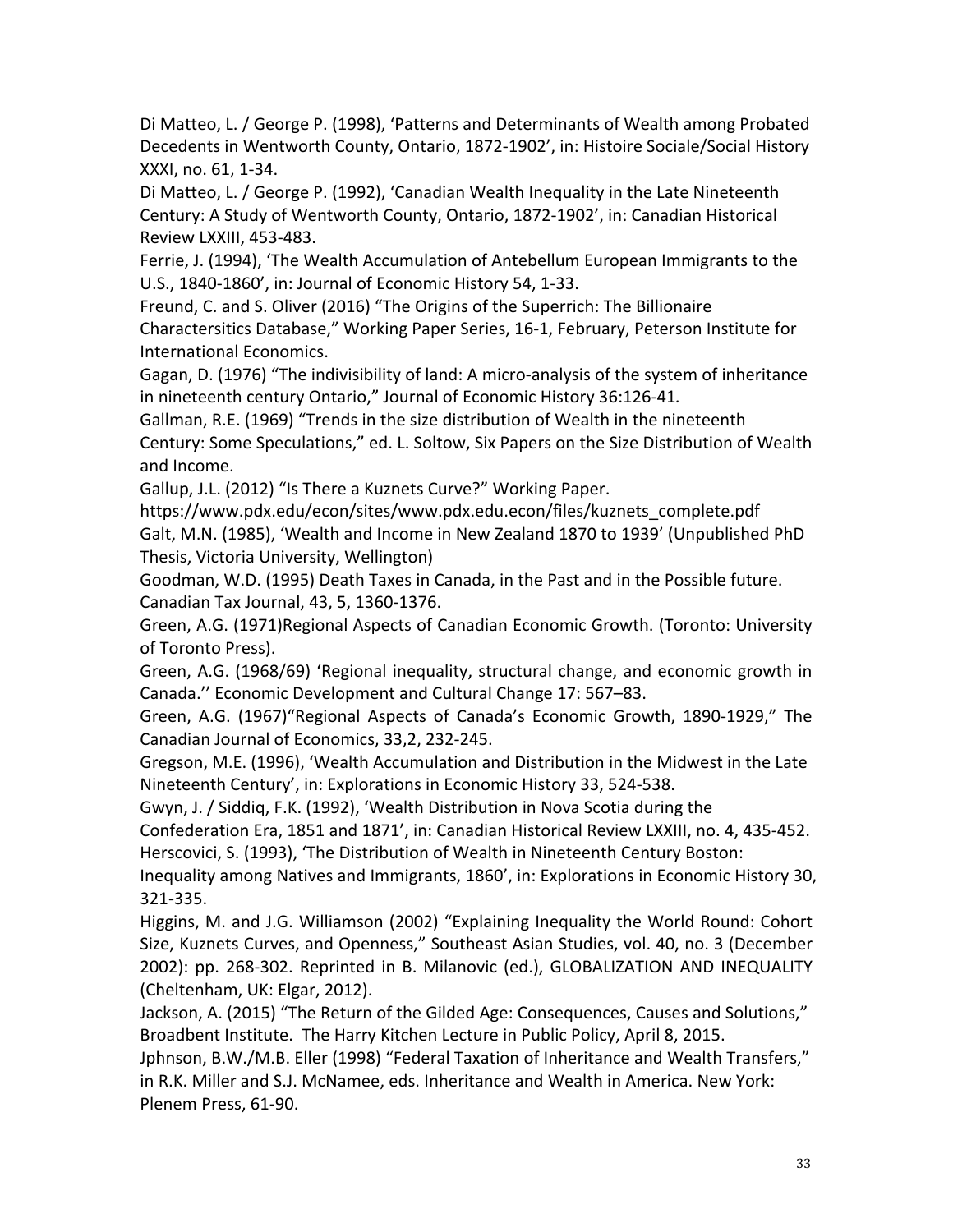Jones, A.H. (1980), Wealth of A Nation to Be: The American colonies on the Eve of the Revolution, New York: Columbia Press.

Kennickell, A. (2009). "Ponds and Streams: Wealth and Income in the U.S., 1989 to 2007". Finance and Economics Discussion Series 2009-13. Board of Governors of the Federal Reserve System (U.S.).

Kennickell, A. (2011). "Tossed and Turned: Wealth Dynamics of U.S. Households 2007– 2009". Finance and Economics Discussion Series 2011-51. Board of Governors of the Federal Reserve System (U.S.).

Kopczuk, W., Saez, E. (2004). "Top Wealth Shares in the United States, 1916–2000: Evidence from Estate Tax Returns". National Tax Journal 57(2), 445-487.

Kuznets, S. (1955), 'Economic Growth and Income Inequality', in: American Economic Review XLV, no. 1, 1-28.

Kuznets, (1966), Modern Economic Growth Rate, Structure and Spread, New Haven: Yale University Press.

Lindert, Peter H. (2000), 'Three Centuries of Inequality in Britain and America', in Handbook of Income Distribution, Volume 1, ed. A.B. Atkinson / F. Bourguignon, North-Holland: Amsterdam.

Lindert, P.H. (1991), 'Toward a comparative history of income and wealth', in: Income Distribution in Historical Perspective, ed. by Y.S. Brenner / H. Kaelble / M. Thomas, Cambridge: Cambridge University Press, 212-231.

Lindert, P.H. (1986) "Unequal English Wealth since 1670," The Journal of Political Economy, 94,6,1127-1162.

Lindert, P.H./J.G. Williamson (2016) Unequal Gains: American Growth and Inequality Since 1700. Princeton University Press.

Lindert, P.H./J.G. Williamson (2012) American Incomes 1774-1860. National Bureau of Economic Research. Working Paper 18396.

Lindert, P.H. / Williamson, J. G. (1985), 'Growth, Equality and History', in: Explorations in Economic History 22, 341-377.

Macdonald, D. (2014) Outrageous Fortune: Documenting Canada's Wealth Gap. Canadian Centre for Policy Alternatives. April.

Maddison, A. (2005), 'Measuring and Interpreting World Economic Performance 1500-2001', in: Review of Income and Wealth, Series 51, no. 1, 1-35.

Main, G.L. (1975), 'Probate records as a source for early American history', in: William and Mary Quarterly, 3rd ser., 32, no. 1: 89-99.

McAloon, J. (2002), No Idle Rich: the Wealthy in Canterbury and Otago 1840-1914, Dunedin: University of Otago Press.

Milanovic, B. (2016) Global Inequality: A New Approach for the Age of Globalisation. Harvard University Press.

Milanovic, B., P.H. Lindert and J.G. Williamson (2010) "Pre-Industrial Inequality," The Economic Journal, 121 (March), 255-272.

Morissette, R. and X. Zhang (2006) "Revisiting Wealth Inequality." Perspectives. Statistics Canada No. 75-001-XIE, pp. 5-16.

Nicolini, E.A. and F. R. Palencia (2015) "Comparing Income and Wealth Inequality in Pre-Industrial economies. Lessons from Spain in the 18th century,"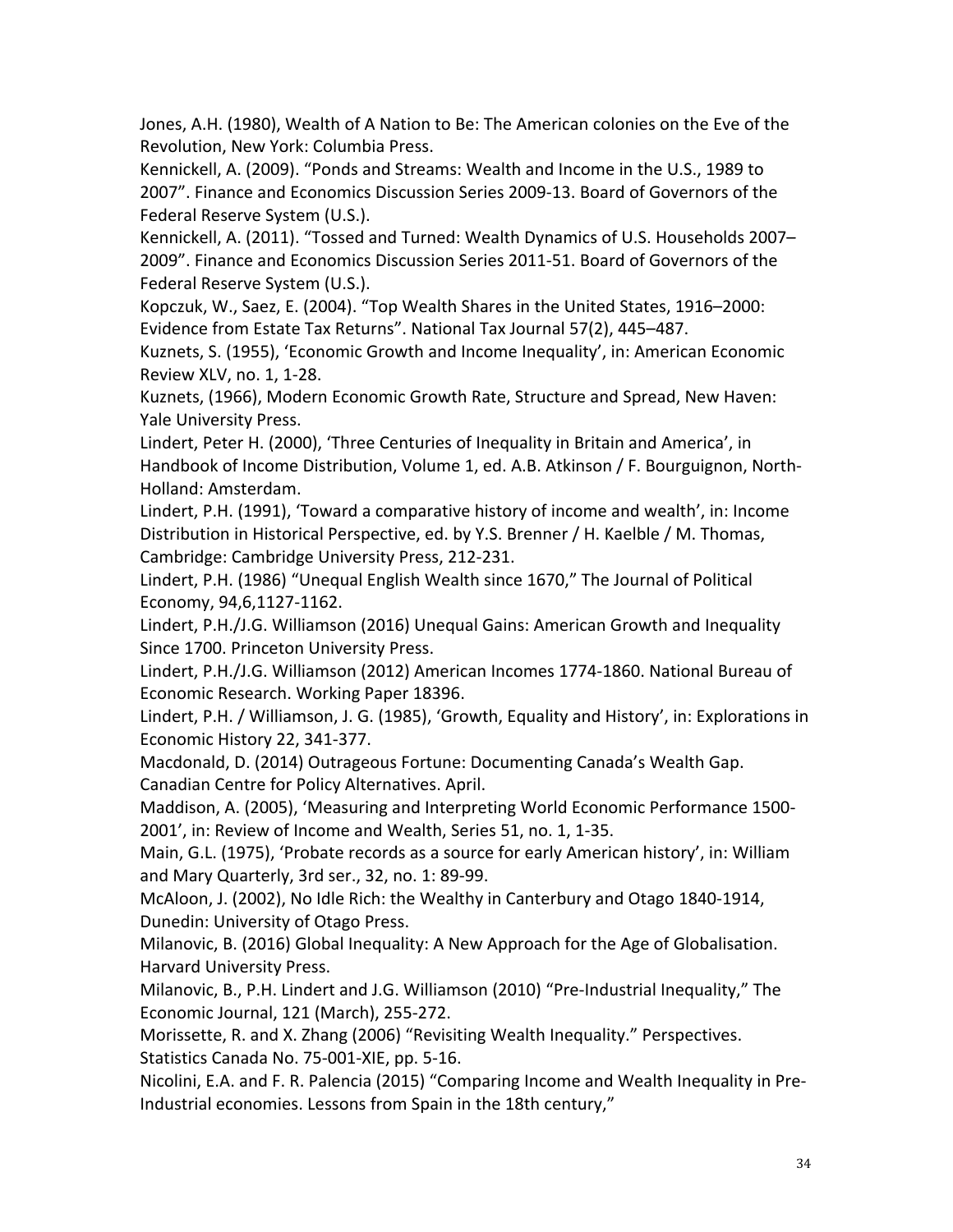http://www.academia.edu/1752082/Comparing Income and Wealth Inequality in Pr e-Industrial economies. Lessons from Spain in the 18th century.

Newell W. H. (1986), 'Inheritance on the Maturing Frontier: Butler County Ohio, 1803-1865', in: Long-Term Factors in American Economic Growth, eds. S.L. Engerman / R.E. Gallman, NBER Studies in Income and Wealth 51, 261-303.

Newell, W. H. (1980), 'The Wealth of Testators and its Distribution: Butler County Ohio, 1803-65', in: Modelling the Distribution and Intergenerational Transmission of Wealth, ed. James D. Smith, NBER Studies in Income and Wealth 46, 95-138.

Ohlsson, H., Roine, J. and D. Waldenstrom (2008), 'Long-Run Changes in the Concentration of Wealth: An Overview of Recent Findings', in: Personal Wealth From A Global Perspective, ed. J.B. Davies, Oxford: Oxford University Press.

Oja, G. (1987) "Changes in the Distribution of Wealth in Canada, 1970-1984," Statistics Canada, 13-588 No. 1.

Oja, G. (1983) "The Distribution of Wealth in Canada," Review of Income and Wealth, 29, 2, 161-173.

Osberg, L. / Siddiq, F.K. (1988), 'The Inequality of Wealth in Britain's North American Colonies: The Importance of the Relatively Poor', in: Review of Income and Wealth Series 34, no. 2, 143-63.

Osberg, L. / Siddiq, F.K. (1993), 'The Acquisition of Wealth in Nova Scotia in the Late Nineteenth Century', in: Research in Economic Inequality 4, 181-202.

Owens, A. et al. (2006), 'A Measure of worth: probate valuations, personal wealth and indebtedness in England, 1810-40', in: Historical Research 79, no. 205, 383-403.

Oxfam (2015) "Wealth: Having it All and Wanting More," Oxfam Issue Briefing. January 2015. 

Perry, J.H. Taxation in Canada, Fourth Edition. Canadian Tax Paper no. 74, Canadian Tax Foundation.

Piketty, T. (2014) Capital in the 21st Century. Harvard University Press.

Piketty, T. (2000) "Theories of Persistent Inequality and Intergenerational Mobility," Hanbook of Income distribution, Vol. I, eds. A.B. Atkinson and F. bourguignon, Elsevier Science, 429-476.

Piketty, Thomas et al. (2006), 'Wealth Concentration in a Developing Economy: Paris and France, 1807–1994', in: American Economic Review 96, no. 1, 236–256.

Piketty, T. (1992) "Imperfect Capital Markets and Persistence of Initial Wealth Inequalities," Discussion Paper No. TE/92/255, Suntory Centre, London School of Economics and Political Science.

Piketty, T. and E. Saez (2003) "Income Inequality in the United States, 1913-1998," The Quarterly Journal of Economics, CXVIII, 1, 1-39.

Pope, C.L. (1989), 'Households on the American Frontier: The Distribution of Income and Wealth in Utah 1850-1900', in: Markets in History: Economic Studies of the Past, ed. D.W. Galenson, Cambridge, 148-189.

Ransom, R. L., and R. Sutch .1986. "The Life-Cycle Transition: A Preliminary Report on Wealth-Holding in America," Chapter 10 in *Income and Wealth Distribution in Historical* Perspective, two volumes. Utrecht:Rijksuniversiteit te Utrecht, 1986: volume 1.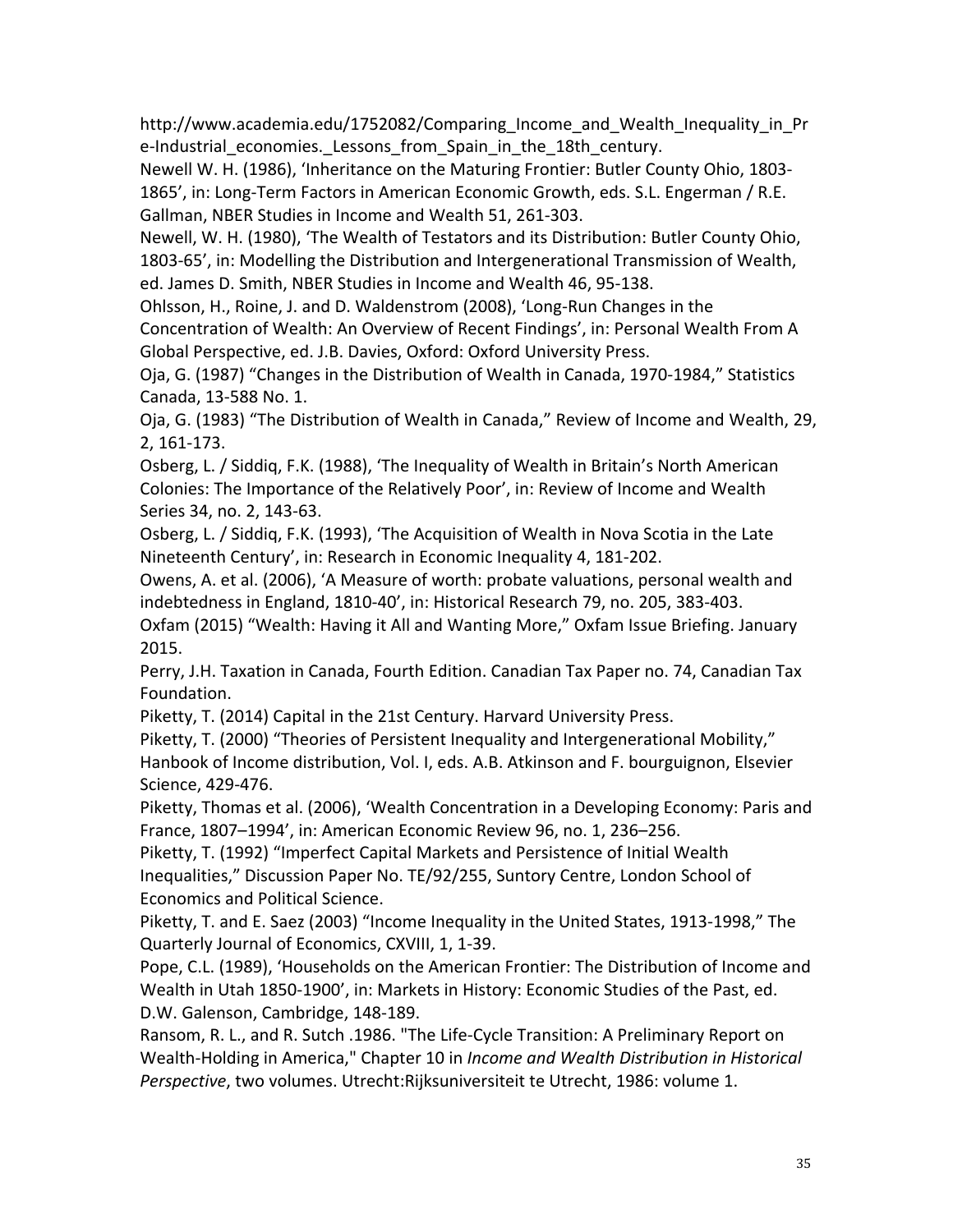Roine, J., Waldenström, D. (2015). "Long-run trends in the distribution of income and wealth", In: Atkinson, A.B., Bourguignon, F. (Eds.), Handbook of Income Distribution, vol. 2A, North-Holland, Amsterdam.

Royal Commission (1979), Royal Commission on the Distribution of Income and Wealth. Report No. 7, Fourth Report on the Standing Reference (HMSO, London).

Rubinstein, W.D. (1979), 'The distribution of personal wealth in Victoria 1860-1974', in: Australian Economic History Review 19, 26-41.

Savvidesa, Andreas, and Thanasis Stengos. 2000. "Income inequality and economic development: evidence from the threshold regression model," Economics Letters,69,207-212.

Salmon, S. (1980) "Ethnic Differences in farm family land transfers," Rural Sociology, 45, 290-308.

Shammas, C. (1993) "A New Look at Long-Term Trends in Wealth Inequality in the United States," The American Historical Review, 98, 2 (April), 412-431.

Shanahan, M.P. / Correll, M. 'In search of Kuznet's curve. A reexamination of the distribution of wealth in the United States between 1650 and 1950', paper presented at the conference 'Third World Congress of Cliometrics', Munich, 10-13 July 1997.

Shanahan, M.P. (1995), 'The distribution of personal wealth in South Australia, 1905-1915', in: Australian Economic History Review 35, no. 2, 82-111.

Siddig, F.K. (1988), 'The Size Distribution of Probate Wealthholdings in Nova Scotia in the Late 19th Century', in: Acadiensis 18, no. 1, 136-147.

Siddig, F.K. / Gwyn, J. (1991), 'The Importance of Probate Inventories in Estimating the Distribution of Wealth', in: Nova Scotia Historical Review 11, 103-17.

Soltow, L. (1989) Distribution of Wealth and Income in the United States in 1798. University of Pittsburgh Press.

Soltow, L. (1981) "The Disribution of Property Values in England and Wales in 1798," Economic History Review, 34(2), 60-70.

Soltow, L. (1979), 'Inequality Amidst Abundance: Land Ownership in Early 19th Century Ohio', in: Ohio History 88, no. 2, 133-151.

Soltow, L. (1975), Men and Wealth in the United States 1850-1870, New Haven: Yale University Press.

Steckel, R.H. (1990), 'Poverty and Prosperity: A Longitudinal Study of Wealth Accumulation, 1850-1860', in: Review of Economics and Statistics 72, no. 2, 275-285. Steckel, R.H. / Moehling, C.M. (2001), 'Rising Inequality: Trends in the Distribution of Wealth in Industrializing New England', in: Journal of Economic History 61, 160-183. Stewart, J.I. (2006), 'Migration to the agricultural frontier and wealth accumulation, 1860-1870', in: Explorations in Economic History 43, no. 4, 547-577.

Stewart, J.I. (2009), 'Economic Opportunity or Hardship? The Causes of Geographic Mobility on the Agricultural Frontier', in: The Journal of Economic History 69, no. 1, 238-268.

Walker, T.R. (2000), 'Economic Opportunity on the Urban Frontier: Wealth and Nativity in Early San Francisco', in: Explorations in Economic History 37, 258-277.

Williamson, J.G. (1998) "Growth, Distribution and Demography: Some Lessons from History," Explorations in Economic History, 35, 3, 241-271.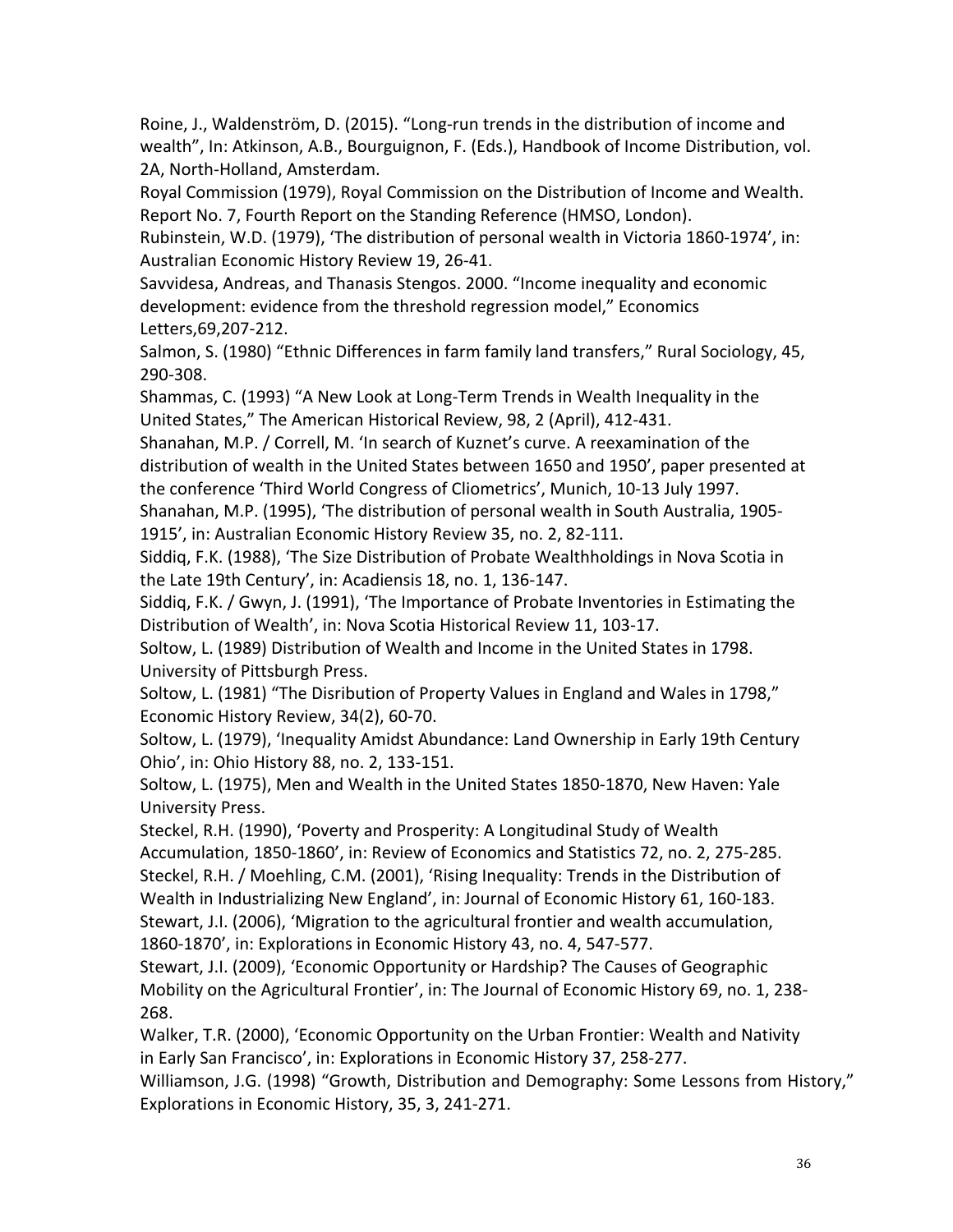Williamson, J.G. (1996) "Globalization and Inequality Then and Now: The Late  $19^{th}$  and Late  $20<sup>th</sup>$  Centuries Compared." National Bureau of Economic Research, Working Paper 5491. Williamson, J.G. (1965) "Regional inequality and the process of national development," Economic Development and Cultural Change, 13, Part 2.

Williamson, J. G./ Lindert, P.H. (1980), American Inequality: A Macroeconomic History, New York: Academic Press.

Wolff, E.N. (2010) Recent Trends in household Wealth in the United States: Rising Debt and the Middle Class Squeeze-an Update to 2007. Levy Economics Institute. Working Paper No. 589. March.

Wolff, E.N. (1996). "International Comparisons of Wealth Inequality". Review of Income and Wealth42(4), 433-451.

Wolff, E.N. (1991) "The distribution of Household Wealth: Methodological Issues, Time Trends, and Cross-Sectional Comparisons," in L. Osberg, ed., Economic Inequality and Poverty: International Perspectives. M.E. Sharpe, Inc., New York, 92-133.

Wolff, E.N. and M. Marley (1989) "Long-Term Trends in U.S. Wealth Inequality: Methodological Issues ands Results," in eds. R.E. Lipsey and H.S. Tice, The Measurement of Saving and Wealth, NBER, Chicago.

Wolff, E.N. (1987). "Estimates of Household Wealth Inequality in the U.S. 1962-1983". Review of Income and Wealth 33(3), 231-256.

Wolfson, M.C. (1979) "Wealth and the Distribution of Income, Canada 1969-70," The Review of Income and Wealth, 25, 2, June, 129-140.

Yalnizyan, A. (2010) The Rise of Canada's Richest 1%. Canadian Center for Policy alternatives. December.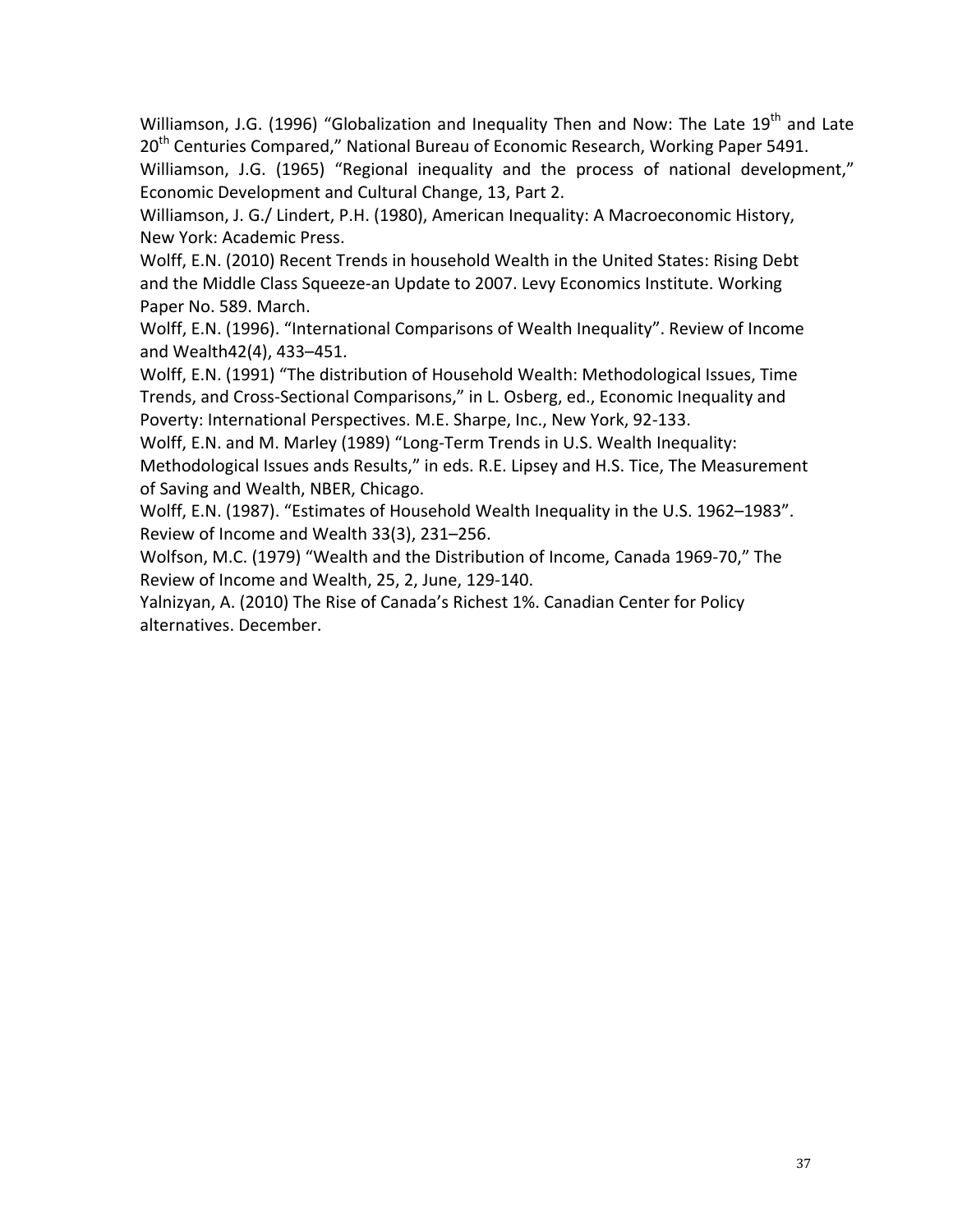# **Appendix 1**

Construction of Canadian Wealth Inequality Estimates Using Federal Succession Duty and Estate Tax Data: 1950-1952 and 1959-1960.

| <b>Estate Income 1950</b>        |               |                        |  |  |
|----------------------------------|---------------|------------------------|--|--|
|                                  |               |                        |  |  |
| <b>Income Class</b>              | <b>Number</b> | Income per Estate (\$) |  |  |
| LT \$1000                        | 2660          | 188                    |  |  |
| \$1000 to 1500                   | 190           | 1100                   |  |  |
| 1,500 to 2000                    | 170           | 1729                   |  |  |
| 2000 to 2500                     | 140           | 2186                   |  |  |
| 2500 to 3000                     | 130           | 2777                   |  |  |
| 3000 to 3500                     | 100           | 3240                   |  |  |
| 3500 to 4000                     | 70            | 3771                   |  |  |
| 4000 to 4500                     | 40            | 4225                   |  |  |
| 4500 to 5000                     | 50            | 4620                   |  |  |
| 5000 to 6000                     | 70            | 5586                   |  |  |
| 6000 to 7000                     | 30            | 6700                   |  |  |
| 7000 to 8000                     | 30            | 7200                   |  |  |
| 8000 to 9000                     | 30            | 8200                   |  |  |
| 9000 to 10000                    | 30            | 9667                   |  |  |
| 10000 to 15000                   | 100           | 11930                  |  |  |
| over 15000                       | 150           | 37713                  |  |  |
| Total                            | 3990          |                        |  |  |
|                                  |               |                        |  |  |
|                                  |               |                        |  |  |
| Source: Estates (Table J, p.119) |               |                        |  |  |

Department of National Revenue, Taxation Division, Taxation Statistics 1952, Queen's Printer, Ottawa, Canada.

| <b>Estate Income 1951</b>         |               |                                                                                                               |  |  |
|-----------------------------------|---------------|---------------------------------------------------------------------------------------------------------------|--|--|
|                                   |               |                                                                                                               |  |  |
| <b>Income Class</b>               | <b>Number</b> | Income per Estate (\$)                                                                                        |  |  |
| LT \$1000                         | 2640          | 203                                                                                                           |  |  |
| \$1000 to 1500                    | 230           | 1230                                                                                                          |  |  |
| 1,500 to 2000                     | 250           | 1756                                                                                                          |  |  |
| 2000 to 2500                      | 340           | 2229                                                                                                          |  |  |
| 2500 to 3000                      | 230           | 2717                                                                                                          |  |  |
| 3000 to 3500                      | 200           | 3235                                                                                                          |  |  |
| 3500 to 4000                      | 80            | 3775                                                                                                          |  |  |
| 4000 to 4500                      | 90            | 4267                                                                                                          |  |  |
| 4500 to 5000                      | 70            | 4743                                                                                                          |  |  |
| 5000 to 6000                      | 90            | 5511                                                                                                          |  |  |
| 6000 to 7000                      | 70            | 6629                                                                                                          |  |  |
| 7000 to 8000                      | 70            | 7443                                                                                                          |  |  |
| 8000 to 9000                      | 60            | 8500                                                                                                          |  |  |
| 9000 to 10000                     | 20            | 9500                                                                                                          |  |  |
| 10000 to 15000                    | 100           | 11420                                                                                                         |  |  |
| over 15000                        | 70            | 34743                                                                                                         |  |  |
| Total                             | 4610          |                                                                                                               |  |  |
|                                   |               |                                                                                                               |  |  |
| Source: Estates (Table 10, p. 71) |               |                                                                                                               |  |  |
|                                   |               | Department of National Revenue, Taxation Division, Taxation Statistics 1953, Queen's Printer, Ottawa, Canada. |  |  |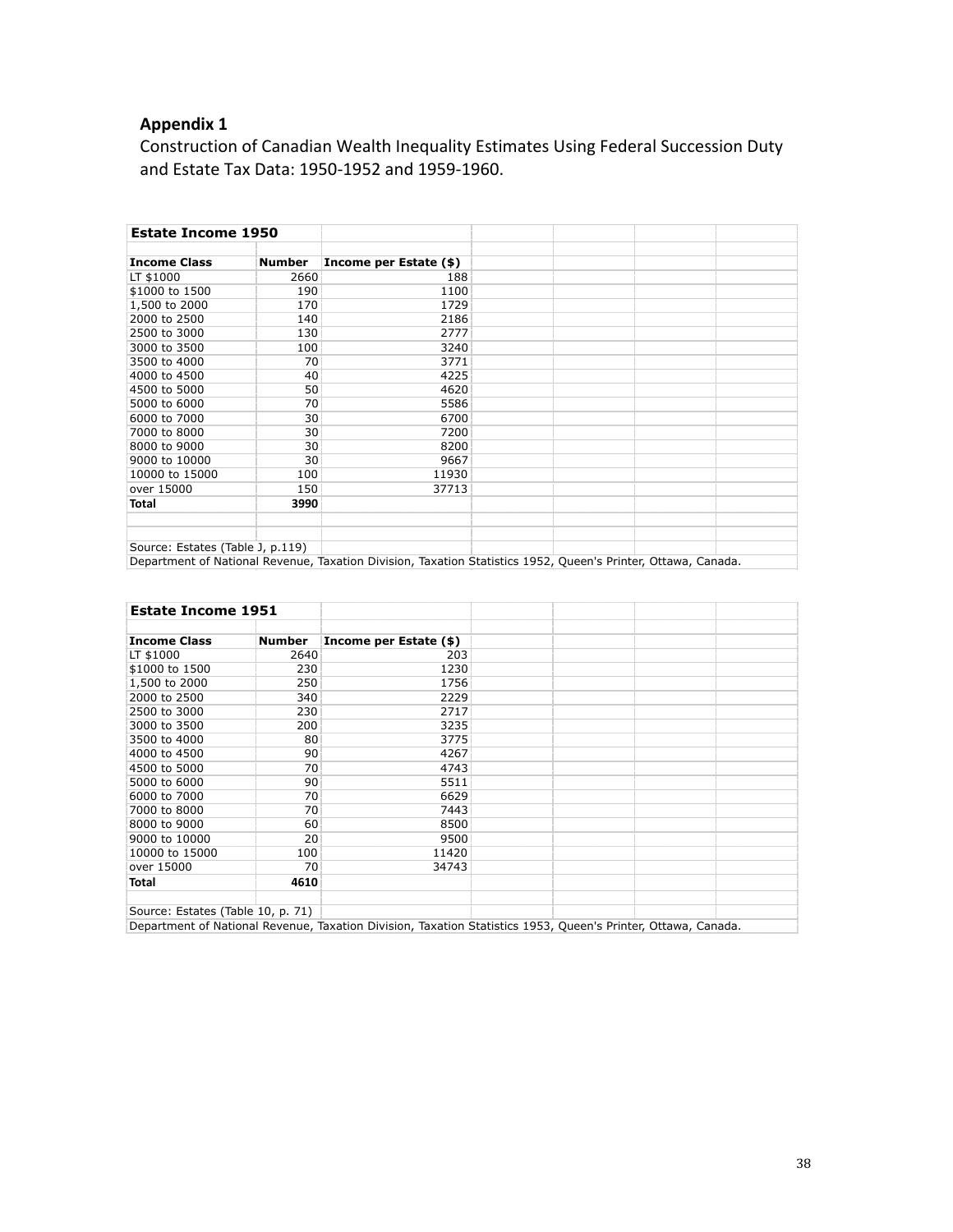| <b>Estate Income 1952</b>         |               |                        |                                                                                                               |  |
|-----------------------------------|---------------|------------------------|---------------------------------------------------------------------------------------------------------------|--|
|                                   |               |                        |                                                                                                               |  |
| <b>Income Class</b>               | <b>Number</b> | Income per Estate (\$) |                                                                                                               |  |
| LT \$1000                         | 1520          | 371                    |                                                                                                               |  |
| \$1000 to 1500                    | 650           | 1326                   |                                                                                                               |  |
| 1,500 to 2000                     | 440           | 1930                   |                                                                                                               |  |
| 2000 to 2500                      | 390           | 2274                   |                                                                                                               |  |
| 2500 to 3000                      | 340           | 2738                   |                                                                                                               |  |
| 3000 to 3500                      | 310           | 3113                   |                                                                                                               |  |
| 3500 to 4000                      | 280           | 3754                   |                                                                                                               |  |
| 4000 to 4500                      | 160           | 4213                   |                                                                                                               |  |
| 4500 to 5000                      | 120           | 4783                   |                                                                                                               |  |
| 5000 to 6000                      | 210           | 5452                   |                                                                                                               |  |
| 6000 to 7000                      | 200           | 6330                   |                                                                                                               |  |
| 7000 to 8000                      | 120           | 7367                   |                                                                                                               |  |
| 8000 to 9000                      | 100           | 8550                   |                                                                                                               |  |
| 9000 to 10000                     | 0             | 0                      |                                                                                                               |  |
| 10000 to 15000                    | 350           | 12091                  |                                                                                                               |  |
| over 15000                        | 310           | 41152                  |                                                                                                               |  |
| Total                             | 5500          |                        |                                                                                                               |  |
|                                   |               |                        |                                                                                                               |  |
| Source: Estates (Table 10, p. 70) |               |                        |                                                                                                               |  |
|                                   |               |                        | Department of National Revenue, Taxation Division, Taxation Statistics 1954, Queen's Printer, Ottawa, Canada. |  |

**Taxable Canadian Domiciled Estates By Size of Estate, Fiscal Year 1959-60** *Size of Estate (\$)* // *Number* Net Value Per Estate(\$) *a*-24999\* **1197 12500 818 17500**<br> **1818 17500**<br> **1763 182872** 50000-74999 763 62872 75000-99999 481 86667 100000-124999 262 125000-149999 146 135815 150000-199999 166 172169 200000-299999 113 247097 300000-399999 59 341949 400000-499999 26 437423 500000-599999 12 600000-699999 12 639667 700000-799999 6 729667 800000-899999 900000-999999 5<br>1000000 and over 18 18 1586222 1000000 and over Total **4092** \*Number estimated via exponential interpolation  $y = 1751.7e^{-0.381x}$   $R-sq=0.88738$ Source: Table 2, Estate Tax Department of National Revenue, Taxation Division, Taxation Statistics 1961, Queen's Printer, Ottawa, Canada.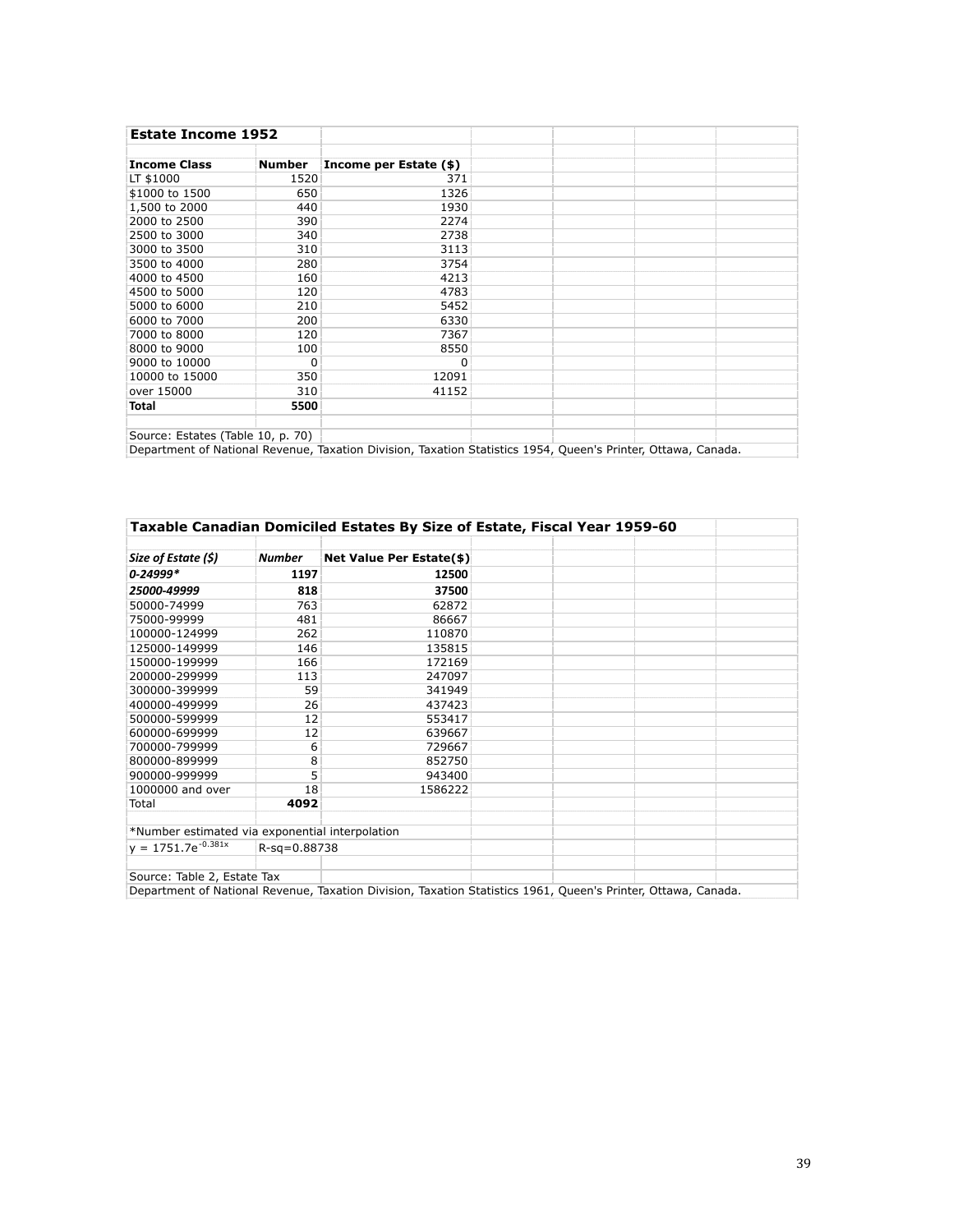| Taxable Canadian Domiciled Estates By Size of Estate, Fiscal Year 1960-61 |                |                                 |  |  |  |
|---------------------------------------------------------------------------|----------------|---------------------------------|--|--|--|
|                                                                           |                |                                 |  |  |  |
| Size of Estate (\$)                                                       | Number         | <b>Net Value Per Estate(\$)</b> |  |  |  |
| $0 - 24999*$                                                              | 2189           | 12500                           |  |  |  |
| 25000-49999                                                               | 1487           | 37500                           |  |  |  |
| 50000-74999                                                               | 1142           | 62988                           |  |  |  |
| 75000-99999                                                               | 781            | 86347                           |  |  |  |
| 100000-124999                                                             | 403            | 111256                          |  |  |  |
| 125000-149999                                                             | 301            | 136784                          |  |  |  |
| 150000-199999                                                             | 287            | 171986                          |  |  |  |
| 200000-299999                                                             | 256            | 242859                          |  |  |  |
| 300000-399999                                                             | 116            | 344284                          |  |  |  |
| 400000-499999                                                             | 53             | 449736                          |  |  |  |
| 500000-599999                                                             | 27             | 547667                          |  |  |  |
| 600000-699999                                                             | 23             | 645087                          |  |  |  |
| 700000-799999                                                             | 11             | 747455                          |  |  |  |
| 800000-899999                                                             | 4              | 829750                          |  |  |  |
| 900000-999999                                                             | 11             | 952091                          |  |  |  |
| 1000000 and over                                                          | 37             | 1873973                         |  |  |  |
| <b>Total</b>                                                              | 7128           |                                 |  |  |  |
|                                                                           |                |                                 |  |  |  |
| *Number estimated via exponential interpolation.                          |                |                                 |  |  |  |
| $y = 3223.5e^{-0.387x}$                                                   | $R-sq=0.85191$ |                                 |  |  |  |
|                                                                           |                |                                 |  |  |  |
| Source: Table 2, Estate Tax                                               |                |                                 |  |  |  |

Department of National Revenue, Taxation Division, Taxation Statistics 1962, Queen's Printer, Ottawa, Canada.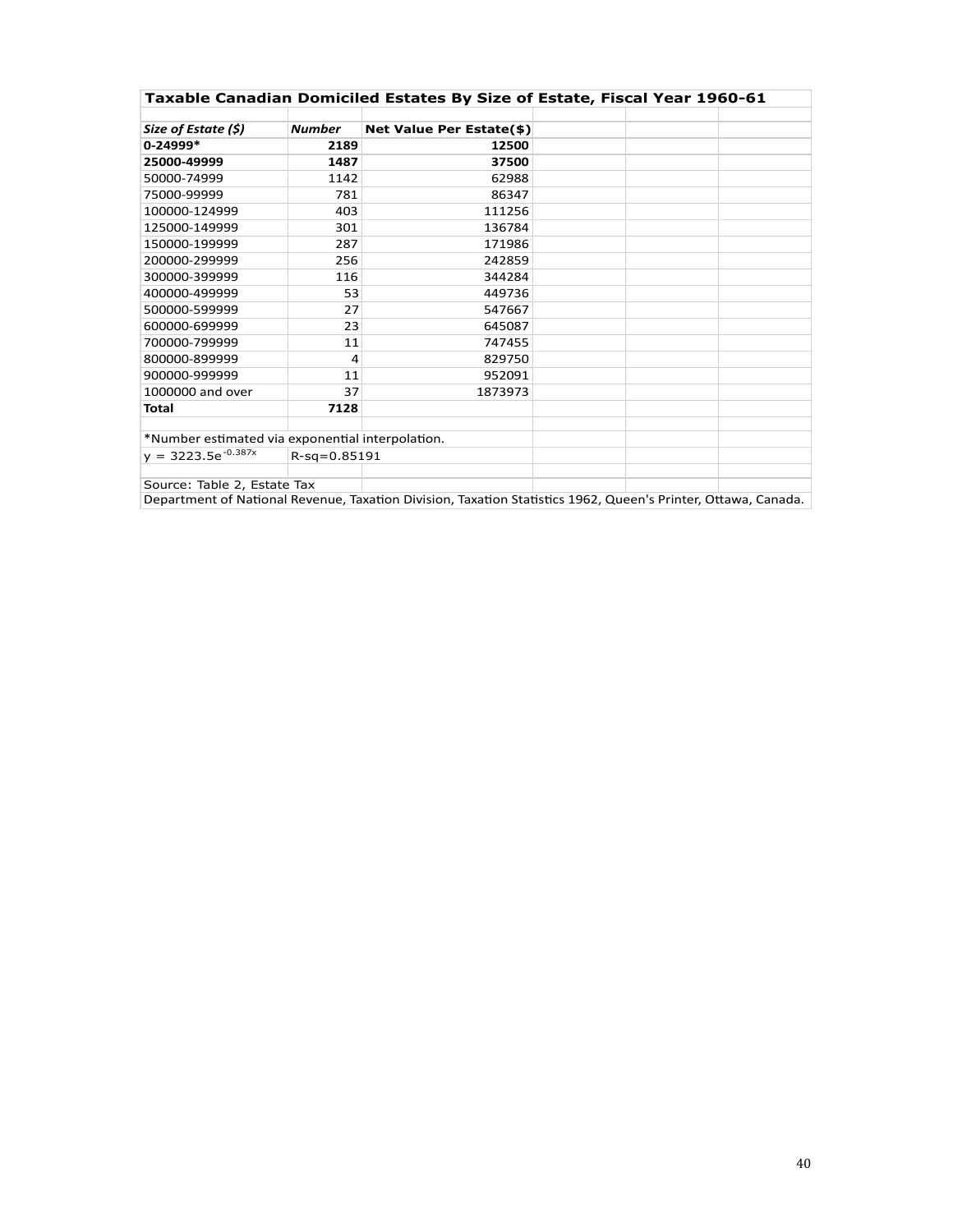# **Appendix 2** Estimates of Wealth Inequality in Canada, 1851 to 2012

|                        | Year | Gini  | <b>Top 10%</b> |
|------------------------|------|-------|----------------|
| Thunder Bay District a | 1887 | 0.718 | 64.9           |
|                        | 1892 | 0.647 | 47.8           |
|                        | 1897 | 0.646 | 49.7           |
|                        | 1902 | 0.771 | 69.3           |
|                        | 1907 | 0.740 | 66.5           |
|                        | 1912 | 0.776 | 65.0           |
|                        | 1917 | 0.732 | 64.0           |
|                        | 1922 | 0.666 | 56.5           |
|                        | 1927 | 0.833 | 81.0           |
| Ontario a              | 1892 | 0.687 | 58.3           |
|                        | 1902 | 0.670 | 55.1           |
| Toronto b              | 1861 | 0.656 | 53.9           |
|                        | 1871 | 0.690 | 56.2           |
|                        | 1881 | 0.661 | 56.1           |
|                        | 1891 | 0.624 | 49.4           |
|                        | 1899 | 0.598 | 49.9           |
| Manitoba c             | 1875 | 0.695 | 53.8           |
|                        | 1882 | 0.656 | 48.7           |
|                        | 1887 | 0.831 | 73.5           |
|                        | 1892 | 0.643 | 49.6           |
|                        | 1897 | 0.690 | 55.3           |
|                        | 1902 | 0.716 | 61.9           |
|                        | 1907 | 0.689 | 56.3           |
|                        | 1912 | 0.905 | 88.1           |
|                        | 1917 | 0.664 | 46.4           |
|                        | 1922 | 0.747 | 62.2           |
|                        | 1927 | 0.642 | 44.1           |
| Canada d               | 1970 | 0.716 | 53.3           |
|                        | 1977 | 0.742 | 60.3           |
|                        | 1984 | 0.686 | 51.9           |
|                        | 1999 | 0.860 | 78.6           |
|                        | 2005 | 0.741 | 60.1           |
|                        | 2012 | 0.648 | 47.2           |
| Nova Scotia e          | 1851 | 0.620 | 53.9           |
|                        | 1871 | 0.740 | 68.5           |
| Wentworth County f     | 1872 | 0.686 | 57.8           |
|                        | 1882 | 0.620 | 48.5           |
|                        | 1892 | 0.734 | 58.1           |
|                        | 1902 | 0.739 | 62.3           |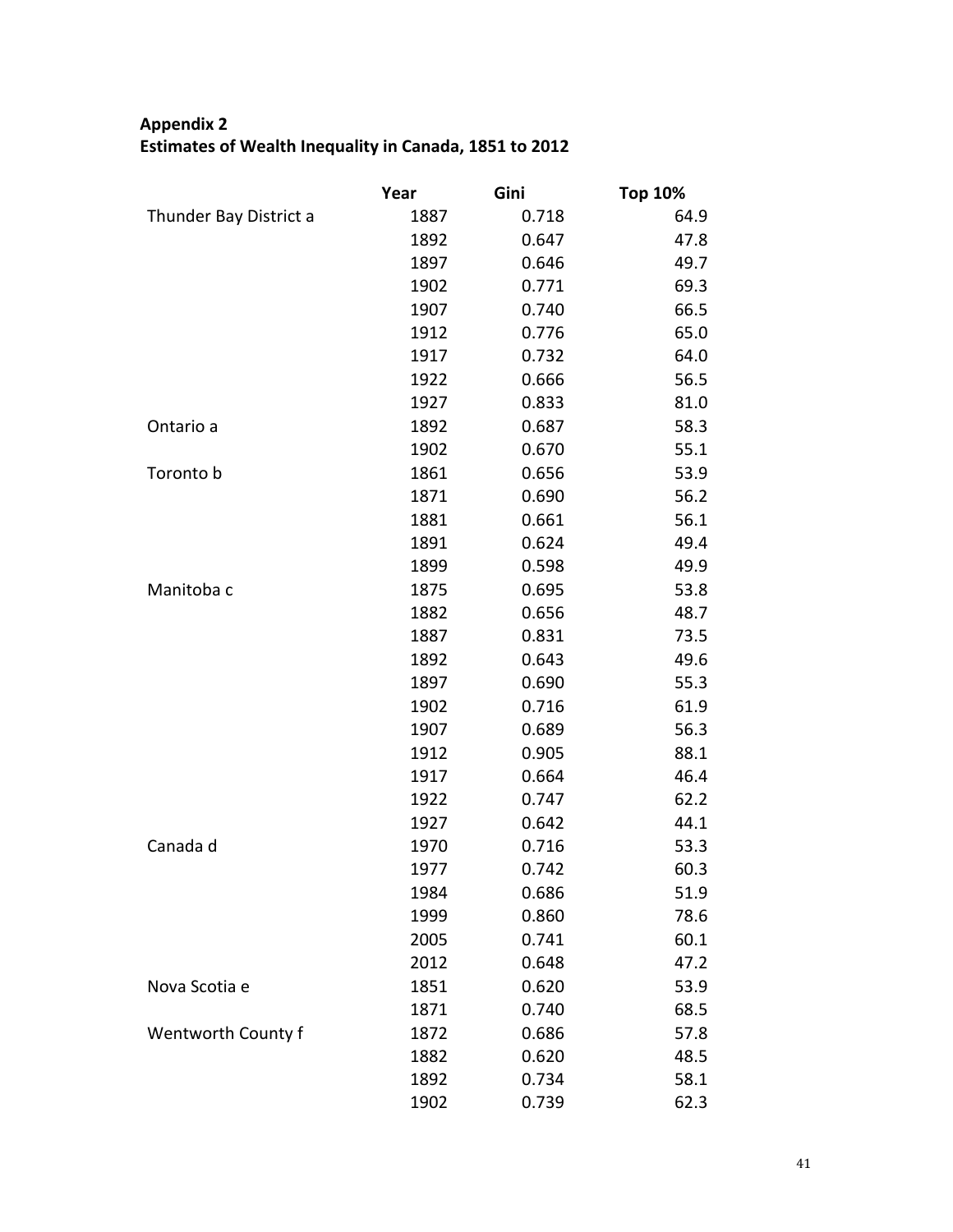|          | 1907 | 0.747 | 64.0 |
|----------|------|-------|------|
|          | 1912 | 0.718 | 61.4 |
|          | 1917 | 0.771 | 69.5 |
|          | 1922 | 0.709 | 58.4 |
|          | 1927 | 0.734 | 63.9 |
| Canada g | 1950 | 0.810 | 73.4 |
|          | 1951 | 0.711 | 56.0 |
|          | 1952 | 0.662 | 55.0 |
| Canada h | 1959 | 0.551 | 43.7 |
|          | 1960 | 0.584 | 46.7 |
| Canada i | 2000 | 0.688 | 53.0 |

## Notes

a 1887-1902 done for five years- two years before and after due to smaller sample size. Eg. 1885-1889, etc..., 1907 done for three years eg. 1906-1908. For details on the Ontario, Wentworth County, Manitoba and Thunder Bay data sets, see Di Matteo (2004, 2012, 2013, 2016).

b Real estate only taken from assessment rolls. See Darroch (1983) Early Industrialization and Inequality in Toronto, 1861-1899 Labour/Le Travailleur, 11(Spring), 31-61

c Done for years before & after - due to smaller sample size.eg. 1873-1877 for 1875, 1883 &1883 for 1882; three years afterwards 1886-1888 for 1887, 1891-1893 for 1892, etc…

d 1970 and 1977 from Oja, G. (1987). Changes in the Distribution of Wealth in Canada, 1970-1984. Statistics Canada 13-588-no 1.. !984, 2005 and 2012 calculated from SCF & SFS public use microdata files. Networth valued on termination basis.

e From Siddiq & Gwyn (1992)

f Wentworth County 1872 to 1902 Di Matteo & George (1992)Table 3

g Canada. Calculated from Estate Income Data. Taxation Statistics. Department of Revenue. Based on income from estates.

h Canada. Calculated from Estate Tax Data. Taxation Statistyics. Department of Revenue. Based on net estate value and adjusted with interpolation for estate numbers below \$50000.

i Davies, Sandstrom, Shorrock and Wolff (2010) Table 7, p. 246.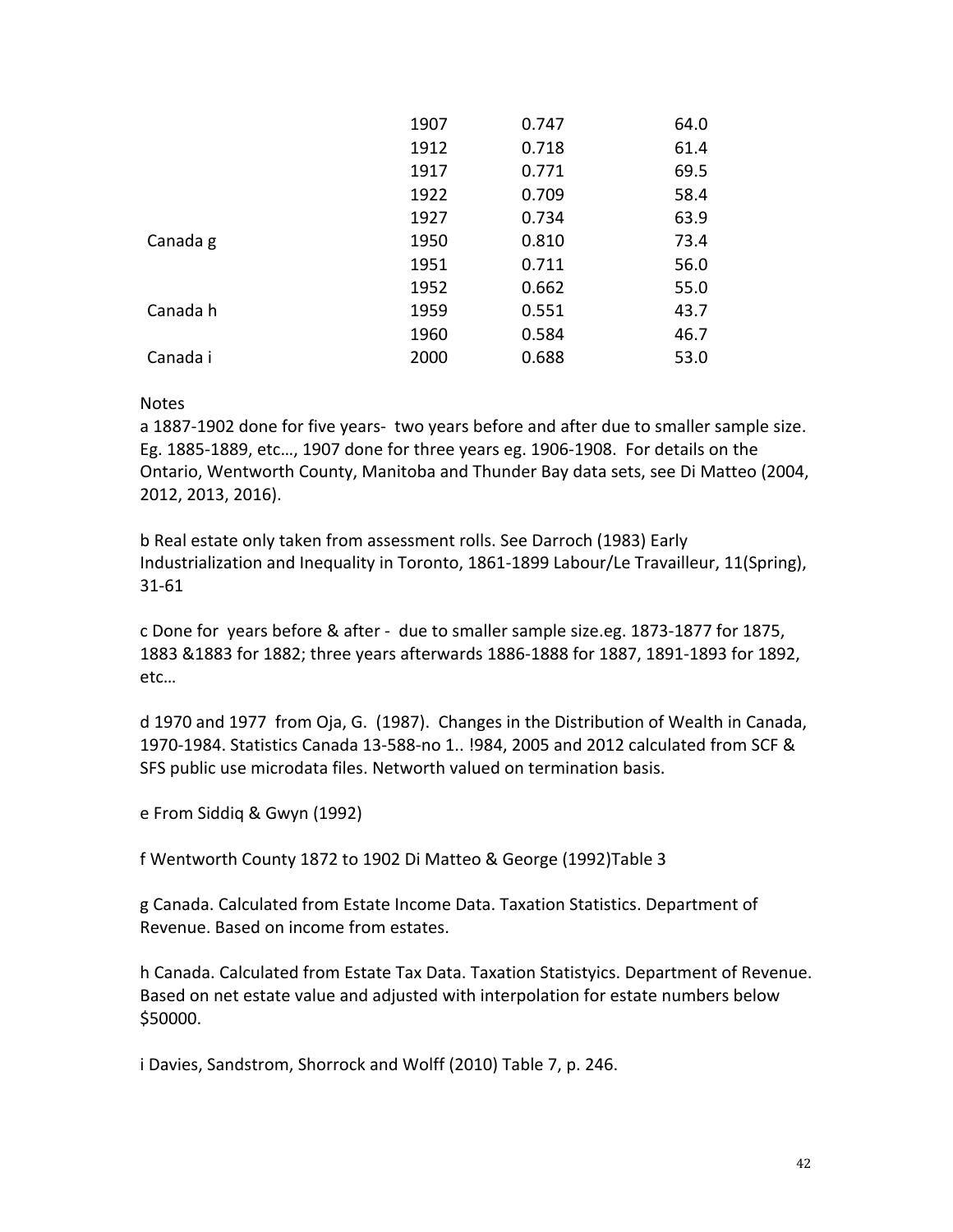# **Appendix 3 Estimates of Wealth Inequality in the United States**

|       |                            | Year | Gini  | <b>Top 10%</b> |
|-------|----------------------------|------|-------|----------------|
| USA a | <b>USA</b>                 | 1774 |       | 59.0           |
|       | <b>USA</b>                 | 1860 |       |                |
|       | <b>USA</b>                 | 1890 |       | 72.2           |
|       | <b>USA</b>                 | 1962 |       | 64.6           |
|       | <b>USA</b>                 | 1969 |       |                |
|       | <b>USA</b>                 | 1983 |       | 68.9           |
|       | <b>USA</b>                 | 1989 |       | 67.2           |
|       | <b>USA</b>                 | 1992 |       | 67.1           |
|       | <b>USA</b>                 | 1995 |       | 67.8           |
|       | <b>USA</b>                 | 1998 |       | 68.6           |
|       | <b>USA</b>                 | 2001 |       | 69.8           |
|       | <b>USA</b>                 | 2004 |       | 69.5           |
|       | <b>USA</b>                 | 2007 |       | 71.5           |
|       | <b>USA</b>                 | 2010 |       | 74.5           |
| USA b | Charleston District, S.C.  | 1720 | 0.590 |                |
|       | Charleston District, S.C.  | 1730 | 0.630 |                |
|       | Charleston District, S.C.  | 1740 | 0.610 |                |
|       | Charleston District, S.C.  | 1750 | 0.610 |                |
|       | Charleston District, S.C.  | 1760 | 0.660 |                |
|       | Charleston District, S.C.  | 1785 | 0.710 |                |
|       | Charleston District, S.C.  | 1790 | 0.710 |                |
|       | Charleston District, S.C.  | 1795 | 0.710 |                |
|       | Charleston District, S.C.  | 1800 | 0.680 |                |
|       | Charleston District, S.C.  | 1805 | 0.660 |                |
|       | New Jersey                 | 1680 | 0.510 |                |
|       | New Jersey                 | 1690 | 0.600 |                |
|       | New Jersey                 | 1700 | 0.570 |                |
|       | New Jersey                 | 1710 | 0.600 |                |
|       | New Jersey                 | 1720 | 0.570 |                |
|       | New Jersey                 | 1730 | 0.560 |                |
|       | New Jersey                 | 1740 | 0.540 |                |
|       | New Jersey                 | 1750 | 0.540 |                |
|       | New Jersey                 | 1769 | 0.590 |                |
|       | New Jersey                 | 1770 | 0.590 |                |
|       | New Jersey                 | 1790 | 0.620 |                |
|       | New Jersey                 | 1800 | 0.640 |                |
|       | Suffolk Co., Massachusetts | 1688 | 0.530 |                |
|       | Suffolk Co., Massachusetts | 1746 | 0.680 |                |
|       | Suffolk Co., Massachusetts | 1767 | 0.650 |                |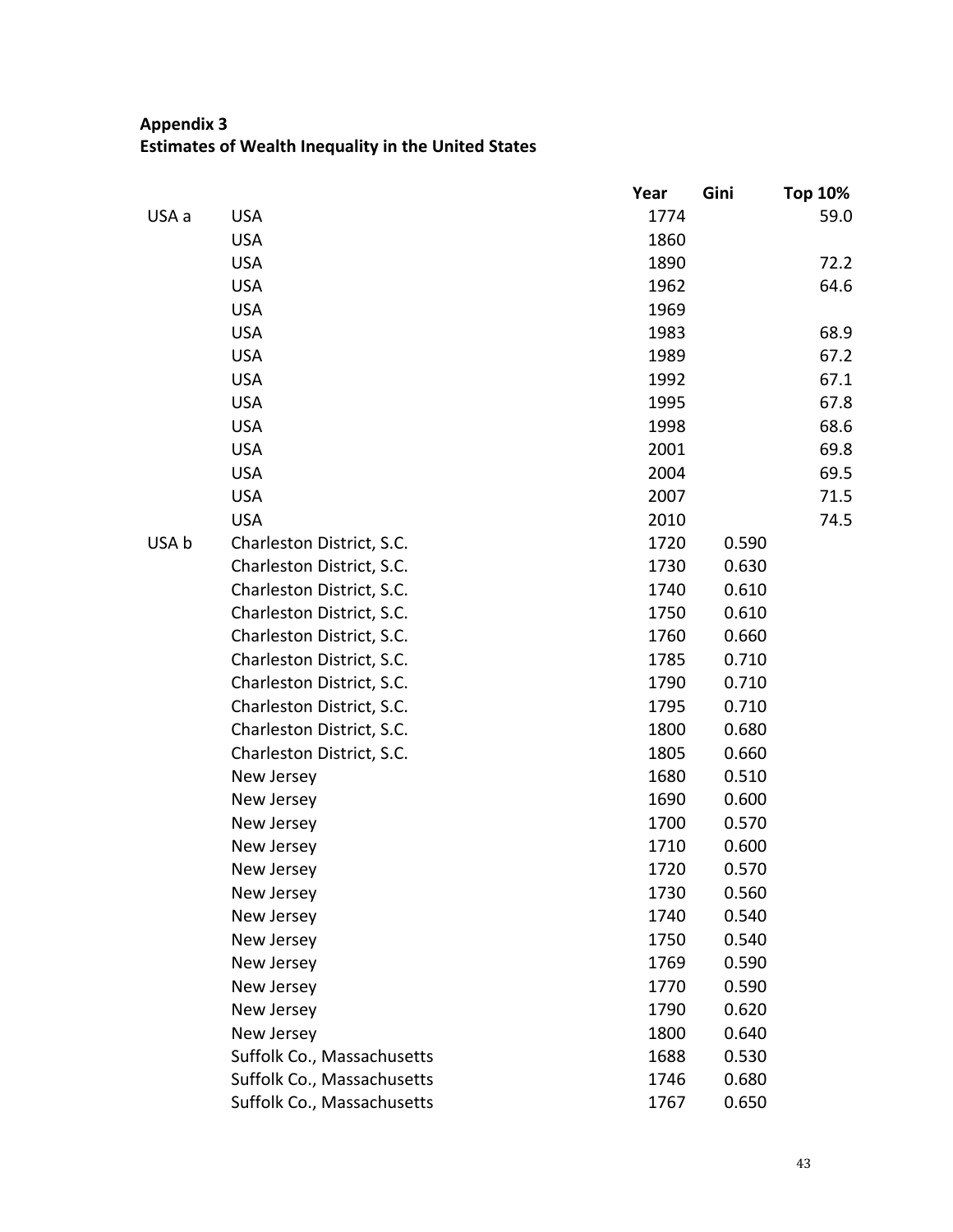|       | Suffolk Co., Massachusetts                      | 1796 | 0.810 |      |
|-------|-------------------------------------------------|------|-------|------|
|       | Suffolk Co., Massachusetts                      | 1829 | 0.860 |      |
|       | Suffolk Co., Massachusetts                      | 1859 | 0.850 |      |
|       | <b>USA</b>                                      | 1774 | 0.730 | 58.0 |
|       | <b>USA</b>                                      | 1798 | 0.750 | 55.0 |
|       | Massachusetts-Maine                             | 1771 | 0.789 |      |
|       | Maryland                                        | 1798 | 0.820 |      |
|       | <b>USA</b>                                      | 1798 | 0.780 |      |
|       | <b>USA</b>                                      | 1860 | 0.832 |      |
|       | <b>USA</b>                                      | 1983 | 0.802 |      |
| USA c | SCF (Kennickel 2009-2011; Wolff 1994)           | 1910 |       | 81.1 |
|       | SCF (Kennickel 2009-2011; Wolff 1994)           | 1920 |       | 79.7 |
|       | SCF (Kennickel 2009-2011; Wolff 1994)           | 1930 |       | 73.4 |
|       | SCF (Kennickel 2009-2011; Wolff 1994)           | 1940 |       | 66.4 |
|       | SCF (Kennickel 2009-2011; Wolff 1994)           | 1950 |       | 65.7 |
|       | SCF (Kennickel 2009-2011; Wolff 1994)           | 1960 |       | 67.0 |
|       | SCF (Kennickel 2009-2011; Wolff 1994)           | 1970 |       | 64.2 |
|       | SCF (Kennickel 2009-2011; Wolff 1994)           | 1980 |       | 67.2 |
|       | SCF (Kennickel 2009-2011; Wolff 1994)           | 1990 |       | 68.7 |
|       | SCF (Kennickel 2009-2011; Wolff 1994)           | 2000 |       | 69.7 |
|       | SCF (Kennickel 2009-2011; Wolff 1994)           | 2010 |       | 71.5 |
|       | Table s10.1                                     | 1810 |       | 58.0 |
| USA d | Osberg (1984, Table 3.2, p. 44)                 | 1962 | 0.760 | 62.0 |
|       | Osberg (1984, Table 3.2, p. 44)                 | 1973 | 0.810 | 69.8 |
| USA e | Thrteen colonies                                | 1774 | 0.730 | 54.8 |
|       | New England                                     | 1774 | 0.800 | 56.8 |
|       | New Jersey, Pennsyl, Delaware                   | 1774 | 0.600 | 42.1 |
|       | South                                           | 1774 | 0.680 | 48.8 |
|       | <b>USA Free Adult Males Total Wealth</b>        | 1860 | 0.830 | 73.0 |
|       | USA White Adult Males Total Wealth              | 1870 | 0.810 | 68.0 |
|       | USA All Adult Males total Wealth                | 1870 | 0.830 | 70.0 |
|       | USA (net worth)                                 | 1962 | 0.760 | 62.0 |
|       | USA Farm & Home Wealth, Families                | 1890 |       | 72.0 |
|       | <b>Boston</b>                                   | 1848 | 0.860 |      |
|       | Brooklyn                                        | 1841 | 0.870 |      |
|       | <b>USA Consumer Units Wealth</b>                | 1962 | 0.760 | 62.0 |
|       | Free Households Net Worth (Lindert &            |      |       |      |
| USA f | Williamson)                                     | 1774 | 0.694 | 53.2 |
|       | Free Adult Males Total Assets (Lindert &        |      |       |      |
|       | Wiliamson)                                      | 1860 | 0.832 | 73.0 |
|       | Adult Males Total Assets (Lindert & williamson) | 1870 | 0.833 | 70.0 |
|       | Household Net Worth                             | 1962 | 0.720 |      |
|       | Household Net Worth                             | 1969 | 0.720 |      |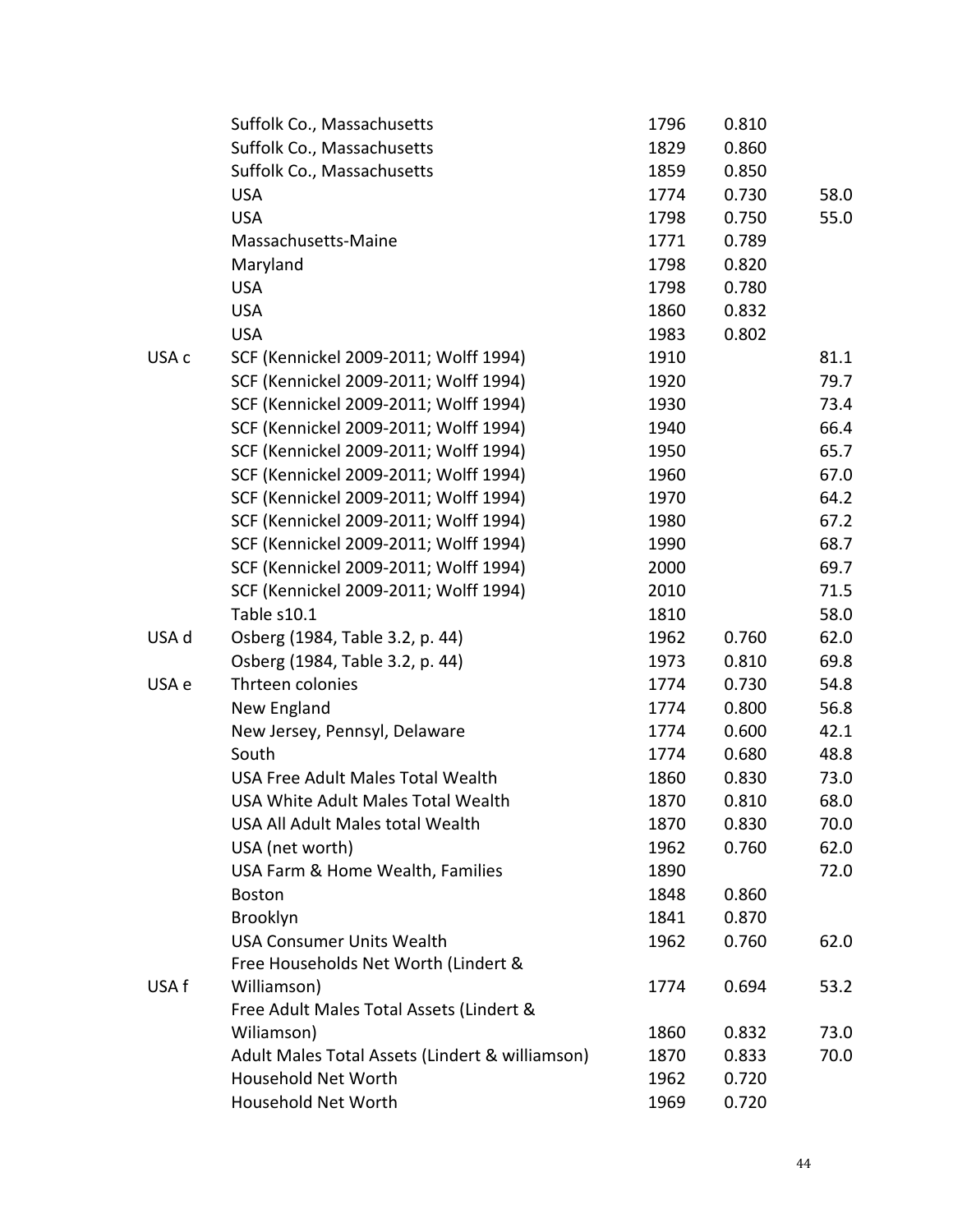|       | Household Net worth                       | 1983 | 0.720 |      |
|-------|-------------------------------------------|------|-------|------|
|       | Household Net worth                       | 1986 | 0.720 |      |
| USA g | Net Worth PSID                            | 1984 | 0.807 |      |
|       | Net Worth PSID                            | 1989 | 0.798 |      |
|       | Net Worth PSID                            | 1994 | 0.796 |      |
|       | Net Worth PSID                            | 1999 | 0.818 |      |
|       | Net Worth PSID                            | 2001 | 0.813 |      |
|       | Net Worth PSID                            | 2003 | 0.814 |      |
|       | Net Worth PSID                            | 2005 | 0.815 |      |
|       | Net Worth PSID                            | 2007 | 0.832 |      |
|       | Net Worth PSID                            | 2009 | 0.890 |      |
|       | Net Worth PSID                            | 2011 | 0.879 |      |
| USA h | Household Wealth.                         | 2000 | 0.801 |      |
| USA i | Family wealth. Manuscript census samples. | 1810 |       | 69.0 |
|       |                                           | 1860 |       | 71.0 |
|       |                                           | 1860 |       | 72.0 |
|       |                                           | 1900 |       | 73.0 |
|       |                                           | 1900 |       | 74.0 |

#### **Notes**

a Source: Roine and Waldenstrom (2014) Tables A1-A4, Roine & D. Waldenstrom (2014) Long-Run Trends in the Distribution of Income and Wealth. IZA DP No. 8157. April.

b L. Soltow (1989) Distribution of Wealth and Income in the United States in 1798. University of Pittsburgh Press.

c Piketty (2014) Capital in the 21st Century. Chapter 10. Table s10.1.

d Osberg, Lars (1984) Economic Inequality in the United States. M.E. Sharpe, Inc. New York and London. Notes: 1962 is Wealth from consumer units. 1973 is family net worth.

e Alice Hanson Jones, Wealth of a Nation to Be (1980), Tables 6.1, 8.2 & 8.3, 8.8, 8.10.

f Carole Shammas (1993) "A New look at Long-Term Trends in Inequality" American Historical Review

g Pfeffer, F.B., S. Danziger & R.F. Schoeni (2013) "Wealth disparities Before and After the Great Recession" Ann Am Acad Pol Soc Sci. Nov. 650(1): 98-123. PSID-Panel Study of Income Dynamics.

h Davies, Sandstrom, Shorrock and Wolff (2010) Table 7, p. 246. i Gallman (1969, Table 1. P.6).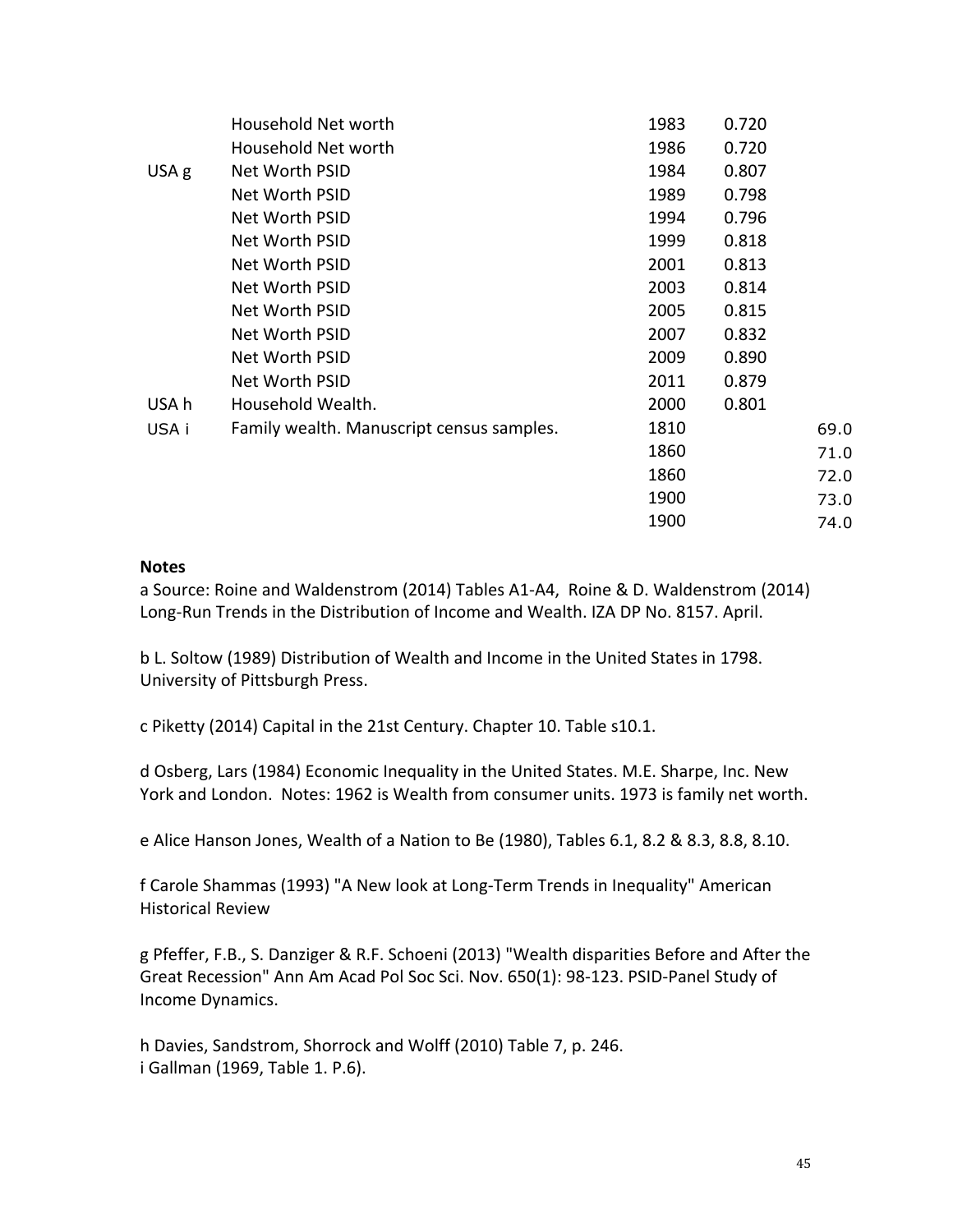# **Appendix 4 Estimates of Wealth Inequality in the United Kingdom**

|                  | Year | Gini | <b>Top 10%</b> |
|------------------|------|------|----------------|
| United Kingdom a | 1740 |      | 86.0           |
|                  | 1810 |      | 83.4           |
|                  | 1875 |      | 83.8           |
|                  | 1911 |      | 92.0           |
|                  | 1923 |      | 89.1           |
|                  | 1924 |      | 88.1           |
|                  | 1925 |      | 88.4           |
|                  | 1926 |      | 87.4           |
|                  | 1927 |      | 88.3           |
|                  | 1928 |      | 87.2           |
|                  | 1929 |      | 86.3           |
|                  | 1930 |      | 86.6           |
|                  | 1936 |      | 85.7           |
|                  | 1938 |      | 85.0           |
|                  | 1960 |      | 71.5           |
|                  | 1961 |      | 71.7           |
|                  | 1962 |      | 67.3           |
|                  | 1964 |      | 71.4           |
|                  | 1965 |      | 71.7           |
|                  | 1966 |      | 69.2           |
|                  | 1967 |      | 70.0           |
|                  | 1968 |      | 71.6           |
|                  | 1969 |      | 67.7           |
|                  | 1970 |      | 68.7           |
|                  | 1971 |      | 67.6           |
|                  | 1972 |      | 70.4           |
|                  | 1976 |      | 50.0           |
|                  | 1977 |      | 50.0           |
|                  | 1978 |      | 49.0           |
|                  | 1979 |      | 50.0           |
|                  | 1980 |      | 50.0           |
|                  | 1981 |      | 50.0           |
|                  | 1982 |      | 49.0           |
|                  | 1983 |      | 50.0           |
|                  | 1984 |      | 48.0           |
|                  | 1985 |      | 49.0           |
|                  | 1986 |      | 50.0           |
|                  | 1987 |      | 51.0           |
|                  | 1988 |      | 49.0           |
|                  | 1989 |      | 48.0           |
|                  | 1990 |      | 47.0           |
|                  | 1991 |      | 47.0           |
|                  | 1992 |      | 50.0           |
|                  | 1993 |      | 51.0           |
|                  | 1994 |      | 52.0           |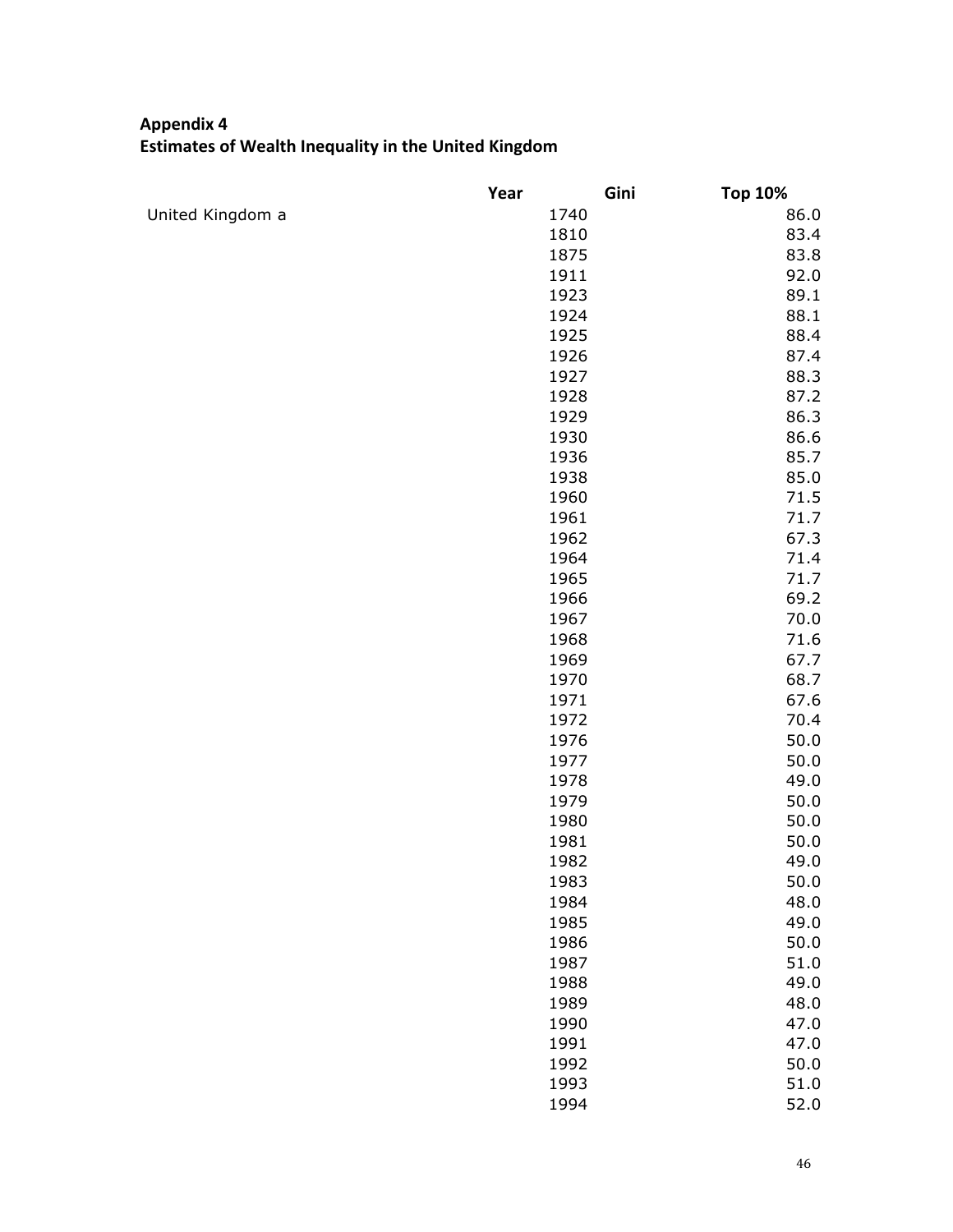|                                       | 1995 |       | 50.0 |
|---------------------------------------|------|-------|------|
|                                       | 1996 |       | 52.0 |
|                                       | 1997 |       | 54.0 |
|                                       | 1998 |       | 52.0 |
|                                       | 1999 |       | 55.0 |
|                                       | 2000 |       | 56.0 |
|                                       | 2001 |       | 54.0 |
|                                       | 2002 |       | 54.0 |
|                                       | 2003 |       | 53.0 |
|                                       | 2005 |       | 54.0 |
| United Kingdom (Lindert) b            | 1668 | 0.807 | 76.3 |
|                                       | 1669 | 0.807 | 73.6 |
|                                       | 1670 | 0.793 | 67.4 |
|                                       | 1698 | 0.859 | 80.5 |
|                                       | 1699 | 0.811 | 74.8 |
|                                       | 1700 | 0.761 | 65.4 |
|                                       | 1729 | 0.675 | 55.1 |
|                                       | 1730 | 0.668 | 58.7 |
|                                       | 1731 | 0.613 | 44.6 |
|                                       | 1738 | 0.765 | 64.3 |
|                                       | 1739 | 0.838 | 77.8 |
|                                       | 1740 | 0.816 | 72.6 |
|                                       | 1741 | 0.737 | 65.3 |
|                                       | 1810 | 0.789 | 69.9 |
|                                       | 1875 | 0.816 | 73.5 |
| UK (Davies-Shorrocks) c               | 1966 | 0.810 | 69.0 |
|                                       | 1976 | 0.760 | 60.0 |
|                                       | 1985 | 0.650 | 49.0 |
|                                       | 1993 | 0.650 | 48.0 |
| UK (Institute for Economic Affairs) d | 2006 | 0.610 | 43.9 |
|                                       | 2008 | 0.610 | 43.6 |
|                                       | 2010 | 0.610 | 43.7 |
| UK (Rowlingson 2012) e                | 1976 | 0.660 | 50.0 |
|                                       | 1981 | 0.650 | 50.0 |
|                                       | 1986 | 0.640 | 50.0 |
|                                       | 1991 | 0.640 | 47.0 |
|                                       | 1996 | 0.680 | 52.0 |
|                                       | 2001 | 0.680 | 54.0 |
|                                       | 2005 | 0.700 | 54.0 |
| UK 1870-1902. Probate Wealth f        | 1870 | 0.863 |      |
|                                       | 1902 | 0.863 |      |
| United Kingdom. Household Wealth g    | 2000 | 0.697 |      |
|                                       |      |       |      |